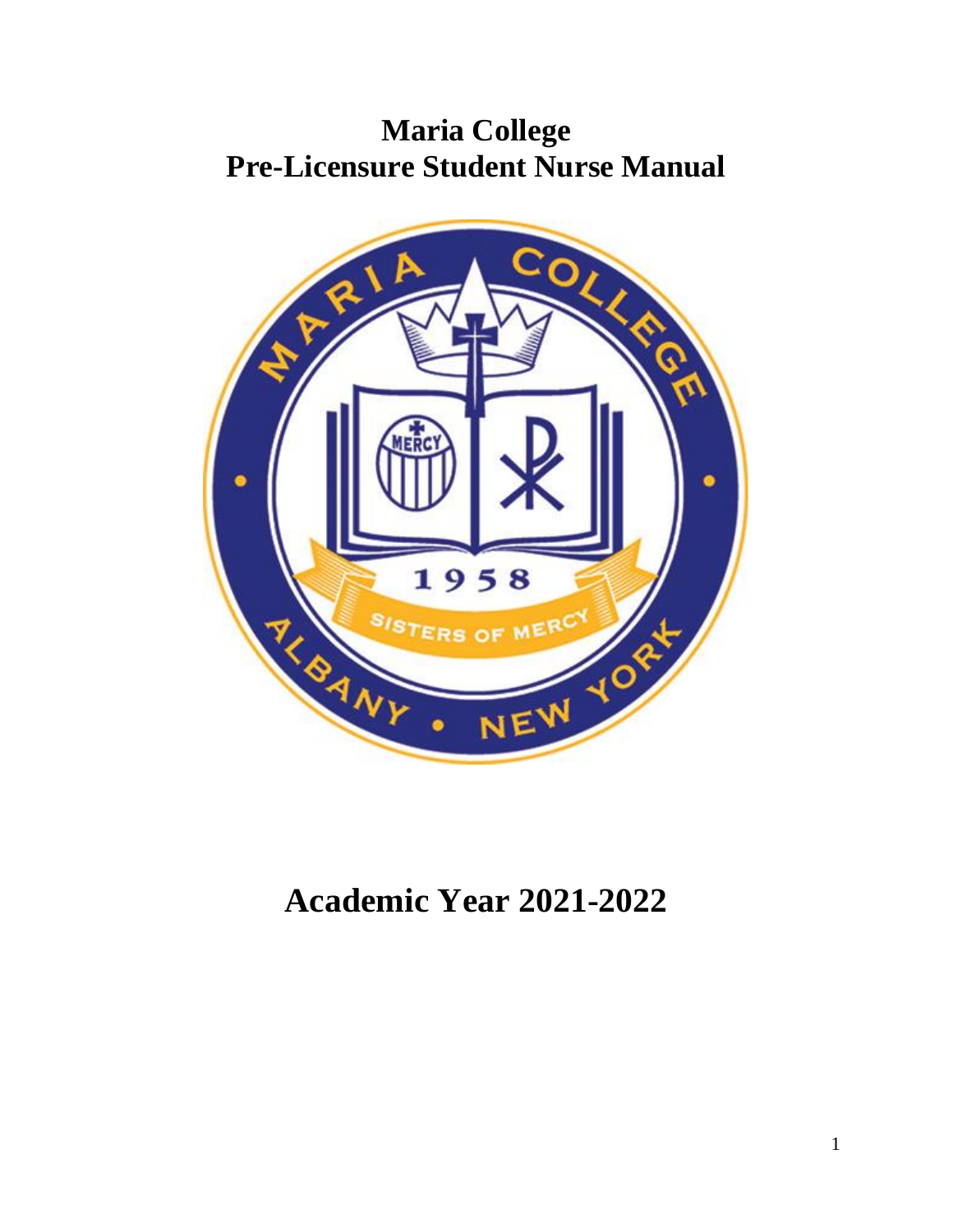## **Table of Contents**

<span id="page-1-0"></span>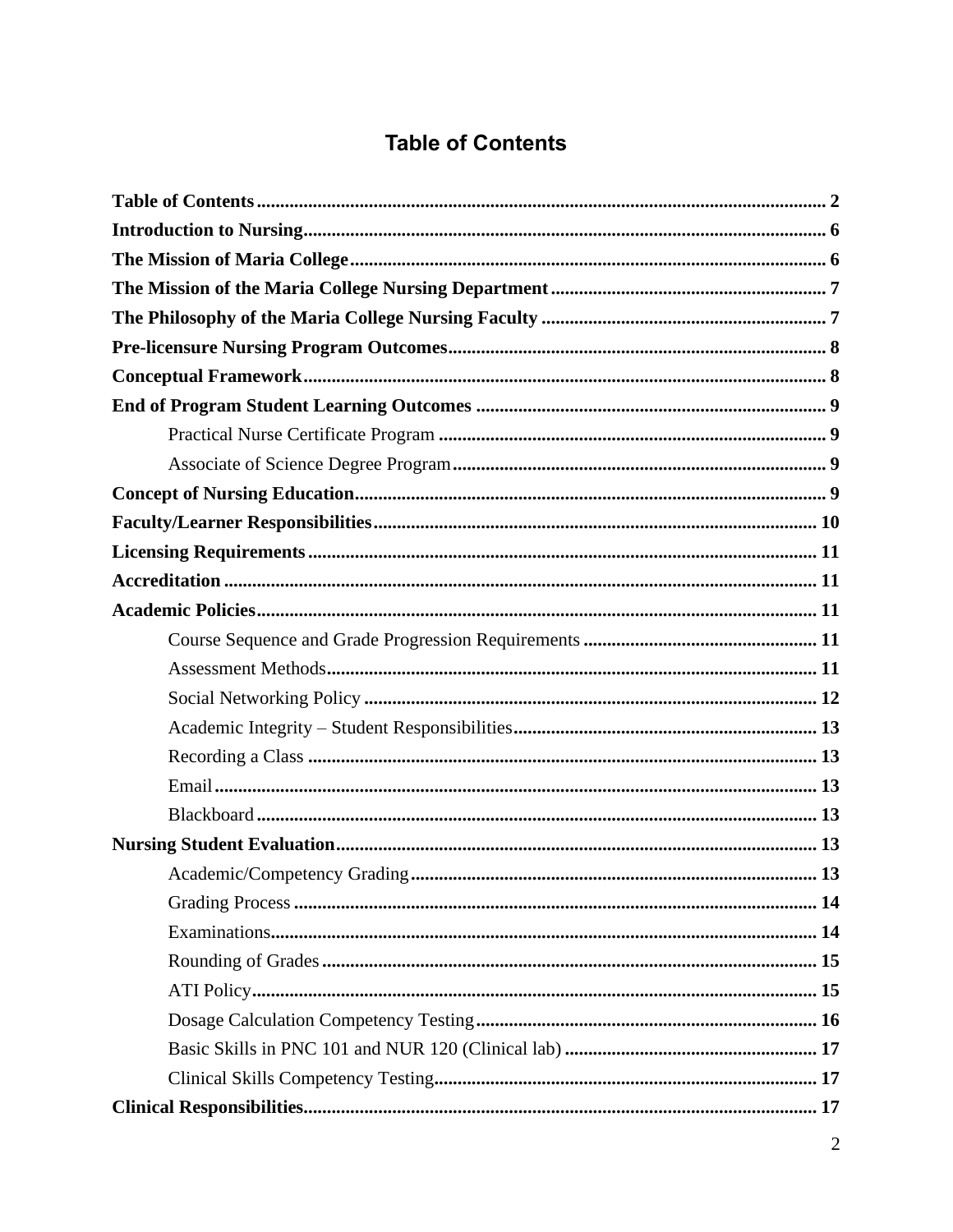| Progression in the Practical Nurse and Associate Degree Programs 31 |  |
|---------------------------------------------------------------------|--|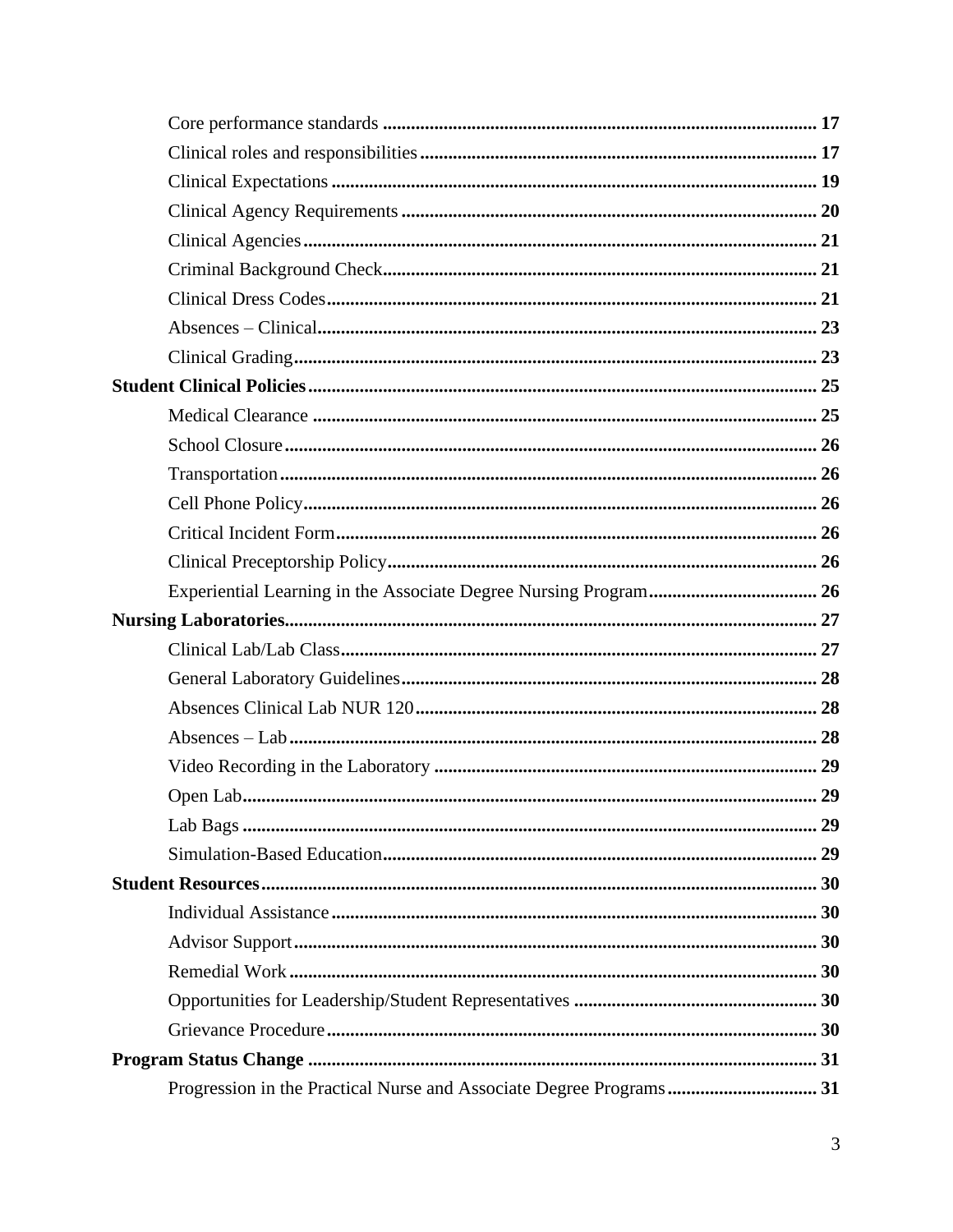| Appendix E - Maria College Nursing Program Core Performance Standards  40 |  |
|---------------------------------------------------------------------------|--|
|                                                                           |  |
|                                                                           |  |

Revised 8/2021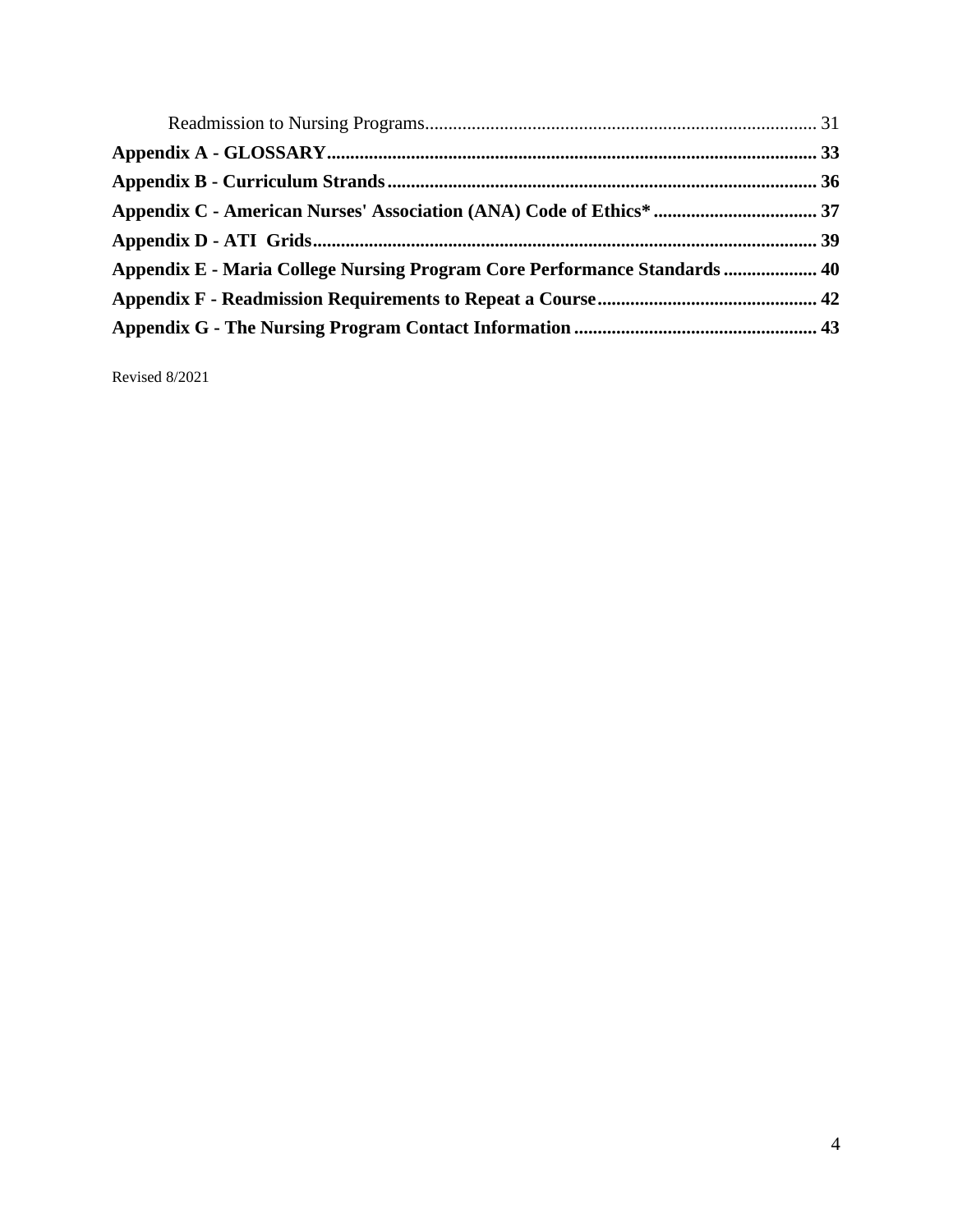#### MARIA COLLEGE OF ALBANY Associate Degree Program in Nursing

August 2021

Dear Student:

Welcome to nursing at Maria College! Nursing is an exciting career. It is a profession that requires its members to commit to lifelong learning that ensures safe and quality care, and service to others. You will be challenged to think differently and more critically than you have in the past. Our role as faculty in the nursing program is to teach you how to think critically, like a nurse.

This manual was prepared to provide you with valuable information to facilitate your achievement of academic and professional success as a student nurse. The manual contains those policies and procedures that are applicable to the Practical Nurse Certificate Program and the Associate Degree Program in Nursing at Maria College. General college policies are found in your [Maria College Student Handbook](https://mariacollege.edu/wp-content/uploads/2020/08/8.25.20-Student-Handbook2020_2.pdf) and the online Maria College [Academic Catalog.](https://mariacollege.edu/wp-content/uploads/2020/10/AcademicCatalogCover2020-21.pdf) As a student, you are accountable for both the Maria College and Nursing Program policies and procedures.

**Please keep this manual to use as a reference throughout your nursing education. It is a supplement to the Maria College Catalog and College Student Handbook.** *All information contained in this manual is subject to change. Changes will be communicated by email or through a Blackboard announcement as they occur.*

Victe G Callyan EDRN

Victoria A. Callagan EdD RN Associate Dean of Nursing

Stacy ZEE MS, RNC-MNN

Stacy Kilts Assistant Director of PNC Program

### Assistant Director of Associate Degree Program

Jennifer Garhartt

#### **Disclaimer**

Notwithstanding anything contained in this *Maria College Associate Degree Program Student Nurse Manual, Maria College* expressly reserves the right, wherever it deems advisable, (1) to change or modify its schedule of tuition and fees, (2) to withdraw, cancel, reschedule or modify any course, program of study, degree or any requirement in connection with the foregoing, and (3) to change or modify any policy. Please be advised that, due to printing deadlines, information in this *manual* may be outdated. It is the responsibility of each student to ascertain current information that pertains to the individual's program, particularly with regard to satisfaction of degree requirements, by consultation with the student's advisor, the Program Director, Department Dean (s), the office of the Academic Dean, and other appropriate offices such as the Registrar or Financial Aid. In preparing this manual, efforts are made to provide pertinent and accurate information; however, Maria College assumes no responsibility for manual errors or omissions.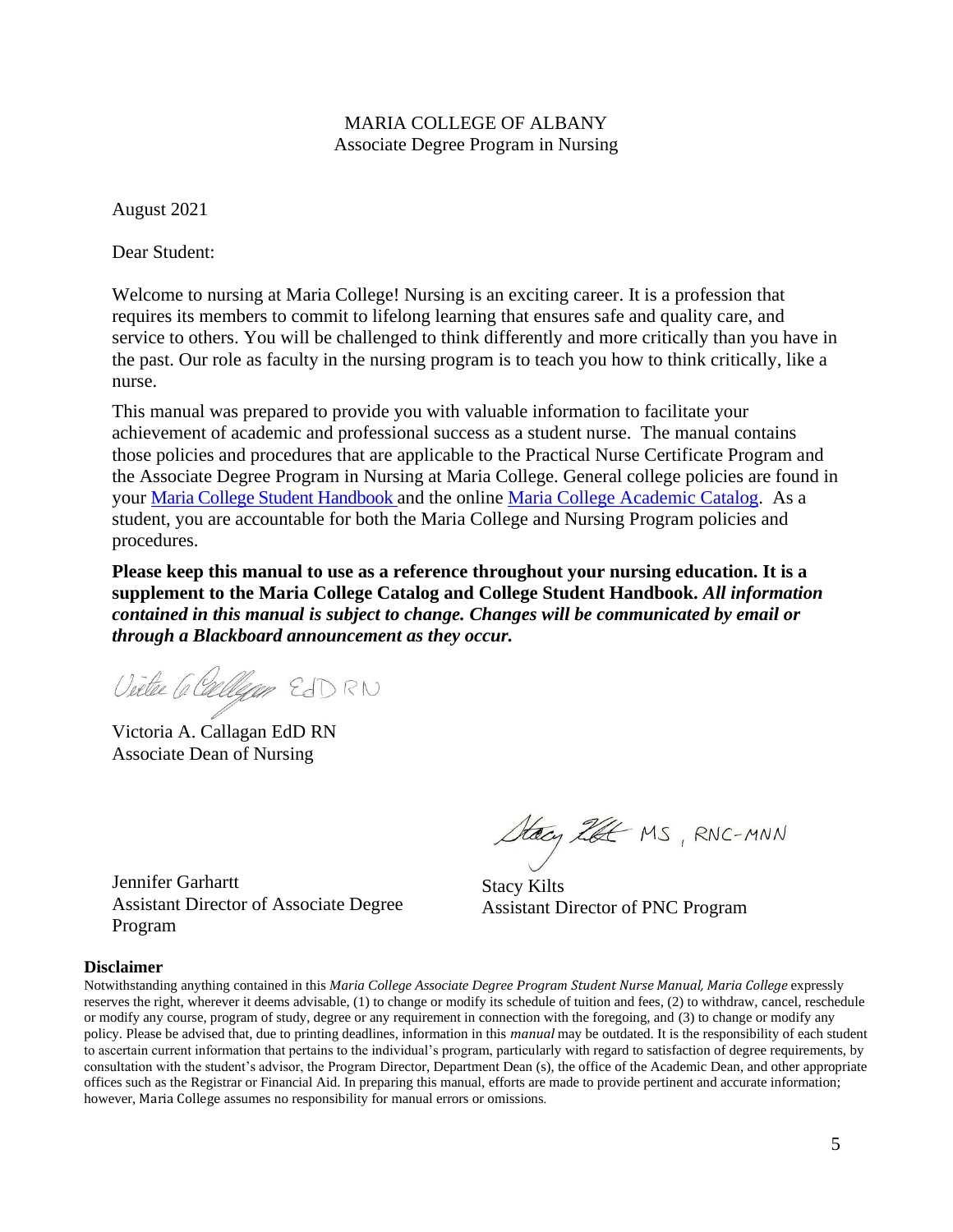### <span id="page-5-0"></span>**Introduction to Nursing**

As a nursing student, it is important to be aware that there are different levels of preparation that you may choose in order to achieve your goal to become a nurse. The differences in types of nurses involve both professional responsibilities and education. Professional responsibilities vary with the level and depth of education and are determined to some extent by the area and facility in which you are employed. Educational programs and the approximate times for completion based on full time study include:

- 1. Licensed Practical or Vocational Nurse (LPN, LVN): 9 -18 months
- 2. Associate Degree Nurse (RN): 2 years
- 3. Baccalaureate Degree Nurse (RN, BS): 4 years
- 4. Master of Science of Nursing (MS, MSN): 2 years after BS
- 5. Doctorate in Nursing (PhD or DNS): 2 or more years after MSN
- 6. Doctor of Nursing Practice (DNP): 2 or more years after MSN

Each of the above programs is a separate course of study.

There are three nursing programs at Maria College:

- 1. Practical Nurse Certificate Program a 15-month weekend program that prepares the student to take the NCLEX – PN® licensure examination upon completion of the program
- 2. Associate in Applied Science in Nursing with full time study this is a two-year program (full time study) that prepares the student to take the NCLEX-RN® licensure examination at completion of the program. Maria offers a part-time option that takes more than two years to complete and advanced placement options that take less than 2 years to complete.
- 3. Bachelor of Science in Nursing completion program with full time study this is a two-year program designed for the licensed RN to obtain a baccalaureate in nursing. This program may also be completed through part-time enrollment.

It is important to remember that completion of a formal program that allows for licensure does not end one's education but marks the beginning of one's professional learning. All nurses, at whatever level, have an obligation and responsibility to take advantage of academic and non- academic educational opportunities. Nursing is an ever-growing and ever-changing profession that requires its members to commit to life-long learning to assure that the clients receive safe and quality care.

### <span id="page-5-1"></span>**The Mission of Maria College**

Maria is a Catholic college sponsored by the Sisters of Mercy and animated by the Mercy charism. It provides career-relevant, opportunity education in the context of the Catholic Intellectual Tradition to all who can benefit from it. Maria is committed to outstanding and holistic student support services, financial sustainability and the purposive use of evidence to drive institutional renewal and student success. Maria seeks to foster graduates who recognize and respect the dignity of every human person and who will transform their knowledge and skill into caring and compassionate service to others.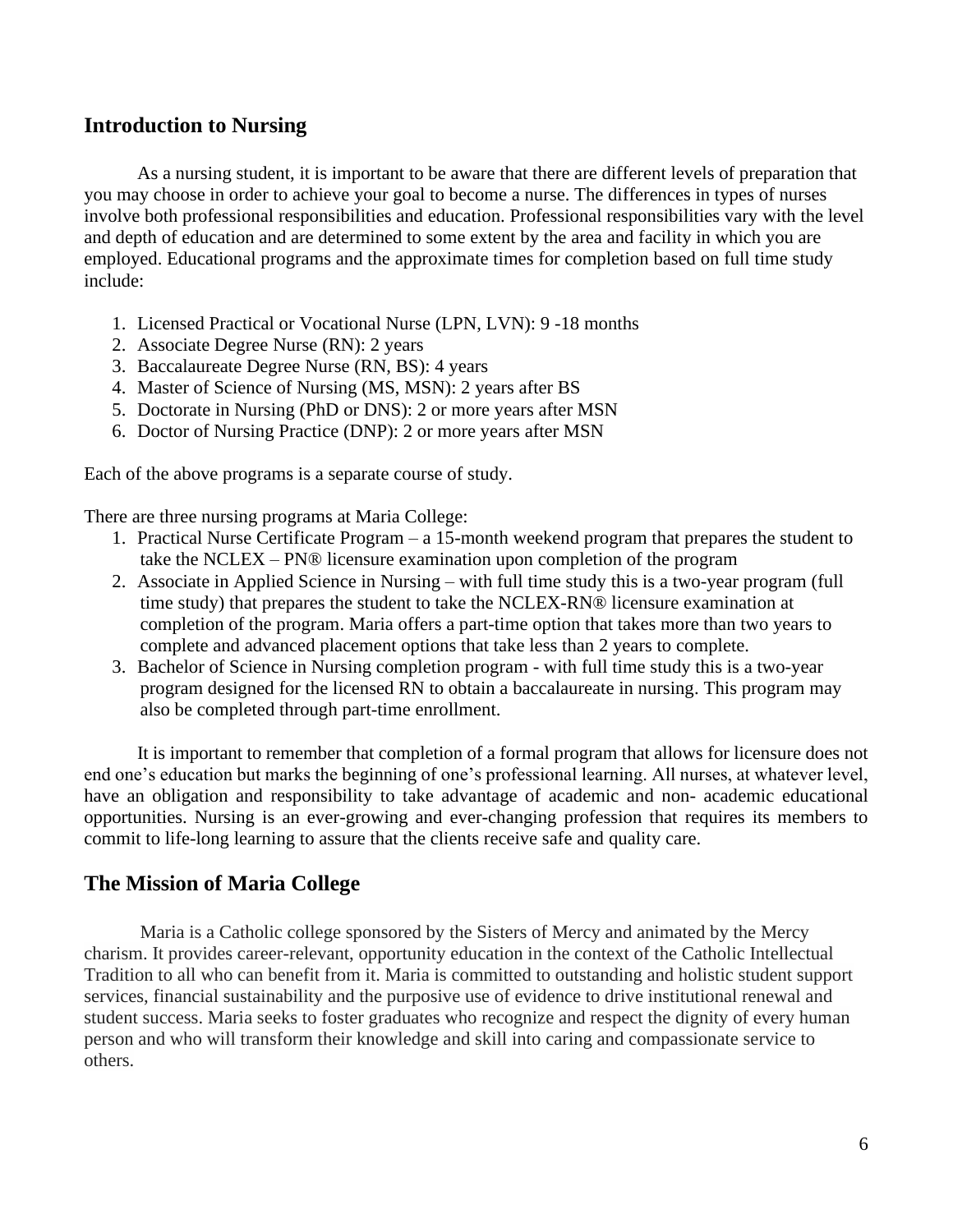### <span id="page-6-0"></span>**The Mission of the Maria College Nursing Department**

The mission of the Maria College Nursing Department is to promote lifelong learning through rigorous nursing education programs offered in a supportive environment reflective of Mercy charism. Faculty and staff seek to foster graduates that respect the dignity of every human person so that throughout their careers they practice the art and science of nursing through caring and compassionate service to others.

### <span id="page-6-1"></span>**The Philosophy of the Maria College Nursing Faculty**

The works of Florence Nightingale and Jean Watson shape the philosophy of the Department of Nursing. Based on their work, the faculty have identified human needs, environment, nursing process, caring, critical thinking, and the National League for Nurses (NLN) core competencies of the nurse as the foundations for the conceptual framework underpinning the nursing curricula.

The faculty believe that:

- nursing is the professionalization of human capacity for caring.
- caring behaviors are person-centered and respect the dignity, values, and beliefs of every person.
- nursing is an art and a science, constantly dynamic and evolving, and the nursing process is the systematic approach to nursing care.
- nurses are responsible for ethical practice in relation to their clients, the public, their colleagues, and themselves.
- the practice of nursing ensures advocacy for clients who are unable to advocate for themselves.
- nurses have a professional responsibility to continually improve their clinical judgment and practice through reflection, evidence-based practice, and lifelong learning.
- the environment includes all conditions, internal and external, that surround and affect the individual and can be manipulated to place a client in the best possible condition for health promotion, healing, or a dignified death.
- health is the extent to which people can realize their aspirations, satisfy needs, and change or cope with the environment.
- nursing, as an art and a science, uses the humanities and sciences to provide a foundation for nursing education.

To prepare nursing students for practice, the faculty recognizes the National League for Nursing (NLN) Competencies and graduates are prepared to:   

- promote and enhance *human flourishing* for patients, families, communities, and self
- demonstrate sound *nursing judgment*in practice
- acquire and maintain a *spirit of inquiry* as they move into the world of nursing practice
- internalize values and continually develop their *professional identity*

The faculty believe that within these core competencies the nurse is prepared to provide care in a variety of settings. These core competencies are actualized through demonstration of professional behavior, clinical competency, application of the nursing process, managing care, communication, clinical decision making/critical thinking, teaching/ learning, collaboration, and caring interventions.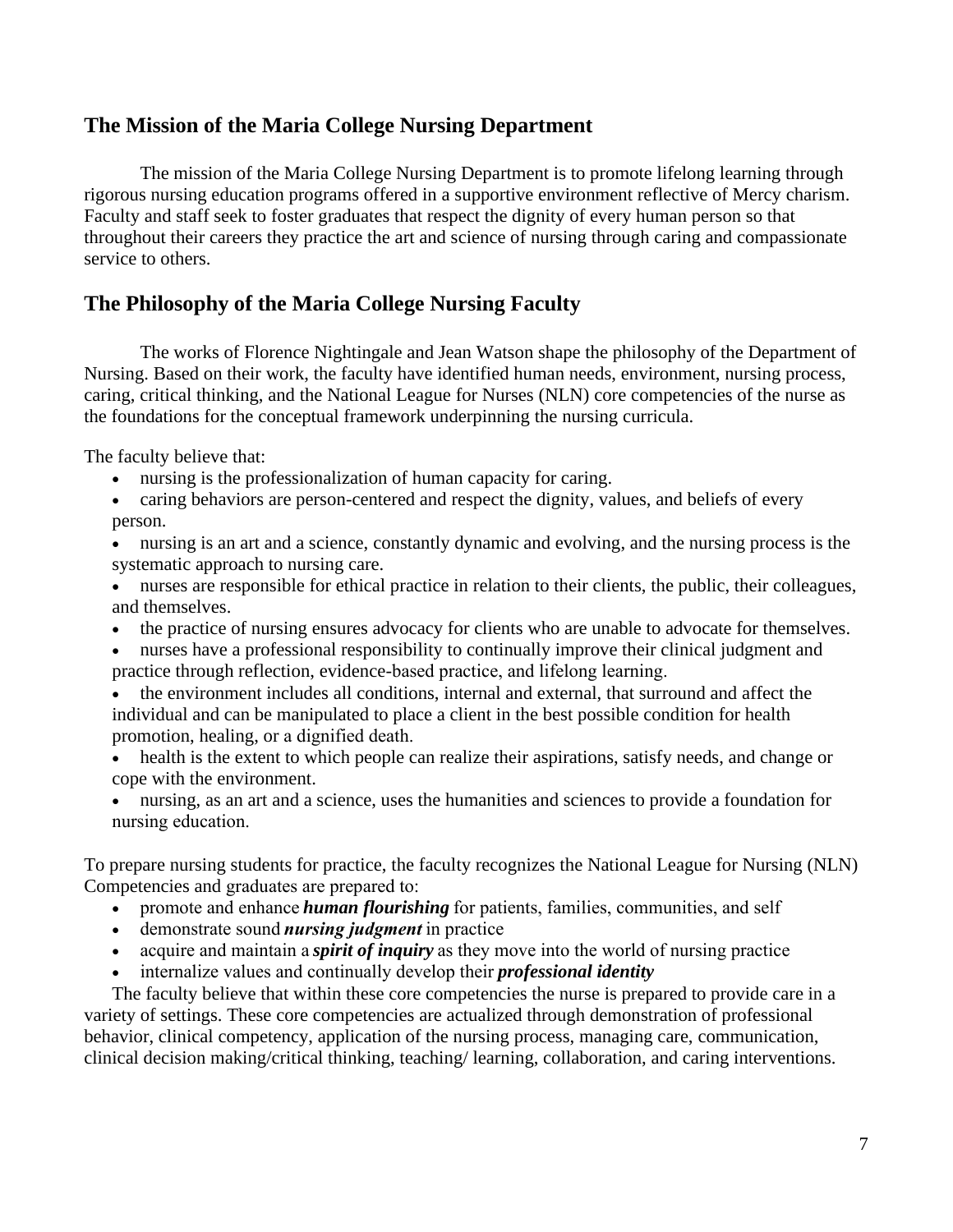### <span id="page-7-0"></span>**Pre-licensure Nursing Program Outcomes**

The outcomes of the Pre-licensure Nursing programs are to:

- 1. Educate students for entry-level nursing positions measured by program completion rates of 70% or greater (AAS) or 60% or greater (PNC) within 6 semesters.
- 2. Prepare nursing students for employment as nurses in the community measured by an employment rate of 90% or greater in the Graduate Placement Surveys six months after graduation.
- 3. Prepare nursing students for the NCLEX-RN® or NCLEX-PN® as measured by first time pass rates of 85% or higher, or a rate equal to or greater than the national mean.
- 4. Foster the concept of lifelong learning as a nurse, measured by continuing education and professional activity rates of 80% or greater.
- 5. Provide educational programs measured by student program satisfaction rates of 85% or greater in the Maria College Graduate Surveys.

### <span id="page-7-1"></span>**Conceptual Framework**

The conceptual framework is derived from the philosophy of the Maria College Nursing Programs. The major foci are human needs, environment, the nursing process, critical thinking, caring, and the competencies of the nurse.



The nursing faculty envision the nurse as a caring professional who affects the client's ability to meet human needs as they are impacted by the external and internal environment. The nurse utilizes the nursing process to critically think while enacting the competencies of a nurse.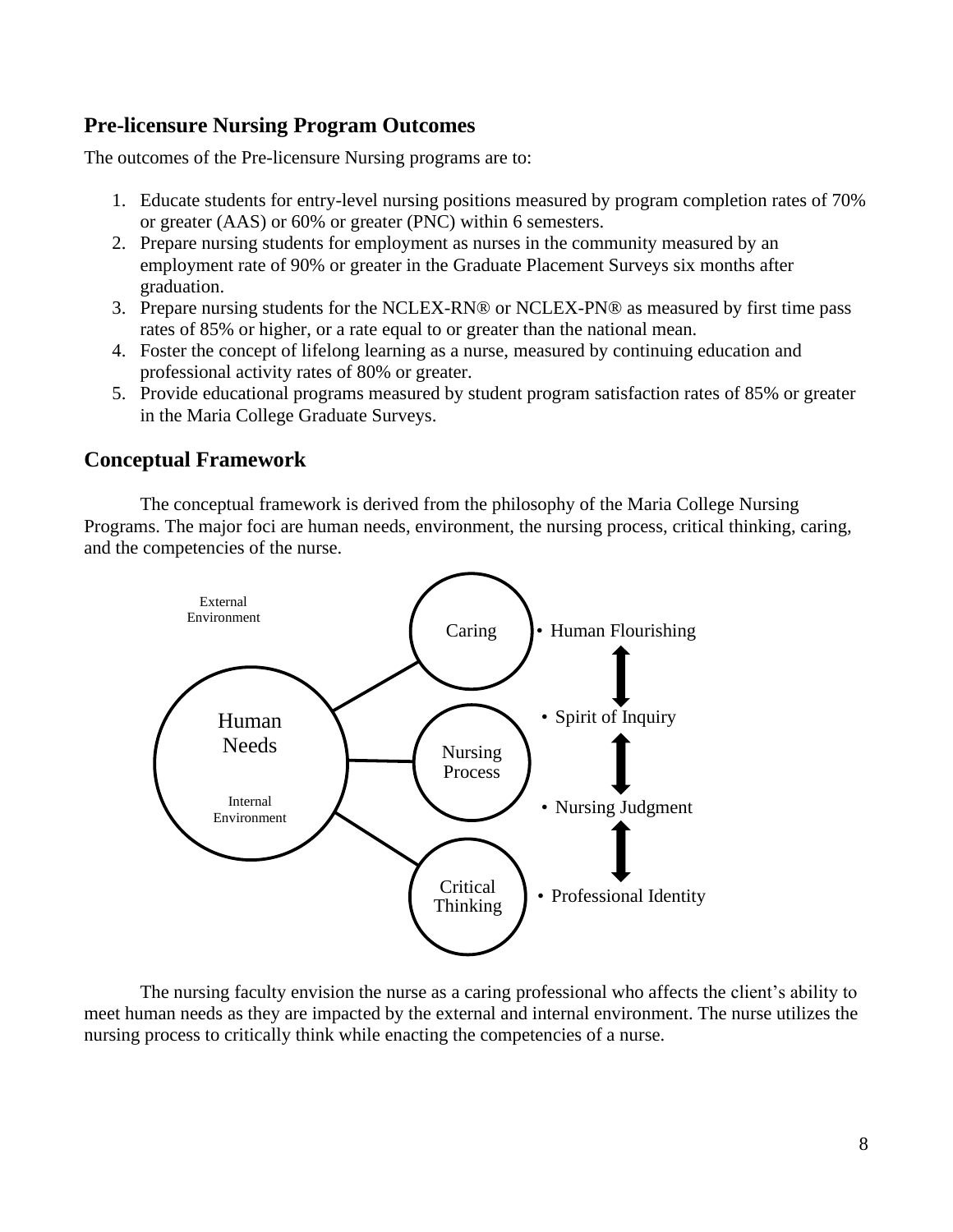### <span id="page-8-0"></span>**End of Program Student Learning Outcomes**

#### **Practical Nurse Certificate Program**

<span id="page-8-1"></span>After completion of the PNC Program at Maria College, the graduate will be able to:

- 1. **Collaborate** effectively within multidisciplinary teams, fostering open communication, mutual respect, and shared decision making while advocating for comprehensive client centered care.
- 2. Incorporate **critical thinking** (CT) and clinical decision making when advocating care for clients, families, significant support persons or groups in a variety of **environments**.
- 3. Demonstrate **professional** behavior in an accountable, responsible manner within the legal scope of LPN practice, as a member of the profession of nursing.
- 4. Demonstrates knowledge of data gathering and nursing care concepts of the human system, with consideration of how the **environment** along with cultural and ethnic diversity affect client care in various environments to promote, maintain, and manage health.
- 5. Demonstrate clinical competency by applying principles to meet the basic physical and psychological needs of clients through the lifespan with primary foci on activities of daily living (ADL), **caring** interventions, technical skills, and safety needs of clients.
- 6. Teaches basic health promotion/maintenance and self-care to an individual using a designed teaching tool to promote **teaching-learning**.

#### **Associate of Science Degree Program**

<span id="page-8-2"></span>After completion of the Associate of Science Degree Program in Nursing at Maria College, the graduate will be able to realize the following outcomes:

- **1.** Integrate **caring** and sound **nursing judgment** to promote the health of clients, families and communities in various **environments.**
- 2. Incorporate the **nursing process** when planning safe, quality care for clients, families and communities to promote, maintain, and manage health and modify the environment.
- 3. **Communicate** in a **collaborative** manner with clients, families and communities, members of the health care team, and with community resources.
- 4. Incorporate **critical thinking** to examine the evidence that underlies clinical nursing practice and improves the quality of care for clients, families and communities.
- 5. Personify **professional identity** in an accountable, ethical, and responsible manner as a member of the profession of nursing.
- 6. Advocate for clients, families and communities to make educated decisions about health care choices by providing evidence-based health information through **teaching-learning.**

Students will realize their end of program student learning outcomes through a sequenced set of nursing courses with progressive objectives, course learning outcomes, and clinical skills. The components of these student learning outcomes are available in each of the course syllabi, which have identified course outcomes and clinical evaluation tools. Bolded items are defined in the glossary ([Appendix A](#page-32-0)).

### <span id="page-8-3"></span>**Concept of Nursing Education**

The faculty believe that the study of the humanities, social sciences, and biological sciences provide the student with an appreciation of and respect for the human experience and dignity of the individual which is central to nursing. Knowledge, skills and attitudes acquired assist the student to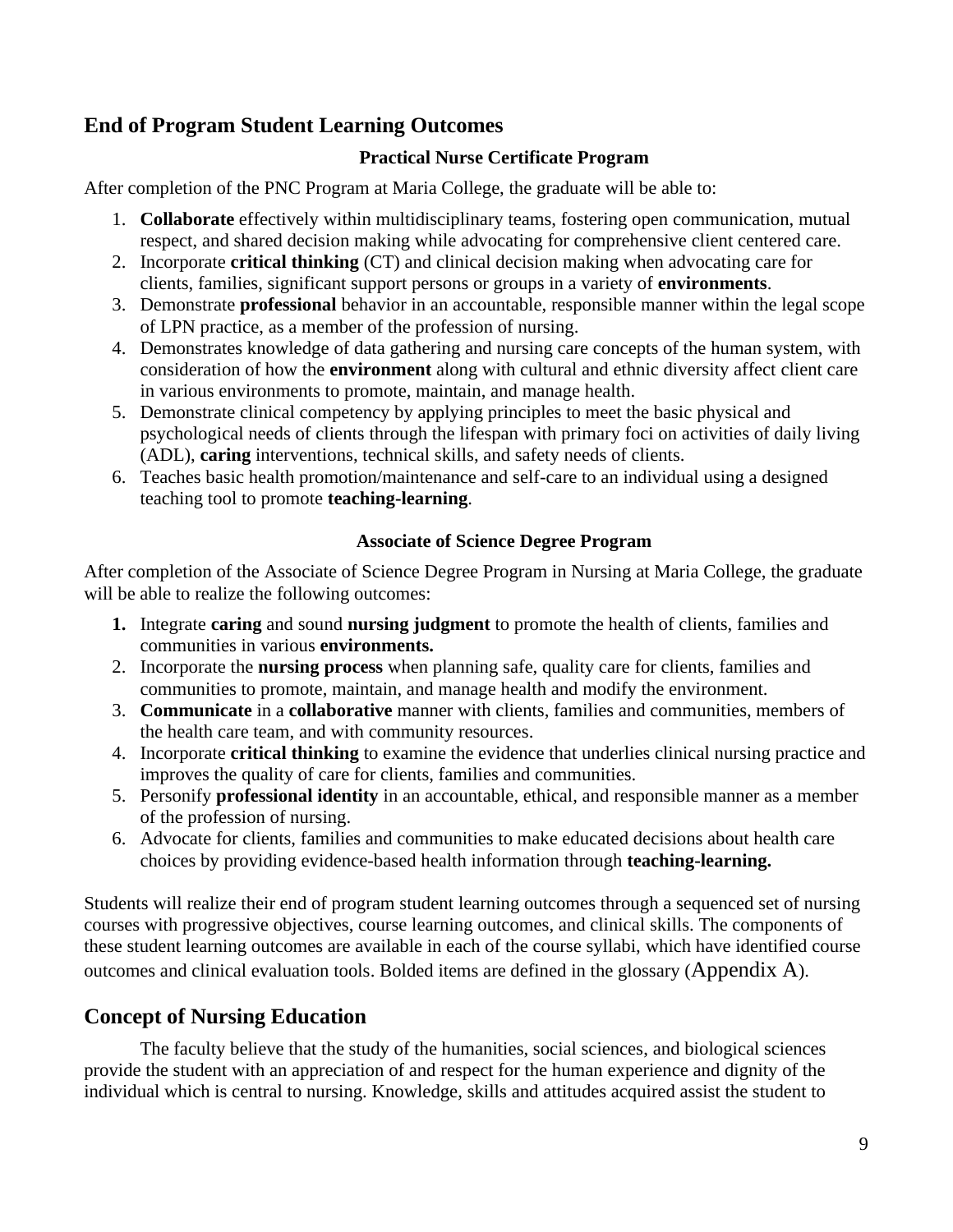develop critical thinking and decision-making skills essential to nursing practice.

The faculty believe nursing education involves mentoring and role modeling for nursing students. The faculty believe that nursing education facilitates the learning of scientific principles and the ability to transform their knowledge and skill into caring and compassionate service to others. Recognizing that students have unique and varied learning styles; nursing faculty strive to establish a caring environment that maintains the cultural integrity of students and nurtures commitment to the learning process. We believe learning is a lifelong process that takes place in the learner at different rates and results in behavior change. The faculty fosters the student's growth through enhancement of prior life experiences and social/cultural/ethnic diversity. Nursing education is based on scientific principles and clinical experiences for the mastery of skills. Nursing education is a synthesis of clinical experience and classroom learning.

The faculty recognize the necessity for an organizing framework for teaching and testing. Bloom's Taxonomy of Educational Objectives for the cognitive, affective, and psychomotor domains is used for stating level and course objectives. Bloom's Taxonomy is a classification of learner behaviors representing intended outcomes of educational experiences. These behaviors are progressive in nature. The behaviors are categorized from simple to complex and from concrete to abstract. If more complex behaviors such as synthesis are achieved, simple behaviors such as recognition must to some extent also be present. The logical, sequential, and consistent nature of the classification system suggests methods for curriculum development and gives faculty guidance for providing appropriate learning activities and evaluation methods.

### <span id="page-9-0"></span>**Faculty/Learner Responsibilities**

Teaching and learning are crucial activities for an educational program. The teaching-learning process is interactive and occurs between a teacher and learner when specific objectives or desired behavioral changes are achieved. The faculty as facilitator:

- 1. Considers the needs of the learner when formulating course objectives.
- 2. Provides an educational environment that is conducive to effecting behavioral changes in the learner.
- 3. Acknowledges the individuality of the learner.
- 4. Presents appropriate content in an educationally sound manner.
- 5. Utilizes varied teaching techniques that are appropriate to the identified objectives.
- 6. Evaluates the learner based on identified learning objectives.
- 7. Serves as a role model as a member of the profession of nursing.
- 8. Encourages continuing growth and development.
- 9. Assists the learner with setting objectives for professional growth and development.
- 10. Participates in the evaluation of teaching effectiveness.

In the teaching-learning process, the learner as participant:

- 1. Identifies learning needs.
- 2. Works actively toward identified learning objectives.
- 3. Actively pursues additional faculty help as needed.
- 4. Assumes responsibility for synthesizing knowledge presented.
- 5. Evaluates learning based on identified learning objectives.
- 6. Develops behaviors/skills appropriate to nursing practice.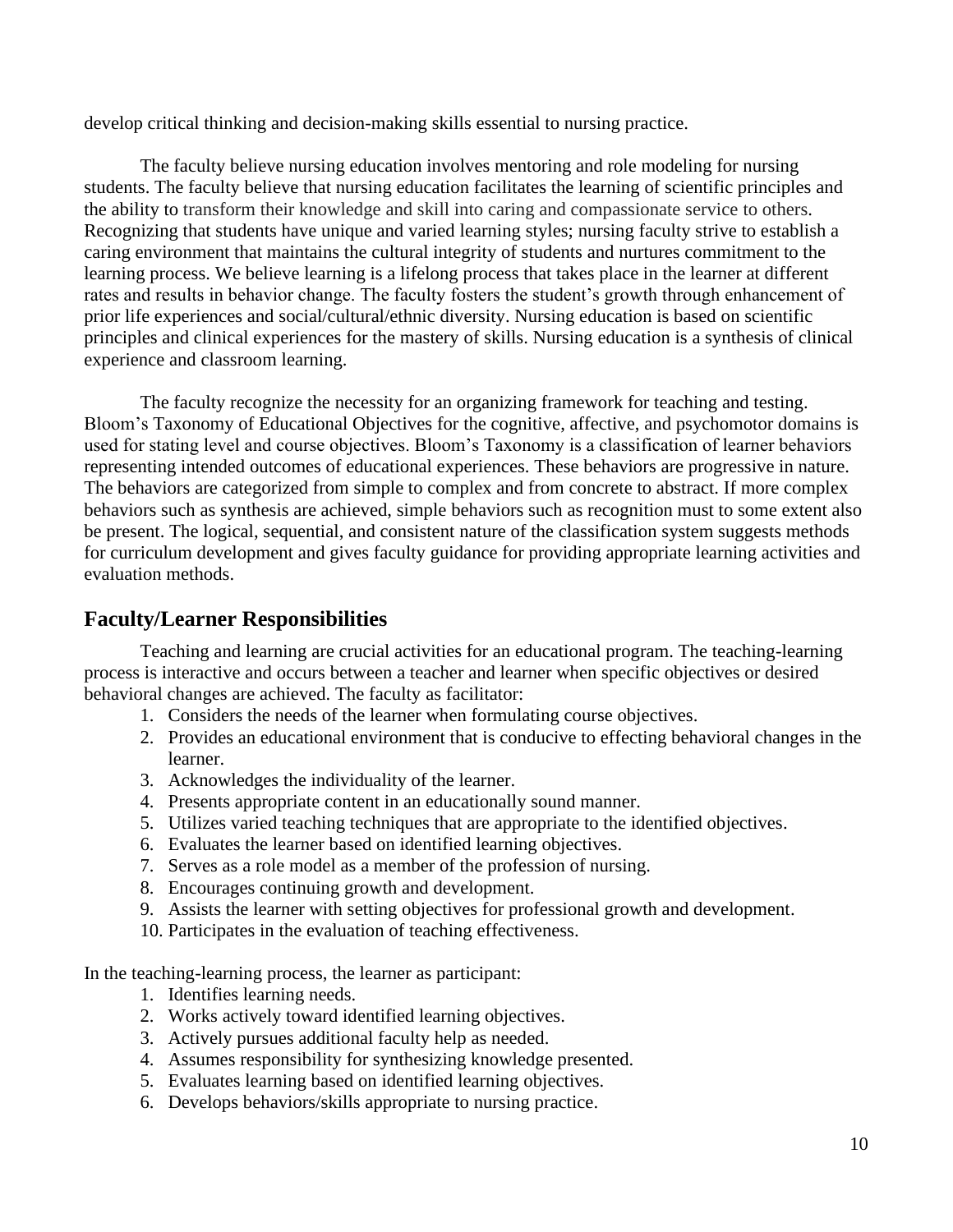- 7. Takes responsibility for professional growth and development.
- 8. Participates in evaluation of teaching-learning process.

### <span id="page-10-0"></span>**Licensing Requirements**

The practice of nursing within New York State requires licensure. For complete information, including fees, please go to [http://www.op.nysed.gov/prof/nurse/nursing.htm.](http://www.op.nysed.gov/prof/nurse/nursing.htm)

The specific requirements for licensure are contained in Title 8, [Article 139,](http://www.op.nysed.gov/article139.htm) Sections 6905 and 6906 of New York State Education Law and [Part 64](http://www.op.nysed.gov/part64.htm) of the Regulations of the Commissioner of Education. Copies of the relevant sections of NYS Education Law and the Commissioner's Regulations are also available upon request by e-mailing [opforms@mail.nysed.gov](mailto:opforms@mail.nysed.gov) or by calling 518-474-3817 ext. 320.

- The preferred method to apply for licensure is online at: <https://eservices.nysed.gov/professions/before/exp/022>You will need a credit card to complete your application.
- You may also mail an application and fee to: NYS Education Department Office of the Professions PO Box 22063 Albany, NY 12201
- Do not send cash. Make your personal check or money order payable to the New York State Education Department. Your cancelled check is your receipt.
- You may refer to the following web sites for more information: <http://www.op.nysed.gov/prof/nurse/nursing.htm> <http://www.op.nysed.gov/prof/nurse/article139.htm>

### <span id="page-10-1"></span>**Accreditation**

The Associate degree in applied science in nursing program at Maria College located in Albany, New York is accredited by the: Accreditation Commission for Education in Nursing (ACEN) 3390 Peachtree Road NE, Suite 1400 Atlanta, GA 30326 (404) 975-5000 [https://www.acenursing.org](https://www.acenursing.org/)

The most recent accreditation decision made by the ACEN Board of Commissioners for the Associate degree in applied science in nursing program is Continuing Accreditation. **Academic Policies**

### <span id="page-10-3"></span><span id="page-10-2"></span>**Course Sequence and Grade Progression Requirements**

The Nursing courses and their requisites must follow the sequence identified in the Academic [Catalog.](https://mariacollege.edu/wp-content/uploads/2020/10/AcademicCatalogCover2020-21.pdf) Please note that you may not withdraw from a co-requisite course and remain in the nursing course. If you withdraw from a co-requisite course, you must also withdraw from the nursing course. If you are unsuccessful in a co-requisite course, your seat in the nursing program may be in jeopardy.

### <span id="page-10-4"></span>**Assessment Methods**

To successfully complete a nursing course, the student must demonstrate competency in the components of the course. A **clinical nursing course** contains all four components —**Lecture**,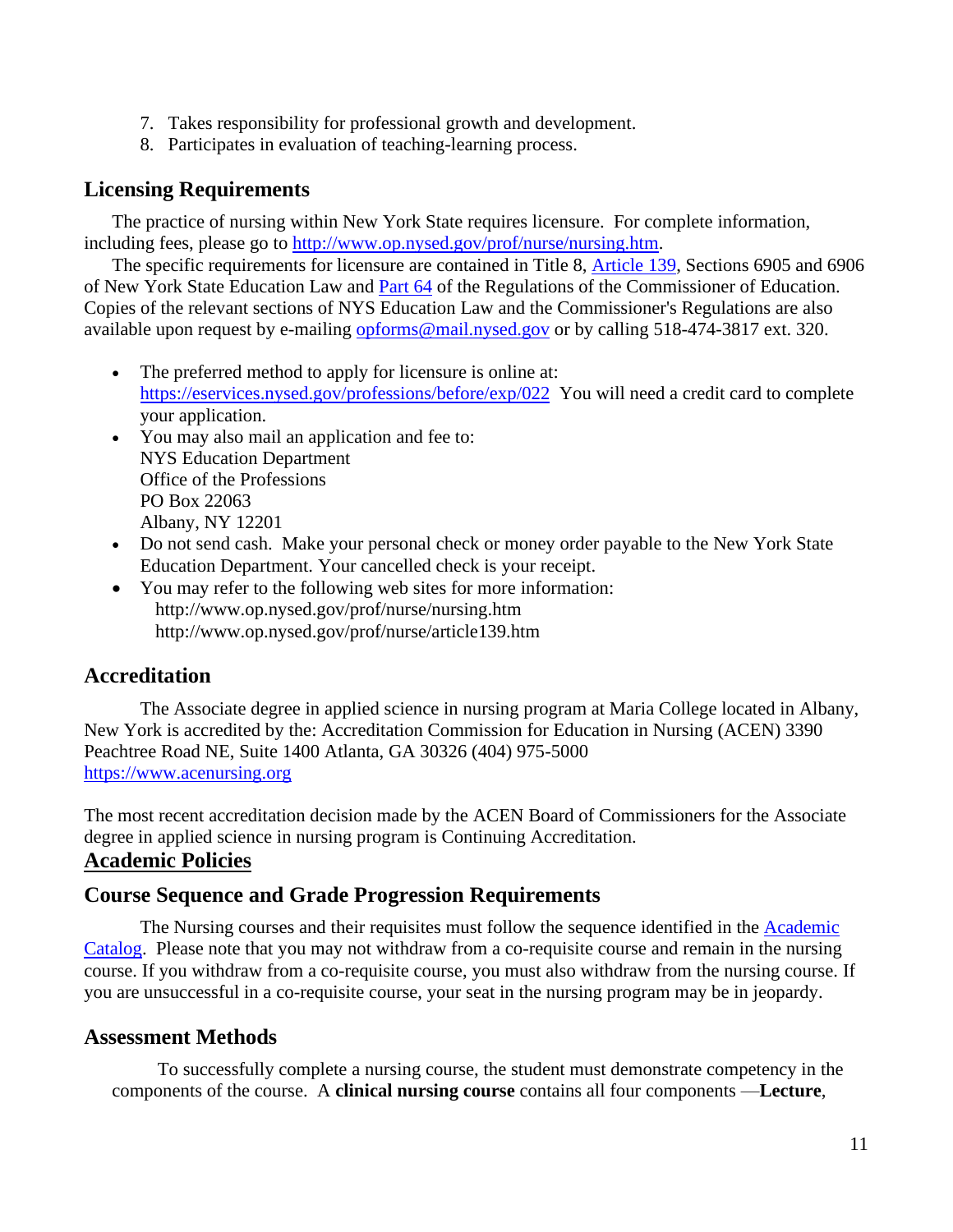**Clinical, Nursing Skills and Dosage Competency.** These courses are PNC102, 103, 104 and NUR120, 130, 240, 250.

- Lecture: Students must achieve a final grade of C+ (77%) or higher. The academic grade will be based on course objectives and determined by examinations.
- **Clinical:** Satisfactory clinical performance is required to pass the course and to sit for the final examination. Clinical performance will be evaluated utilizing a Clinical Evaluation Tool. For more details, please see [Clinical Grading](#page-22-1). Any student demonstrating **consistently unsafe behaviors** in the clinical area will be removed from the clinical area, which will result in a failing grade for the course. See additional details in the [Clinical Expectations](#page-18-0) section of this handbook.
- **Nursing Skills Laboratory**: Students will participate in a skills competency and demonstrate satisfactory performance on all laboratory skill and attendance requirements in order to progress to the next nursing course. An unsatisfactory Nursing Laboratory rating results in a course grade of F. See additional details in the [Nursing Student Evaluation](#page-12-4) section of this handbook.
- **Dosage**: Each semester a student must receive a 100% on a dosage competency test within the established time frame. Failure to do so will result in an F in the course. See [Dosage](#page-15-0)  [Calculation Competency Testing](#page-15-0) for details.

### <span id="page-11-0"></span>**Social Networking Policy**

Maria College students are expected to adhere to the guidelines set forth for social media use in the Student Handbook and Code of Conduct, as well as the College's communications policy and computer use policy.

- [Maria College Student Handbook](https://mariacollege.edu/wp-content/uploads/2020/08/8.25.20-Student-Handbook2020_2.pdf) page 22
- Communications Policy: [https://mariacollege.edu/about-maria/policies](https://mariacollege.edu/about-maria/policies-procedures/communications-policy)[procedures/communications-policy](https://mariacollege.edu/about-maria/policies-procedures/communications-policy)
- Computer Use Policy page 5: [https://mariacollege.edu/wp-content/uploads/2018/10/Maria-](https://mariacollege.edu/wp-content/uploads/2018/10/Maria-College-Computer-Use-Policy-Updated-August-2018-4817-9742-6288-v.1.pdf)[College-Computer-Use-Policy-Updated-August-2018-4817-9742-6288-v.1.pdf](https://mariacollege.edu/wp-content/uploads/2018/10/Maria-College-Computer-Use-Policy-Updated-August-2018-4817-9742-6288-v.1.pdf)

In addition, Maria College Nursing students are free to express themselves as private citizens on social media sites to the degree that their speech or posting:

- Does not violate the *American Nurses' Association (ANA) Code of Ethics* (refer to **[Appendix C](#page-36-0)**)
- Does not violate confidentiality implicit in their roles as nursing student.

The following social media guidelines are important for Maria College nursing students to consider.

- 1. Maria College Nursing students shall not post, transmit or otherwise disseminate any information to which they have access because of their attendance in the program without written permission from the Nursing Department Dean and the instructor of the course. This includes but is not limited to audio or videotaping of lectures and lab.
- 2. Maria College Nursing students may be required to access their social media sites at the request of the Nursing department or Maria College administration to verify compliance with the above stated policies. Failure to comply may result in immediate dismissal from the Nursing program.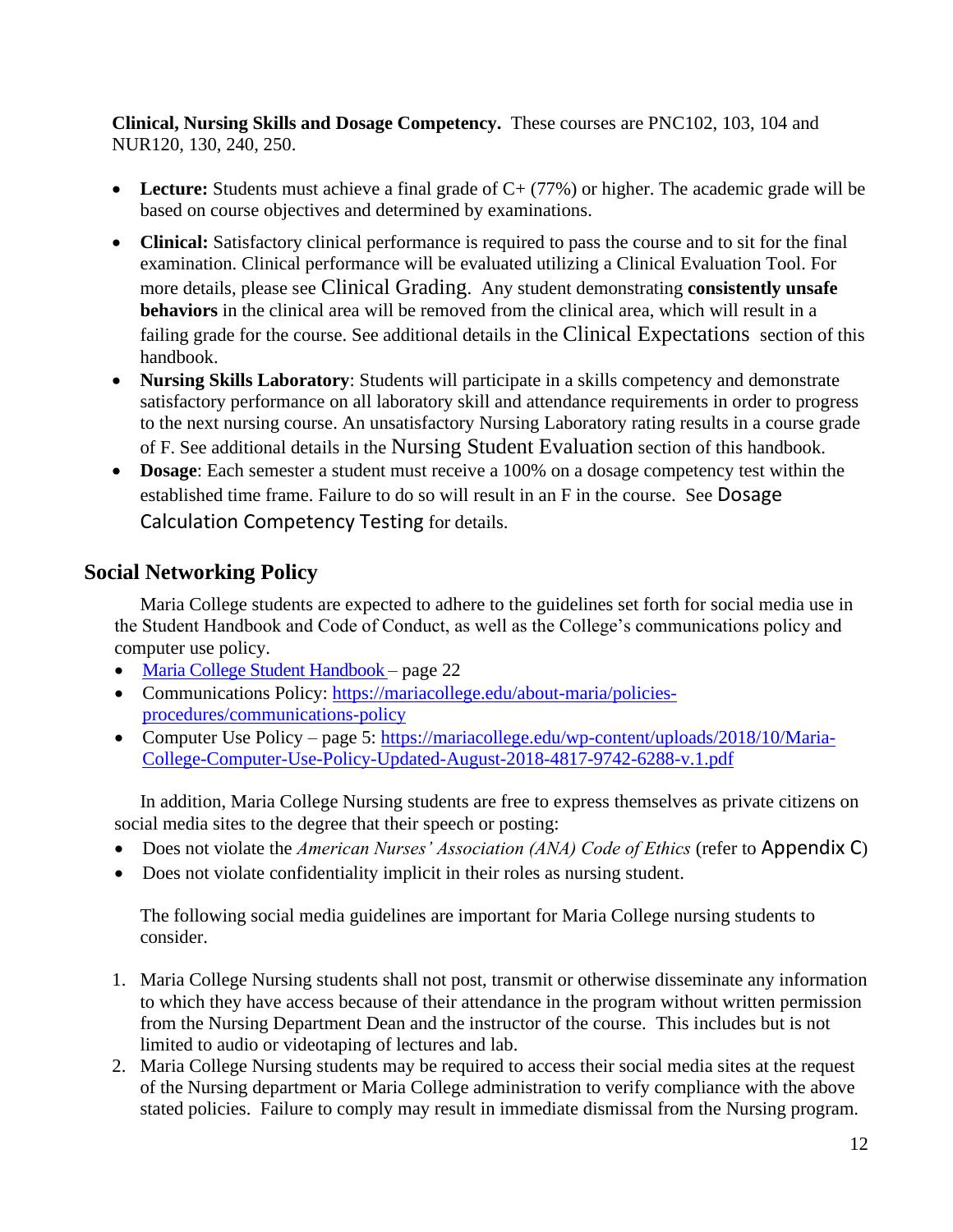3. Failure to comply with this social media networking policy may be grounds for disciplinary action, including but not limited to dismissal from the Maria College Nursing program.

### <span id="page-12-0"></span>**Academic Integrity – Student Responsibilities**

Please refer to the [Maria College Student Handbook](https://mariacollege.edu/wp-content/uploads/2020/08/8.25.20-Student-Handbook2020_2.pdf) for specific information. Within the nursing program as a part of academic integrity, students are also expected to adhere to the *ANA Code of Ethics* (See [Appendix C](#page-36-0)) in the classroom, lab, and clinical settings. A nursing student who violates the academic integrity policy of the college and/or *ANA Code of Ethics* will be referred to the Office of the Dean of Students and may be dismissed from the Maria College nursing program.

### <span id="page-12-1"></span>**Recording a Class**

Audio/video recording of a class by students is at the discretion of the faculty teaching the class. In order to audio/video record the class, the student must request the permission of the faculty teaching the class. They are for the sole purpose of the student's personal use and may not be posted or distributed publicly. There is no audio/video recording by students in the laboratory, clinical pre and post conferences, or during test review classes**.** 

### <span id="page-12-2"></span>**Email**

All students are assigned Maria College email addresses to facilitate communication with the faculty and students. All communication between faculty and students will occur via Maria College email. Course updates and faculty correspondence are communicated to students via Maria College email; therefore, students are expected to check their Maria College email at least daily.

### <span id="page-12-3"></span>**Blackboard**

Since course related material is posted on Blackboard**,** students are expected to be proficient in the use of Blackboard. Faculty will post announcements and updates for students on Blackboard. All students should regularly check Blackboard for announcements and updates.

In addition, course exam grades are posted on Blackboard. Students receive exam grades under the following conditions:

- 1. Faculty are prohibited from giving out grades to students, please do not call or e-mail your advisor, the program director, other members of the nursing faculty, or the nursing administrative assistant to find out your grade.
- 2. Unit examination grades will be posted on Blackboard
- 3. Final course grades will be posted on MyMaria/PowerCampus.

### <span id="page-12-4"></span>**Nursing Student Evaluation**

### <span id="page-12-5"></span>**Academic/Competency Grading**

| <b>LETTER GRADE</b> | NUMERICAL GRADE | <b>CLINICAL PERFORMANCE</b>                               |
|---------------------|-----------------|-----------------------------------------------------------|
| A                   | $92.5 - 100$    | Demonstrates expected level of competency on the clinical |
| $A-$                | 89.5-92.4       | evaluation tool and demonstrates satisfactory performance |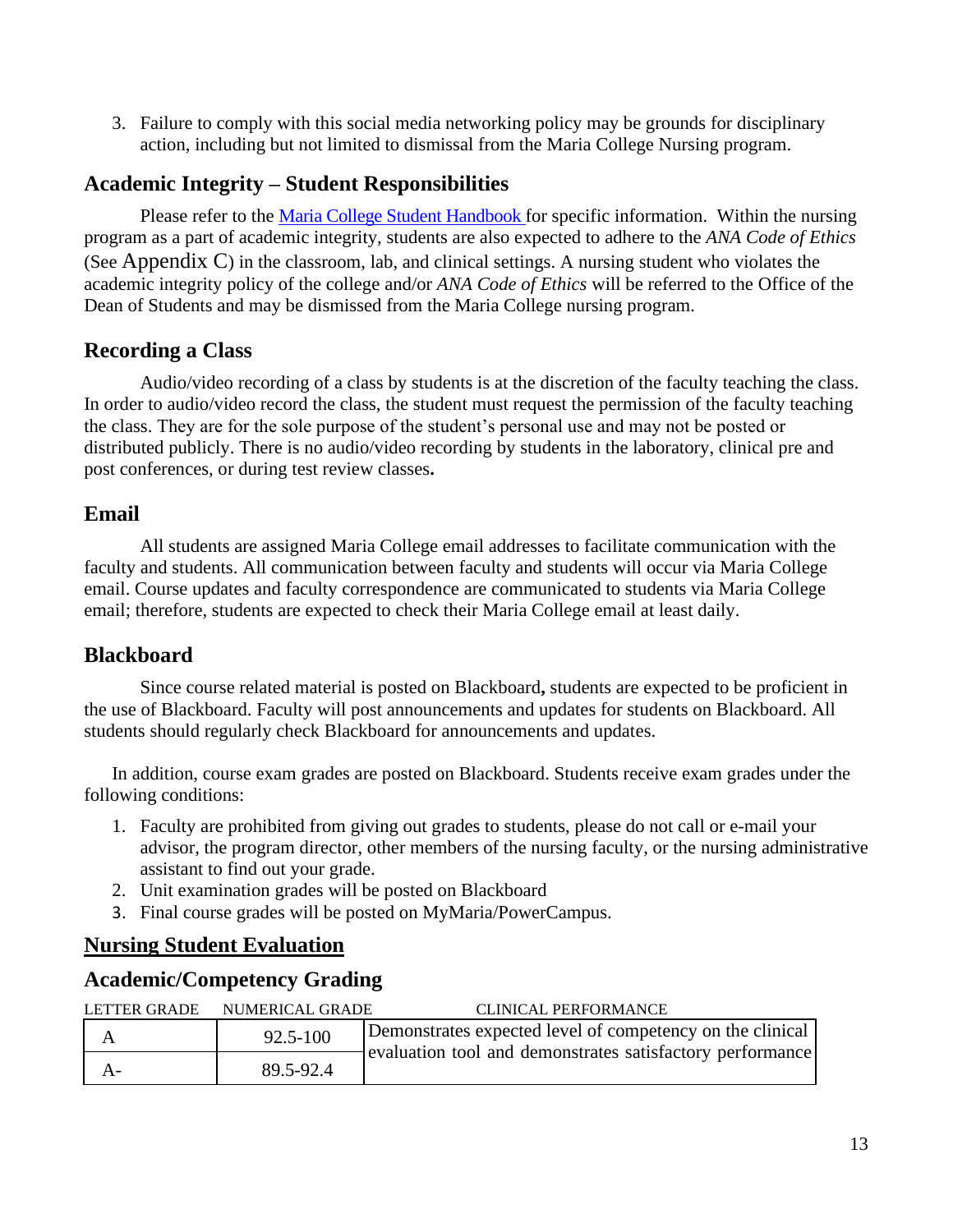| B+ | 86.5-89.4     | in skills laboratory.                                                                |
|----|---------------|--------------------------------------------------------------------------------------|
| B  | $82.5 - 86.4$ | Achieve a grade of 100% on the dosage calculations<br>competency by designated date. |
| В- | 79.5 - 82.4   |                                                                                      |
|    | 76.5-79.4     |                                                                                      |
|    |               | Has not completed course requirements                                                |

Students must maintain a C+ average in each nursing course to continue in the Nursing Program

|               | 72.5-76.4         |                                                                                                                                                      |
|---------------|-------------------|------------------------------------------------------------------------------------------------------------------------------------------------------|
| $\mathcal{C}$ | 69.5-72.4         |                                                                                                                                                      |
| $D+$          | 66.5-69.4         |                                                                                                                                                      |
|               | 62.5-66.4         |                                                                                                                                                      |
| F             | <b>Below 62.5</b> | Clinical failure and /or failure to demonstrate satisfactory<br>performance in skills laboratory before the beginning of the<br>next nursing course. |
|               |                   | Unsuccessful in achieving a grade of 100% on the dosage<br>calculation competency by the designated date.                                            |

### <span id="page-13-0"></span>**Grading Process**

Progression in the program is dependent upon successful completion of all nursing courses with a C+ or better, completion of science courses and English composition courses with a C or better, and a passing grade in all other required pre- and co-requisite courses. Clinical practice and dosage calculation competencies are pass/fail and are not incorporated into the final numerical course grade; however, all must be passed in order to successfully complete the course.

The final grade for a clinical nursing course is a composite of the numeric theory testing grade, a satisfactory clinical evaluation, and passing the dosage calculation competency with a grade of 100%.

### <span id="page-13-1"></span>**Examinations**

For PNC 101 and each clinical nursing course, assessment of content mastery and grading is based on unit examinations, an ATI content mastery assessment, a skills competency exam, and a cumulative final examination. Students are expected to take the exams at the regularly scheduled exam times.

Failure to take an exam on the scheduled date can result in a grade of zero. Students must contact their course faculty if there are extenuating circumstances that will prevent them from completing their exam during the scheduled date and time. Course faculty must be notified prior to the scheduled exam date, and documentation may be requested. Examination grades cannot be dropped from the final grade after an examination has been taken. The final exam must be taken to pass the course.

NUR 110, and NUR 260 may also have examinations (refer to the course syllabi for more specific information).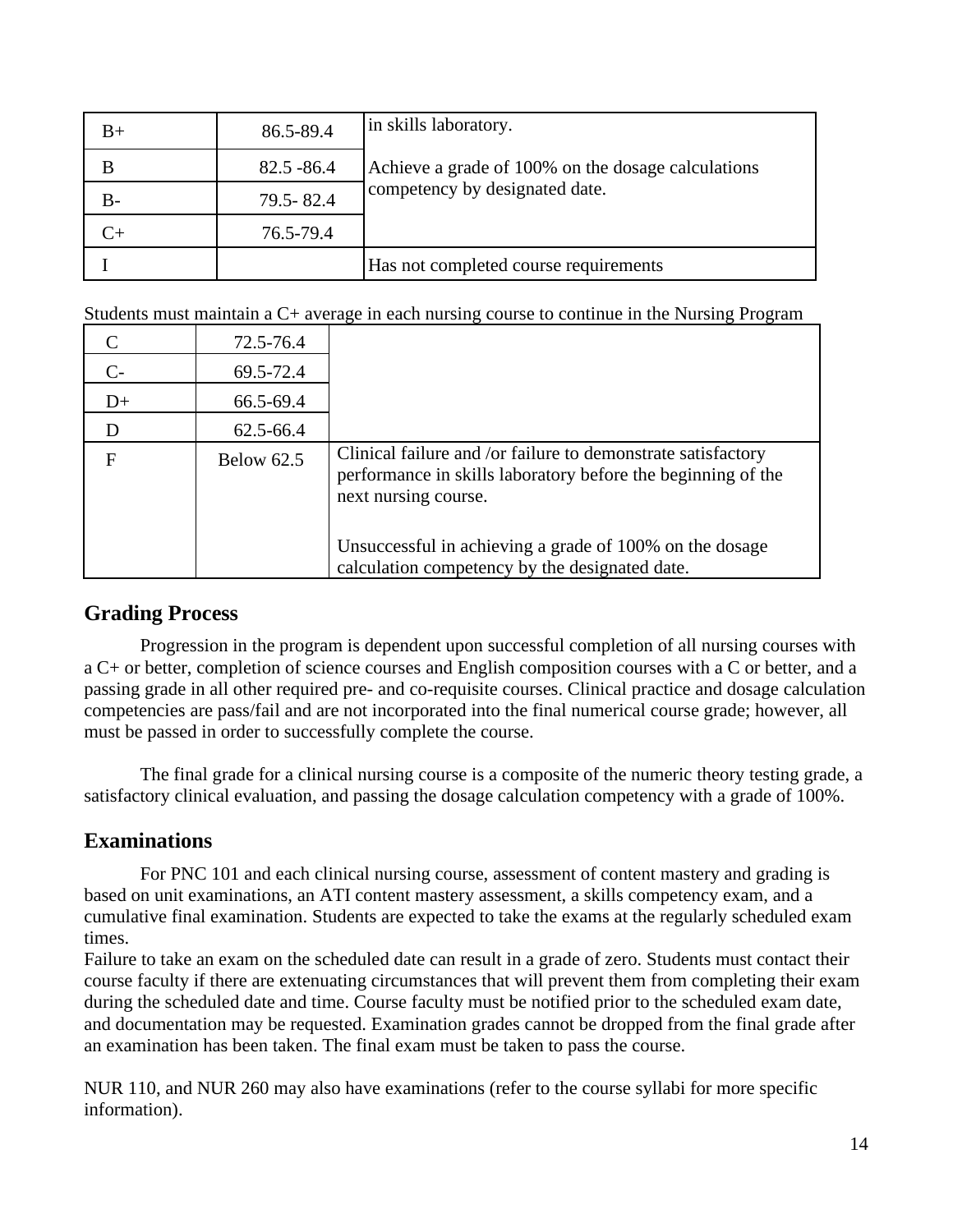Unit examinations may also have dosage calculation problems. Students may utilize Maria College approved calculators in testing situations. Students are not permitted to share calculators during testing. Students may not use or have on their person cell phones, smart watches, programmable calculators, or any other technology that allow storage and retrieval of data, in testing situations. All devices must be turned off and stored with personal belongings in the front of the room during the exam. If a personal electronic device is not stored with personal belongings and/or is found with the student, they will forfeit the ability to complete the exam. In addition, food and drink are not allowed in the testing room except for a clear plastic water bottle with the label peeled off.

### <span id="page-14-0"></span>**Rounding of Grades**

Only the final grade for the course will be rounded. Final grades will be calculated to the nearest tenth if there is a partial grade. Grades 0.5 and greater will be rounded up to the next highest whole number. Grades 0.4 and lower will be retained at the same whole number value.

### <span id="page-14-1"></span>**ATI Policy**

Assessment Technologies Institute (ATI) offers comprehensive assessment designed to increase students' mastery of nursing knowledge and ultimately their success on the nursing licensing exam. ATI tools can help students prepare more efficiently as well as increase confidence and familiarity with content and testing. These tools include web-based practice assessments, videos, and textbooks on specific content. ATI textbooks will be distributed to students at the beginning of the program. ATI testing occurs each semester as described in the grids in Appendix  $D - ATI$  Grids.

Nurse-educator content experts from around the U.S. participate in setting a national standard for the ATI scores of each of the content mastery assessments. They are expressed in different levels of proficiency. These proficiencies are:

- Proficiency Level 3: indicates the student is expected to exceed NCLEX standards in this content area
- Proficiency Level 2: indicates the student is expected to readily meet NCLEX standards in this content area
- Proficiency Level 1: indicates that the student is just likely to meet NCLEX performance standards in this content area. Students are encouraged to develop and complete a rigorous plan of focused review to achieve a firmer grasp of this content.
- Below Proficiency Level 1: indicates a need for thorough review of the content area.

All students achieving **Proficiency Level 1 or below a level 1** on ATI content-specific course mastery assessments will:

- Participate in and complete a focused self-remediation plan **in order to advance to the next semester**
- Meet the minimum time requirements determined by faculty, for participation in the focused review **in order to advance to the next semester**

Even though students achieving Proficiency Level 2 or above on the proctored course-specific assessment are not required to participate in the focused review tutorial program they are encouraged to create a focused review independently.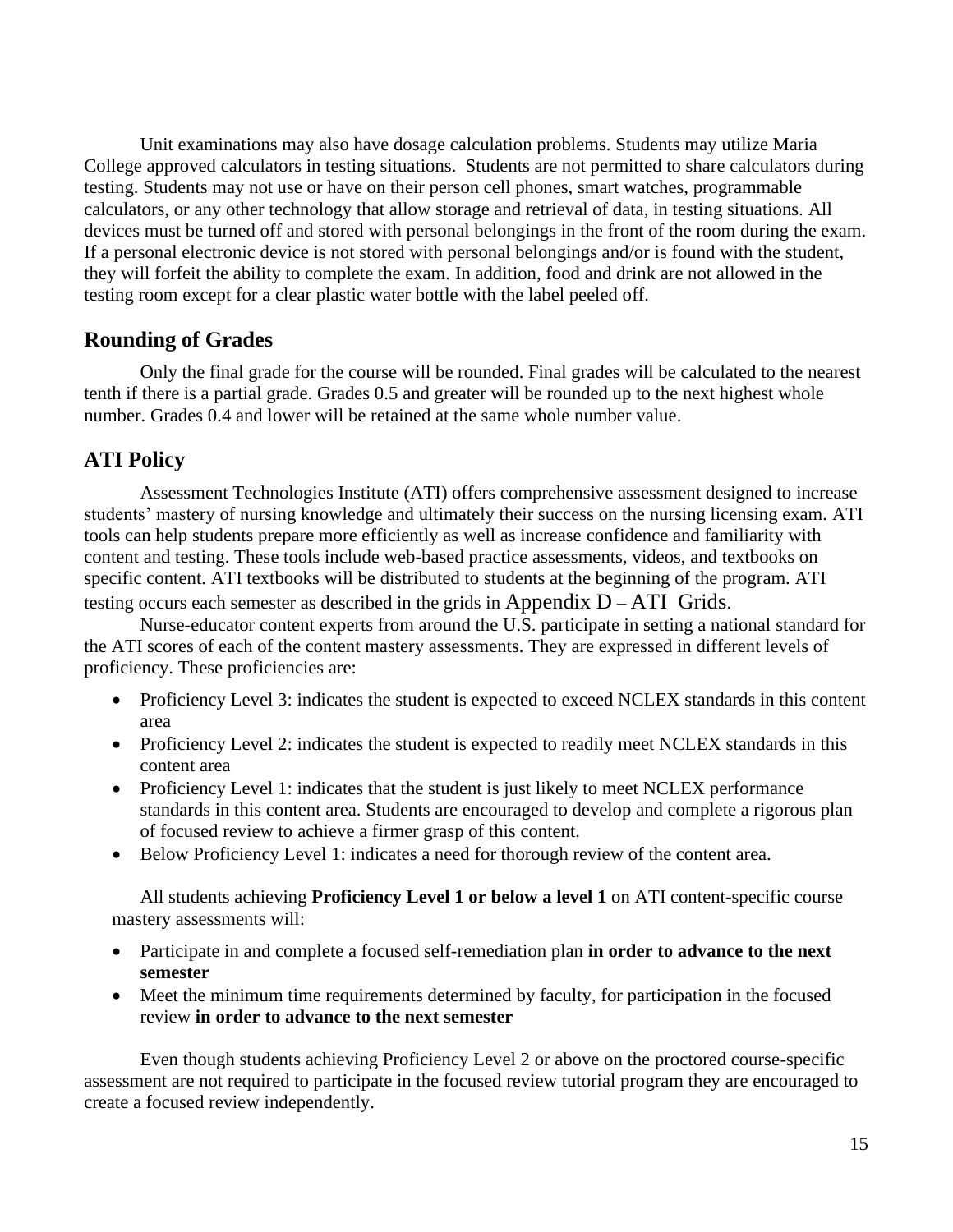A variety of learning resources may be used in the remediation process, including the case study approach, selected components of the ATI Content Mastery Series review modules, non-proctored online practice assessments, and course materials.

Each semester, students are provided with practice assessments before the proctored ATI assessment is given. The practice assessments may be taken multiple times and the student is encouraged to conduct a focused review and repeat the practice assessments until a grade of 90% is obtained. Faculty may choose to require this process. Refer to individual course syllabi for more information.

The grades for the ATI will be based on proficiency levels:

- Proficiency Level 3 ATI grade 100%
- Proficiency Level 2 ATI grade 90%
- Proficiency Level 1 ATI grade 75%
- Below Proficiency Level 1: ATI grade 60%

Completion of the ATI exam is a part of the course requirements. Proctored assessments may only be taken once and must be taken at the scheduled time. All proctored assessments are taken electronically on campus. The date of each ATI assessment will be identified in each course syllabus. Students will sign-up prior to the assessment for specific testing sessions. If you have been approved for extended test taking time and would like extended time for an ATI assessment, please let the Program Director know 24 hours in advance of the test.

ATI results for the proctored tests will be available when all students have completed the assessment. Students are required to sign an attestation prior to each exam stating that they will **not** discuss the test content with other students. Students will be held accountable to this attestation. Violation of the attestation is a form of academic dishonesty, and the same penalties will apply.

### <span id="page-15-0"></span>**Dosage Calculation Competency Testing**

Dosage calculation testing occurs throughout the curriculum in each clinical course, and in the advance placement courses; NUR 195 and NUR 198/199. The testing schedule is determined by faculty and published in the course calendar/syllabus. Students are required to begin testing when their first test is assigned. **Failure to do so may result in a written clinical warning.**

#### • **Students are required to achieve a grade of 100% with no more than three (3) attempts by the date designated in the course syllabus.**

Medication administration affects multiple aspects of the nurse's professional responsibility, and a successful dosage calculation competency is a requirement of medication administration during the clinical experience.

**Students who have not passed the dosage calculation competency will not be permitted to administer medications in clinical practice until they pass.** The time between attempts should be used for remediation. Students can and should review the questions that they did not answer correctly in safeMedicate before attempting the next exam. For dosage testing, students must use the calculator provided in safeMedicate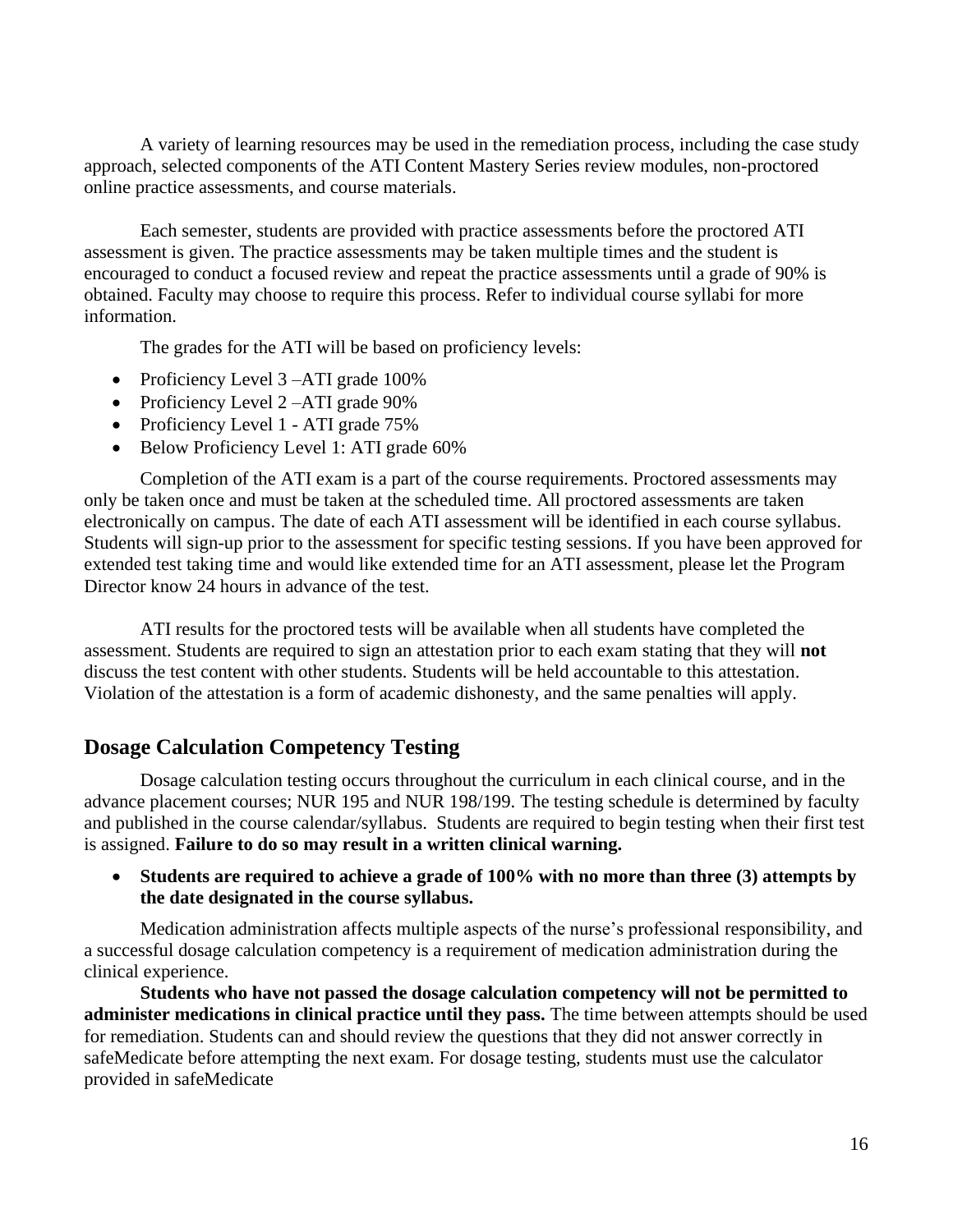**Students who have failed dosage calculation competency attempts can expect the following:** 

- **After the first failed attempt the student will self-remediate within the dosage program.**
- **After the second failed attempt students will receive a written clinical warning.**
- **After the third failed attempt students will be placed on clinical probation and may receive an F for the course and become ineligible to progress in the program.**

### <span id="page-16-0"></span>**Basic Skills in PNC 101 and NUR 120 (Clinical lab)**

Basic skills required for the clinical setting are taught in clinical lab. Students must successfully demonstrate basic skills before beginning practice at a clinical facility. If the student does not successfully demonstrate basic skills, they may receive remediation. If the student is not successful after remediation they may not progress to clinical practice and may receive an "F" for the course. If a student misses clinical lab it is considered a clinical absence.

### <span id="page-16-1"></span>**Clinical Skills Competency Testing**

Competencies are periodic assessments of identified essential skills and nursing judgment in a neutral environment. Competencies are based on course objectives for clinical nursing courses and test application of theory to practice. The student's performance of selected clinical skills and nursing judgment is evaluated by faculty in the laboratory. Competency tests may be video, and audio recorded and viewed by Maria College faculty only. Specific days for the competency testing will be scheduled.

Each student will be provided with the rubric for competency grading at the beginning of the semester. Students will be scored by an instructor based on their skill performance. The percentage of the course grade received for competency testing will be reflected in the course syllabus.

### <span id="page-16-2"></span>**Clinical Responsibilities**

#### <span id="page-16-3"></span>**Core performance standards**

Core performance standards define the cognitive, sensory, affective, and psychomotor performance standards that are required to successfully meet course and program outcomes. Students must be capable of meeting the eight core performance standards with reasonable or no accommodations for progression in the nursing program. See these performance standards in [Appendix E](#page-39-0). Students will be asked to read and sign the [Maria College Nursing Program Core Performance Standards](#page-39-1) and the [American Nurses' Association \(ANA\) Code of Ethics\\*](#page-36-1) prior to each clinical practice experience.

### <span id="page-16-4"></span>**Clinical roles and responsibilities**

The clinical roles and responsibilities have been established as minimum expectations for the faculty and student. These minimum expectations have been developed to help the faculty and students involved with a client's care to understand what is expected. Expectations are further defined based on course outcomes and in each clinical evaluation tool. In addition, various facilities have developed roles and responsibilities for the student, faculty, manager, and co-assigned RN. From understanding comes effective communication and interaction that benefits the client. Role responsibilities are categorized as:

#### 1. PROVIDER OF CARE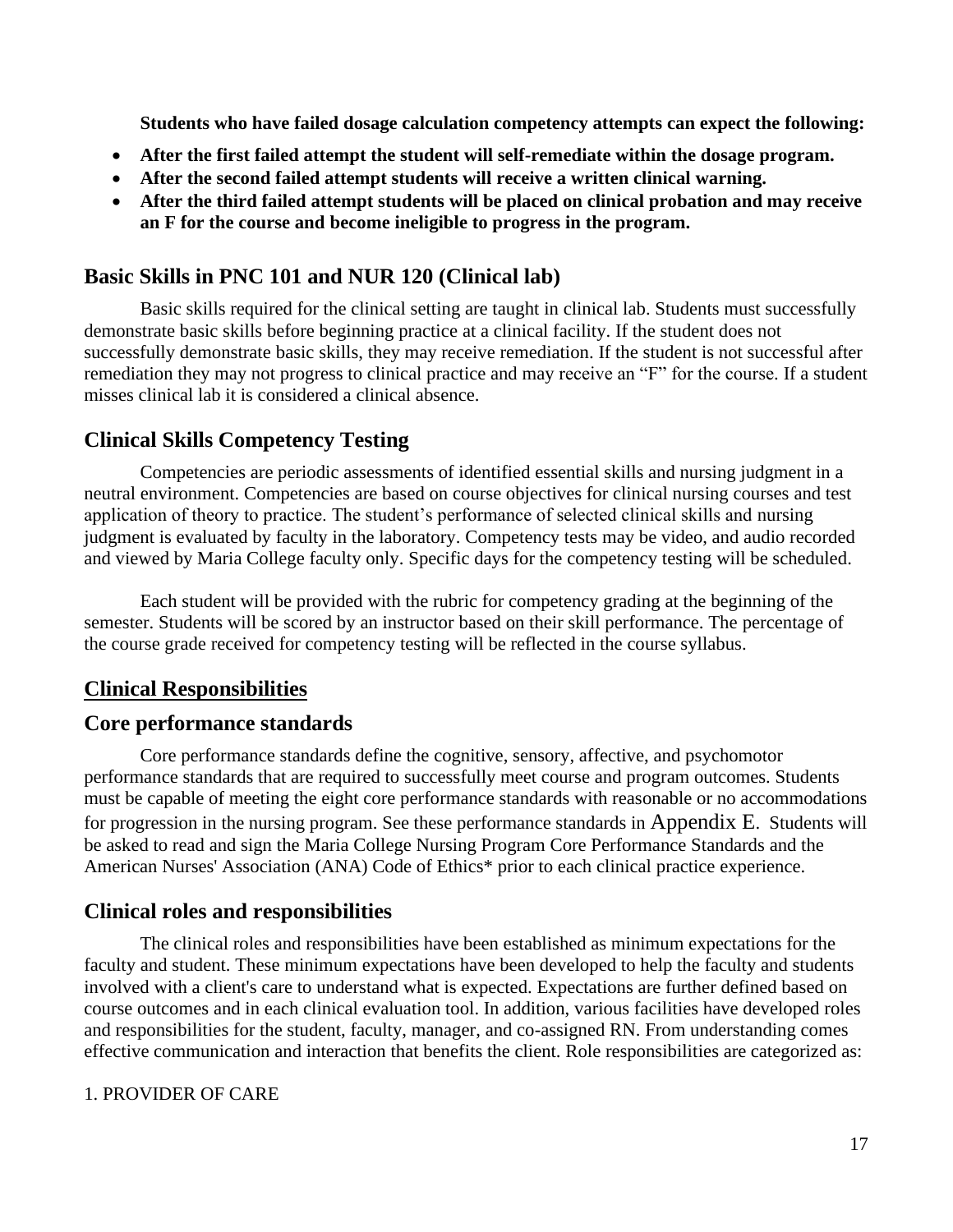### 2. MANAGER OF CARE

### 3. MEMBER OF THE PROFESSION OF NURSING

| THO TIBER OF CHINE                                 |                                                |  |  |
|----------------------------------------------------|------------------------------------------------|--|--|
| <b>Faculty</b>                                     | <b>Student</b>                                 |  |  |
| Identify student learning needs and clinical focus | In collaboration with faculty, communicate     |  |  |
| and communicate these to designated staff.         | procedures which are to be accomplished and    |  |  |
|                                                    | arrange supervision.                           |  |  |
| Discuss quality of care, standards and policies    |                                                |  |  |
| and procedures with nurse manager.                 | Collaborate with the health care team to       |  |  |
|                                                    | receive and give appropriate information       |  |  |
| Identify and communicate weekly clinical focus     | pertinent to assigned clients.                 |  |  |
| and clinical objectives to student and designated  |                                                |  |  |
| staff.                                             | Accurately communicate and provide care        |  |  |
|                                                    | using agency documentation system.             |  |  |
| Identify student assignments and related           |                                                |  |  |
| responsibilities and ensure that student and       | Communicate pertinent data to faculty          |  |  |
| designated staff are aware of student's role in    | and co-assigned RN.                            |  |  |
| nursing care assignment.                           |                                                |  |  |
|                                                    | Address environmental issues when providing    |  |  |
| Communicate with designated staff regarding        | care to clients.                               |  |  |
| student's responsibilities for completing client   |                                                |  |  |
| assignment.                                        | Accept responsibility for own actions.         |  |  |
|                                                    |                                                |  |  |
| Supervise and evaluate student documentation.      | Utilize college laboratory to achieve clinical |  |  |
|                                                    | competencies.                                  |  |  |
| Maintain and demonstrate competency in skills      |                                                |  |  |
| according to recognized standards of nursing care  | Prepare for all aspects of client care.        |  |  |
| and agency policy.                                 |                                                |  |  |
|                                                    | Complete procedures and care according to      |  |  |
| Demonstrate knowledge and competency in            | accepted nursing standards and agency policy   |  |  |
| assessing and planning for total client needs.     | in a caring and safe manner.                   |  |  |
|                                                    |                                                |  |  |
| Communicate to designated staff what               | Communicate client response upon               |  |  |
| procedures will be done by student.                | completion of procedures to faculty and co-    |  |  |
|                                                    | assigned RN.                                   |  |  |
| Supervise student in the performance of            |                                                |  |  |
| treatments, procedures and nursing interventions.  | Utilize the nursing process to provide client  |  |  |
|                                                    | care safely and accurately.                    |  |  |
| Communicate clinical objectives to nursing staff.  |                                                |  |  |
|                                                    | Maintain a safe environment.                   |  |  |

### **PROVIDER OF CARE**

### **MANAGER OF CARE**

| $\cdots$ |  |  |
|----------|--|--|
| аι       |  |  |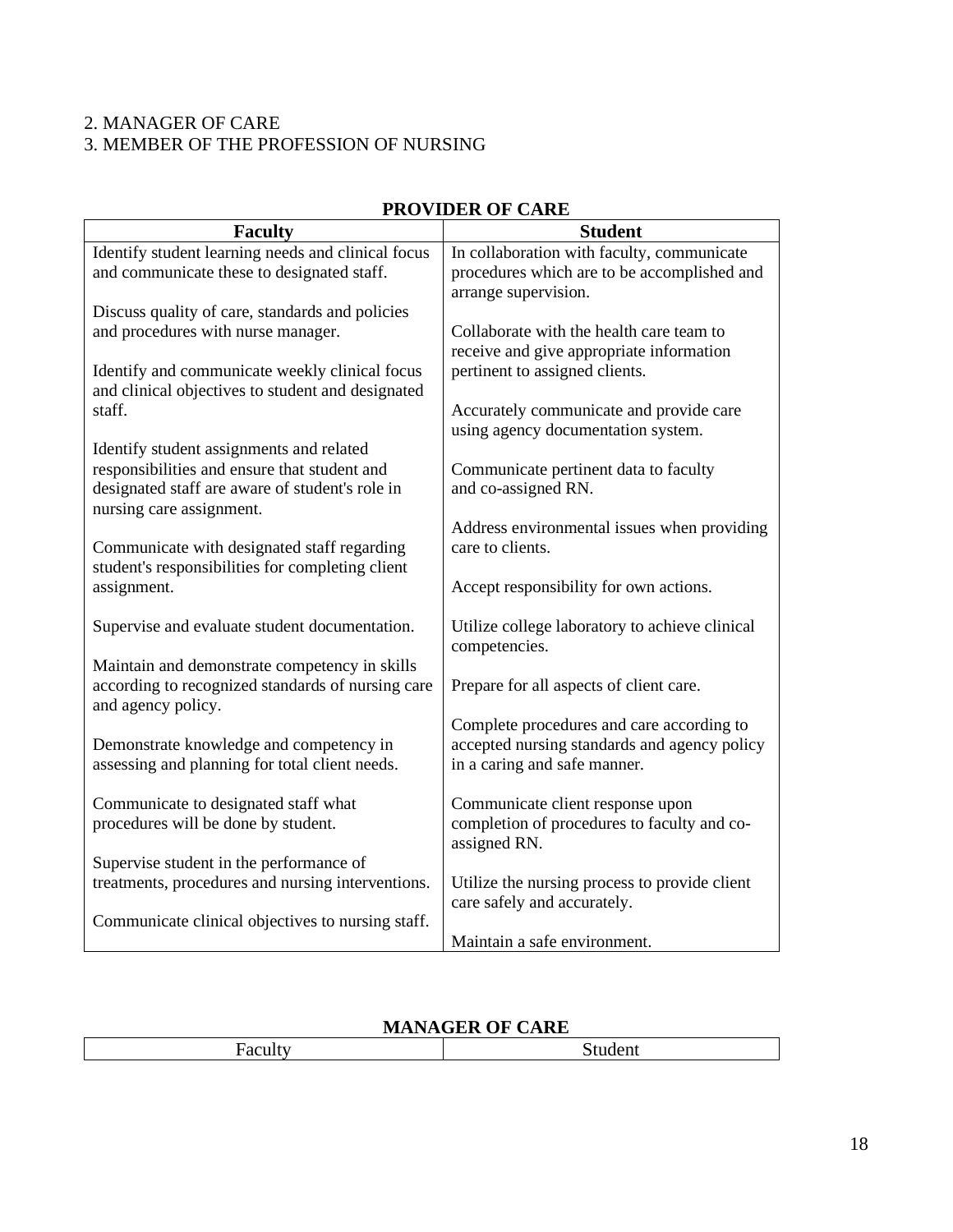| Supervise the student in the nursing process to                                       | Achieve weekly clinical objectives.                              |
|---------------------------------------------------------------------------------------|------------------------------------------------------------------|
| provide client care in a caring manner.                                               |                                                                  |
| Supervise the student in the preparation and<br>administration of medication.         | Prepare appropriately for administration of<br>medications.      |
| Evaluate care completed by students.                                                  | Initiate appropriate teaching-learning for<br>assigned clients.  |
| Assign clients according to student learning<br>needs and clinical objectives.        | Communicate information with student peers.                      |
| Conduct pre- and post-conferences related to<br>identified clinical focus.            | Participate actively in conferences in a<br>professional manner. |
| Supervise student learning activities.                                                |                                                                  |
| Act as a role model and facilitate student learning<br>utilizing the nursing process. |                                                                  |

| Faculty                                                                                      | Student                                                                                                                           |  |
|----------------------------------------------------------------------------------------------|-----------------------------------------------------------------------------------------------------------------------------------|--|
| Act as role model for student in professional                                                | Arrive on time and prepared for effective                                                                                         |  |
| activities.                                                                                  | care.                                                                                                                             |  |
| Act as a student advocate to facilitate the<br>accomplishment of goals for student learning. | Collaborate with the faculty and appropriate<br>members of the health care team to achieve<br>client outcomes.                    |  |
| In conjunction with the designated staff and                                                 |                                                                                                                                   |  |
| student, ensure that nursing care is accurately and<br>efficiently completed.                | Complete assignments accurately and<br>efficiently.                                                                               |  |
| Act as a client advocate.                                                                    | Act as a client advocate.                                                                                                         |  |
| Demonstrate knowledge of legal and ethical role<br>responsibilities.                         | Act in a professional manner.                                                                                                     |  |
| Maintain confidentiality of client information<br>based on standards of care                 | Practice legal and ethical role responsibilities.<br>Maintain confidentiality of client information<br>based on standards of care |  |

### **MEMBER OF THE PROFESSION OF NURSING**

### <span id="page-18-0"></span>**Clinical Expectations**

For the clinical experience, students are expected to attend the clinical orientation. Failure to do so will count as a clinical absence. The student will need to complete the orientation before the student can go to the clinical setting. Students are expected to be at the clinical site 15 minutes prior to the shift starting. During the clinical experience, the student will remain in the agency for breaks and meals. The faculty will supervise all procedures performed by the student until the student is evaluated as competent and independent in that specific procedure. Faculty may ask a student to leave the clinical site if for any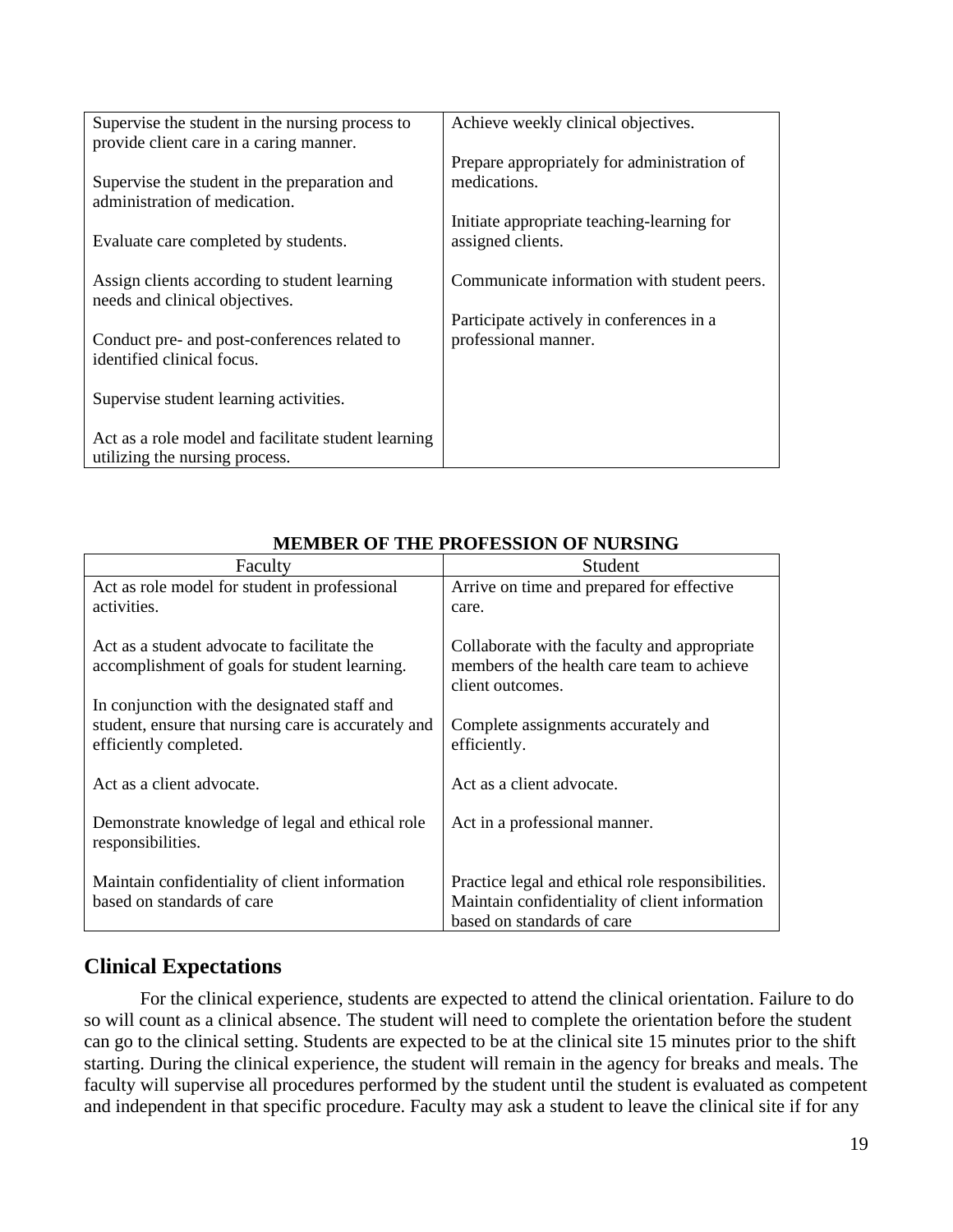reason the faculty deems that the student cannot provide safe care. This incident will count as a clinical absence and will need to be made-up.

The student is responsible to complete all assigned clinical documentation and submit to their clinical instructor within the assigned time frame. Failure to do so will result in an "Unsatisfactory" for weekly clinical grading and may result in a clinical warning and/or probation.

### <span id="page-19-0"></span>**Clinical Agency Requirements**

The nursing program is committed to providing meaningful experiential learning opportunities for all students enrolled in the program. The nursing program has entered into agreements with agencies to assist in providing student learning opportunities. As a part of these agreements, the nursing program is required to maintain student records that ensure that each student meets that agency's health requirements and other mandates. CastleBranch is a health records service that students subscribe to for submission and maintenance of their records. In addition, there may be agency specific requirements that the student must complete prior to the clinical experience. Some agencies require criminal background checks and an agency identification badge.

- 1. Students must submit a completed Maria College Physical Form annually to CastleBranch. The physical form is located on the Maria College web site under Nursing Department.
	- a. The Physical Form requires:
		- . Physical assessment
		- . Results of Mantoux-PPD test (s), QuantiFERON test or chest x-ray.
		- . Description of any physical limitations
		- . Date of vaccination or antibody titer levels with accompanying laboratory report.
			- . Measles
			- . Rubella
			- . Mumps
			- . Varicella
			- . Tdap (within last 10 years).
			- . Flu **(Annually)**
			- . Hepatitis B or a signed declination
			- . Pneumovax or a signed declination
				- . COVID-19 Vaccine completion
	- b. Submission of a completed Physical Form with accompanying laboratory reports by the required due date results in clearance for experiential learning opportunities in the specific clinical sites. If completed information is not provided prior to the required dates, the student will be **prohibited** from attending clinical experiences, will be required to attend a clinical make-up and will be subject to a clinical make-up fee.

#### 2. Certification in Basic Life Support (BLS)

The student must submit to CastleBranch a copy of a current **Basic Life Support (BLS) card** from either American Heart Association (AHA) or the American Red Cross before attending clinical experience. These agencies offer many different courses, you must select and participate in a **BLS certification course designated for healthcare providers.** Accepted courses are:

• American Red Cross: **Basic Life Support (BLS) training for healthcare providers** which provides two years of certification.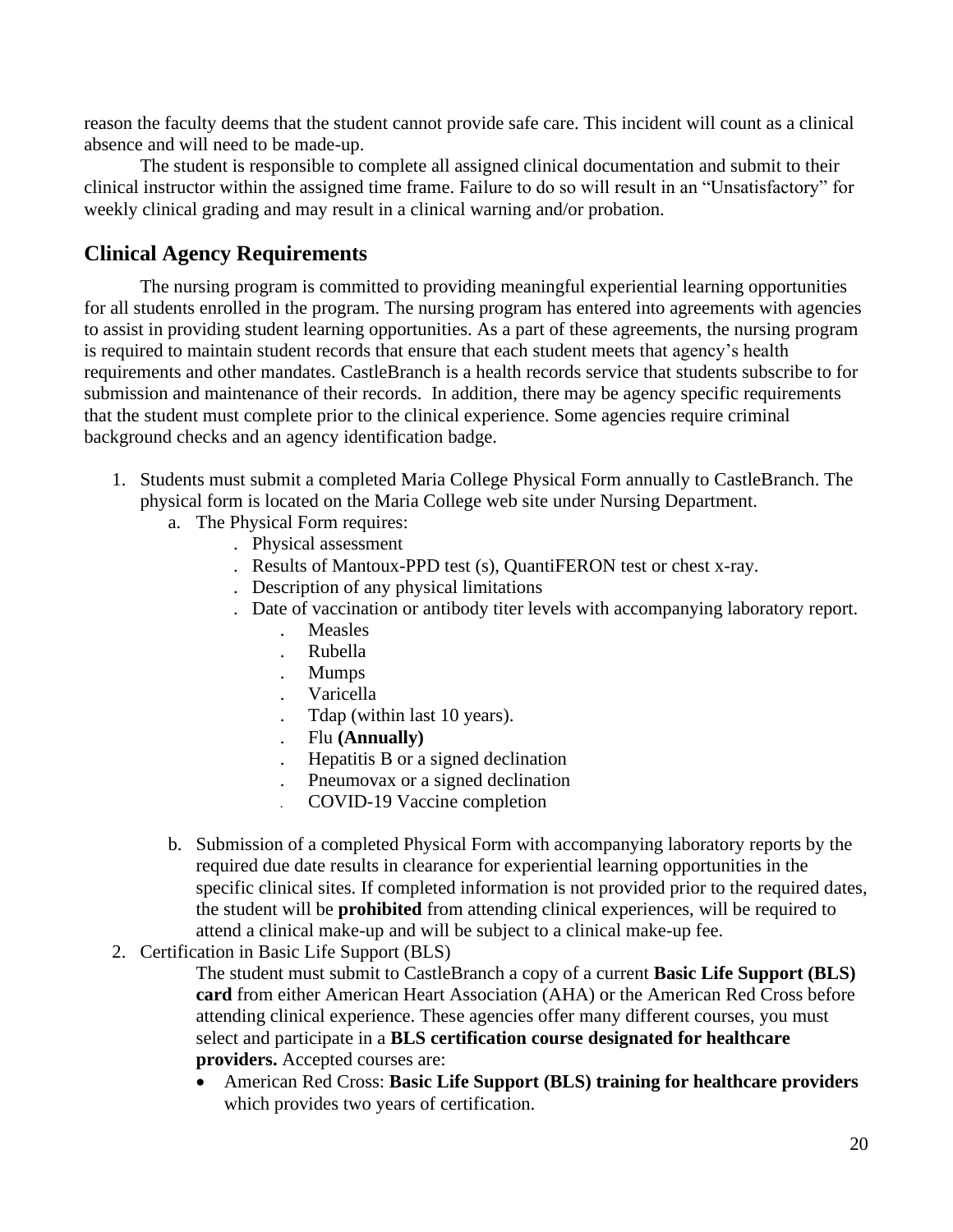• American Heart Association: CPR with **Basic life support (BLS) for healthcare providers** which provides two years of certification.

If documentation from the correct source is not submitted prior to the required dates, the student will be **prohibited** from attending clinical experiences, will be required to attend a clinical make-up, and will be subject to a clinical make-up fee.

### <span id="page-20-0"></span>**Clinical Agencies**

A variety of clinical agencies are utilized to meet the clinical learning needs of students. Clinical placement is randomly made, and special assignments will not be granted. During a clinical experience, students will be assigned a client or clients to whom they will be providing nursing care. While providing direct client care, there will be faculty in the area for guidance and supervision. A specific student to faculty ratio is maintained to ensure availability of individual assistance. For this reason, the student will be assigned to a clinical section each semester. To broaden the clinical experiences, the student will **not** participate in a clinical experience on a unit in which they are employed. It is the student's responsibility to notify the Director of Clinical Experiences of this conflict so this change can be made.

While in the clinical area, students are expected to be alert, oriented, and have the physical and mental capacity to provide safe client care. If in the clinical faculty's judgment, the student is unable to provide safe client care:

1.The student will be asked to leave the clinical area.

2.The clinical time will be made up per policy.

3.An incident report will be completed and filed.

#### <span id="page-20-1"></span>**Criminal Background Check**

The nursing program does not require a criminal background check for admittance, but the program's educational requirements include placement at one or more hospitals or other off-campus clinical sites. These sites may require a student to undergo a criminal background check before the student can be placed for clinical experience. If, based upon the results of a criminal background check, the site determines that a student's participation at the clinical site would not be in the best interest of the site, the site may deny that student admission to the clinical site at any time.

Please note that if a clinical site determines that you may not take part in the clinical experience based on the results of a criminal background check, immunization status, previous employment or for any other reason, the student must be flexible in working with the faculty for an appropriate clinical placement. If you are unable to complete your clinical course requirements you will not be able to continue in the nursing program. It is important for you to consider this before you enroll in the nursing program. Maria College has no obligation to refund your tuition or fees or to otherwise accommodate you in the event that you are ineligible to complete your course requirements based on the results of a criminal background check, if you are denied a license to practice nursing, or if you are unable to meet the facility's health requirements.

### <span id="page-20-2"></span>**Clinical Dress Codes**

To promote the professional image of nursing, a dress code is in place for the safety, comfort and asepsis needs of the client and student. Therefore, each student is required to wear the regulation Maria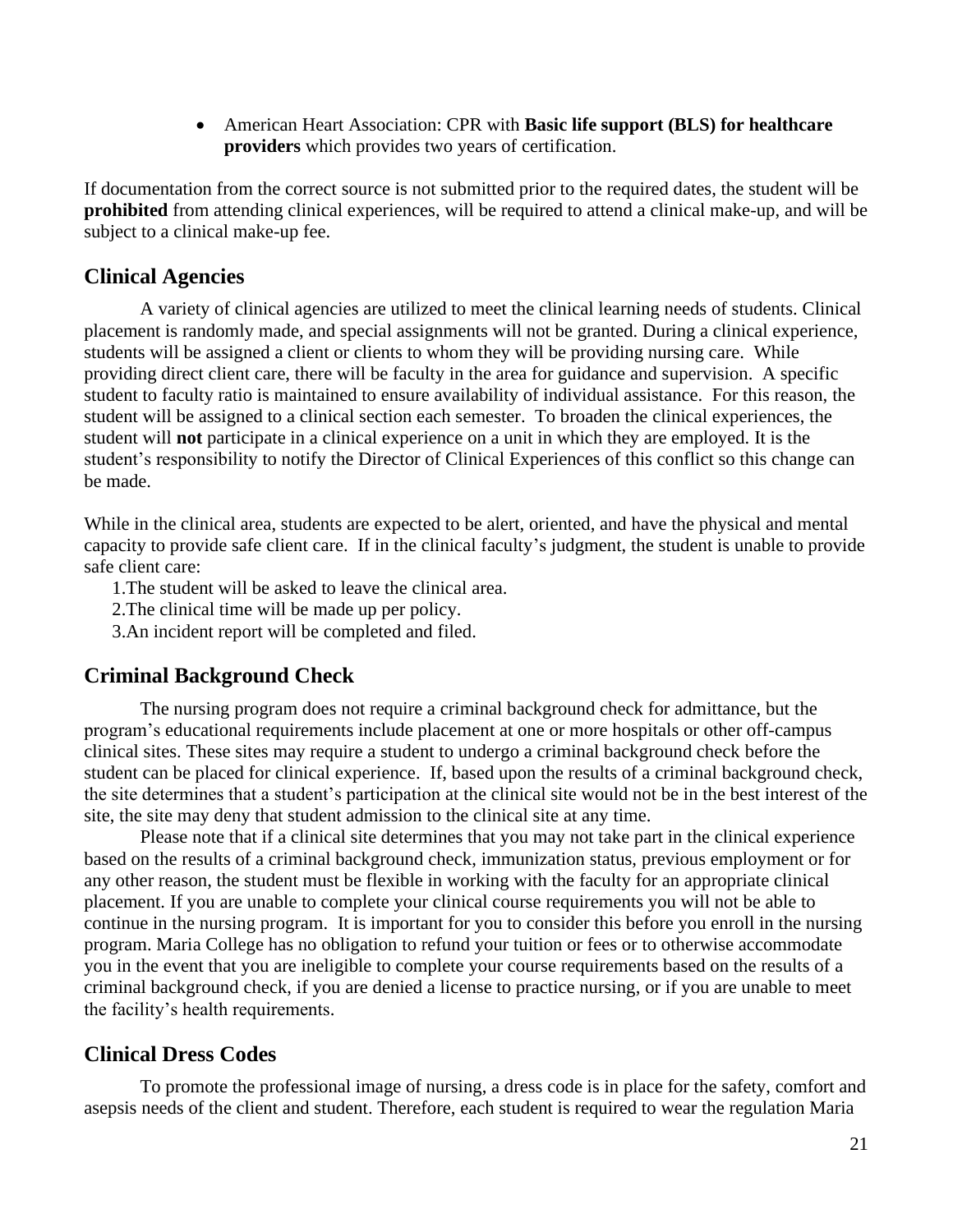College uniform in the designated clinical area and adhere to the dress code.

The following guidelines must be followed. If the guidelines are not followed, the student will be asked to leave the clinical experience at the expense of a clinical make-up.

| Uniform:             | Clean and neat Maria College regulation uniform purchased at K&M Uniforms.<br>Students must purchase the uniform top and pants designated by the college. The<br>Maria College patch must be affixed to the upper external sleeve. There will be a<br>choice between two different styles of scrub pants, no substitutions will be accepted.<br>White socks and white shoes. No form fitting uniforms.                                                                                                                                                                                                                                                                                                                                                                                                                                                             |  |  |
|----------------------|--------------------------------------------------------------------------------------------------------------------------------------------------------------------------------------------------------------------------------------------------------------------------------------------------------------------------------------------------------------------------------------------------------------------------------------------------------------------------------------------------------------------------------------------------------------------------------------------------------------------------------------------------------------------------------------------------------------------------------------------------------------------------------------------------------------------------------------------------------------------|--|--|
| <b>White Shoes:</b>  | No canvas sneakers. Shoes are to be polished, have clean white shoelaces and have<br>appropriate walking heel. No sandals, open toes, open heels or casual shoes may be<br>worn.                                                                                                                                                                                                                                                                                                                                                                                                                                                                                                                                                                                                                                                                                   |  |  |
| <b>Scrub Jacket:</b> | No sweaters are allowed in clinical. White scrub jackets can be worn. The scrub<br>jackets must have a Maria College patch affixed to the upper external sleeve.                                                                                                                                                                                                                                                                                                                                                                                                                                                                                                                                                                                                                                                                                                   |  |  |
|                      | <b>Undergarment:</b> Appropriate undergarments are expected. Solid white turtlenecks or white long sleeve<br>shirts may be worn under uniforms. No writing or symbols on shirts are to be visible<br>under the uniform.                                                                                                                                                                                                                                                                                                                                                                                                                                                                                                                                                                                                                                            |  |  |
| Photo ID:            | Maria College student IDs and facility-required identification badges must always be<br>worn and visible.                                                                                                                                                                                                                                                                                                                                                                                                                                                                                                                                                                                                                                                                                                                                                          |  |  |
| Jewelry:             | Limited to one $(1)$ plain band ring/wedding ring, one $(1)$ pair plain small earrings in<br>the ears lobes and watch with a second hand. No other jewelry is allowed. No visible<br>body piercing except what is described above.                                                                                                                                                                                                                                                                                                                                                                                                                                                                                                                                                                                                                                 |  |  |
| Hygiene:             | <b>Nails</b> must be natural, unpolished, and no longer than fingertip length $(1/4)$ to avoid<br>injury to the client or spread of infection. Acrylic nails and tips are not permitted.<br>Make-up should be used with discretion and minimally applied.<br><b>Hair</b> must be clean and neatly arranged with natural color. Hair must be clear of the<br>uniform collar and be controlled in such a way that it will not cause contamination. No<br>hair accessories such as decorative handkerchiefs, etc. are allowed.<br>Body odor can be offensive because of the close physical relationship with clients.<br>Therefore, no perfume, cologne or aftershave is permitted. Noxious odors such as poor<br>dental hygiene, body odor, and cigarette smoke are not permitted.<br>Men shall be clean shaven and/or beards and mustaches neatly kept and trimmed. |  |  |
| Tattoos:             | If visible, tattoos or body art is required to be concealed in the clinical area.                                                                                                                                                                                                                                                                                                                                                                                                                                                                                                                                                                                                                                                                                                                                                                                  |  |  |
| <b>Eyeglasses:</b>   | Glasses should have clear lenses - no tinted lens. Any student needing corrective<br>lenses will be given one week to meet their reading needs.                                                                                                                                                                                                                                                                                                                                                                                                                                                                                                                                                                                                                                                                                                                    |  |  |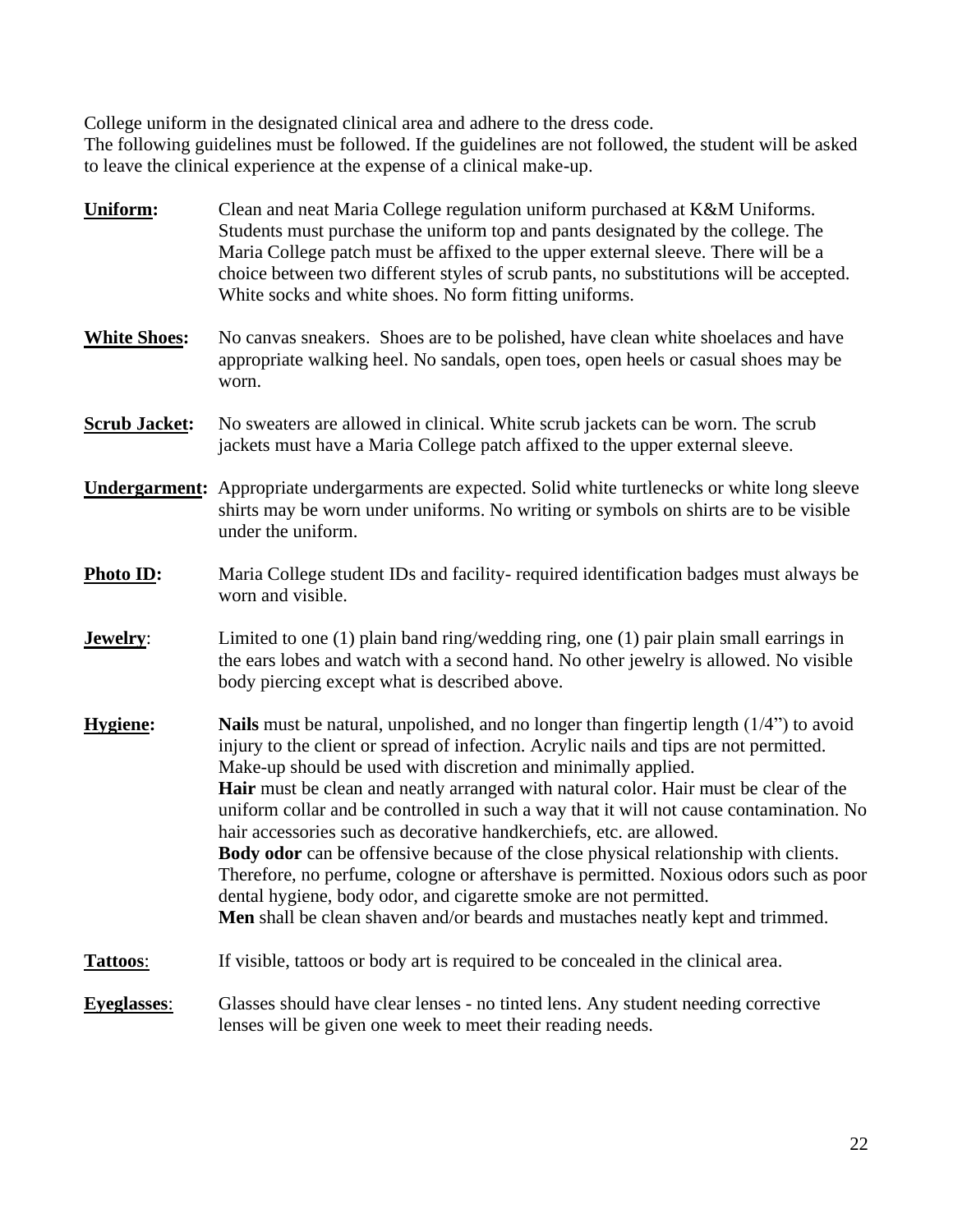**Lab Class**: Students must wear their full uniform (shirt and **pants**) to lab classes including their name badges. They must also bring their lab bag, a watch with second hand, and a stethoscope to each lab class.

If the dress code is not adhered to as described in the above standards or does not promote the professional image of nursing:

- 1. The faculty will ask the student to correct the problem.
- 2. If the problem cannot be corrected at the time of the incident, the student will be sent off the clinical area and time off the unit will be made up per policy

### <span id="page-22-0"></span>**Absences – Clinical**

Clinical absences, including weather related absences, must be made up. Absences will be made up at a time designated by the Director of Clinical Experiences, usually at the end of each semester. A fee will be charged for each clinical make-up and must be paid to the business office before the student can attend the clinical make-up. Clinical absences jeopardize continuation in the program.

- 1. With a  $2<sup>nd</sup>$  clinical absence in a course, the student will receive a written warning.
- 2. A  $3<sup>rd</sup>$  clinical absence in a course will result in the inability to continue the clinical experience and ultimately failure of the course despite academic performance.
- 3. A pattern of clinical absences in successive nursing courses will result in clinical probation.
- 4. If a student must leave the clinical area for any reason, the student will be required to make up a full clinical day.
- 5. Any student arriving 15 minutes or more late to the clinical area will be asked to leave the clinical area and will be required to make-up a full clinical day.
- 6. Students who have experienced diarrhea, vomiting, or fever, or exposure to infectious disease in the past 24 hours should not attend clinical.

If a student is unable to attend on the assigned clinical day, the student will call or email the Director of Clinical Experiences at (518) 861-2544 [jnapoli@mariacollege.edu](mailto:jnapoli@mariacollege.edu) in advance of the clinical. The student should leave a message if the Director of Clinical Experiences is unavailable. Messages may be left on the voice mail after office hours. **Include the following information in the email or phone message: name, clinical faculty, clinical facility, day/date of clinical and reason why you are unable to attend.** The clinical faculty may request additional notification of the student.

If based on your responses to the College's online screening questionnaire, you are instructed to stay home it is important that you do so. In such circumstances, you are required to contact the Director of Clinical Experiences, Jessica Napoli-McNally, at (518) 261-2544 before the expected start time of your clinical experience. The Director will provide you with information about next steps, including information you may be required to submit before you are allowed to return to the clinical experience (e.g., clearance from a health care provider, negative SARS-CoV-2 test results).

### <span id="page-22-1"></span>**Clinical Grading**

#### Satisfactory Progress

In order to complete the clinical component of a nursing course successfully, the student must earn a rating of "Satisfactory" or a limited percentage of *developing* ratings in the course's clinical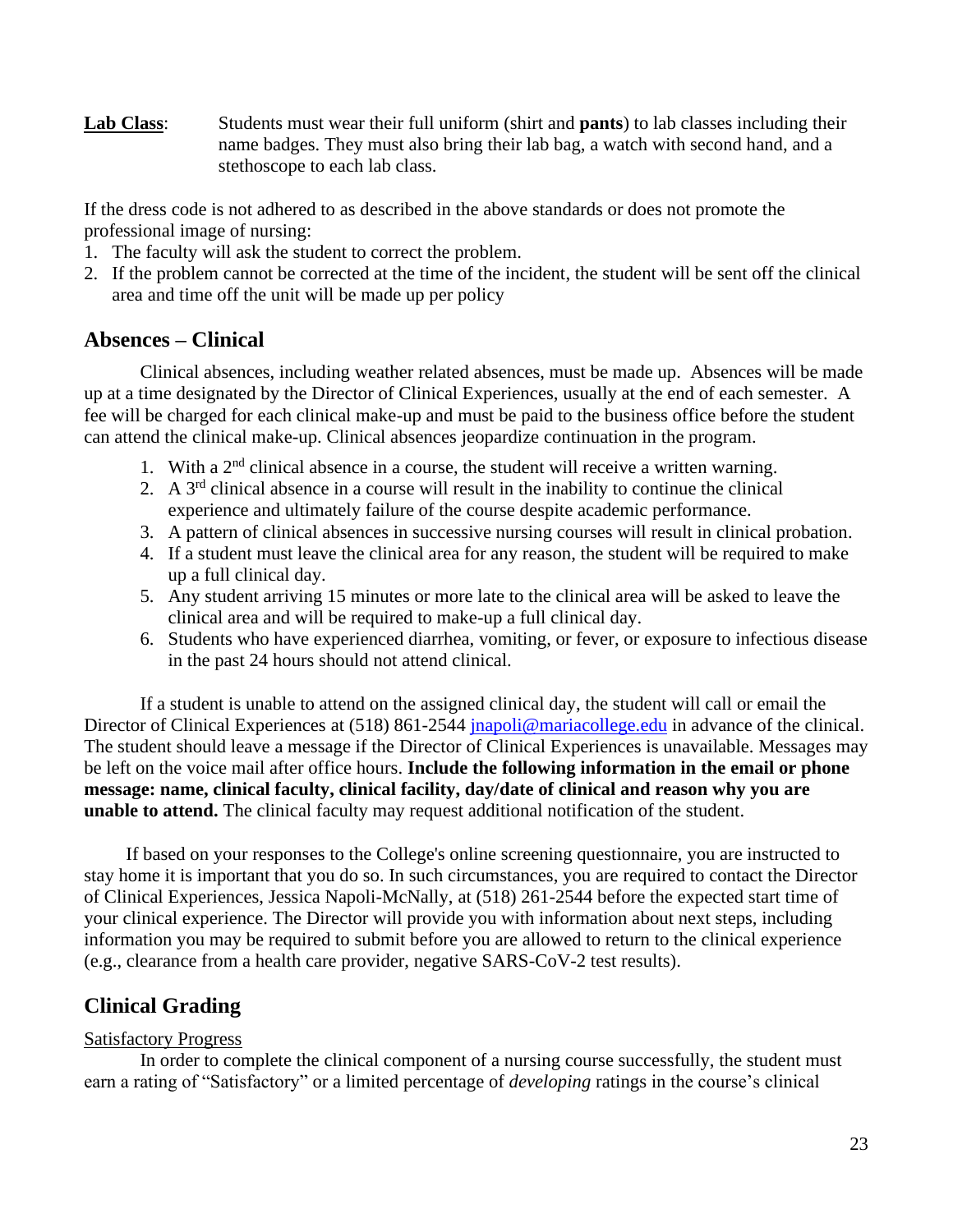evaluation tool for each criterion. The acceptable percentage of *developing* ratings is leveled across the program as follows:

| <b>PNC 102</b> | 30% or less | <b>NUR</b> 120 | 30% or less    |
|----------------|-------------|----------------|----------------|
| <b>PNC103</b>  | 15% or less | <b>NUR 130</b> | 20% or less    |
| <b>PNC104</b>  | 0%          | <b>NUR 240</b> | $10\%$ or less |
|                |             | <b>NUR 250</b> | 0%             |

The student's clinical progress is measured by the course outcomes and clinical competencies as outlined on the clinical evaluation tool. This tool is specific for each clinical nursing course. A rating of *satisfactory* is achieved when the student consistently meets all clinical expectations. A rating of *developing* is earned when the student is making progress toward a *satisfactory* rating.

The student's progress will be assessed weekly to identify strengths and areas for growth. The clinical instructor will share this assessment with the student and identify and outline areas for improvement if necessary. The student's clinical performance is documented on the course-specific clinical evaluation tool. The final clinical evaluation is usually based on the last few weeks of the clinical experience. The student will be asked to provide comments on the final clinical evaluation tool and will be asked to sign the document. The student's signature indicates that the student has reviewed the clinical evaluation tool with the instructor. The signature does not imply agreement.

#### Unsatisfactory Progress

Unsatisfactory progress consists of any the following behaviors:

- An *unsatisfactory* rating in any area of the clinical evaluation tool
- Failure to meet clinical objectives
- Behavior that is evaluated by the faculty as detrimental to the client.

A student whose clinical performance is unsafe will be given **either** a clinical warning **or** placed on clinical probation. Clinical failure results when a student does not satisfactorily meet the terms of the clinical probation. The faculty will notify the director if a student is at risk of receiving of failure.

#### Clinical Warning

A student is given a clinical warning for unsatisfactory performance in the clinical setting. The student will be provided with:

- 1. written documentation from the faculty, which includes the course and clinical competencies on the clinical evaluation tool that are unsatisfactory
- 2. the time limit of the clinical warning
- 3. terms of the student remedial plan
- 4. name(s) of the instructor(s) and method by which the student will be evaluated during the term of the clinical warning

Once the terms of the clinical warning have been met, a determination will be made if the student is performing at a satisfactory level. Should the student's performance remain at an unsatisfactory level following the completion of terms of the Clinical Warning, the student will be placed on Clinical Probation. Once the student has been placed on clinical warning for any reason, the next occasion of less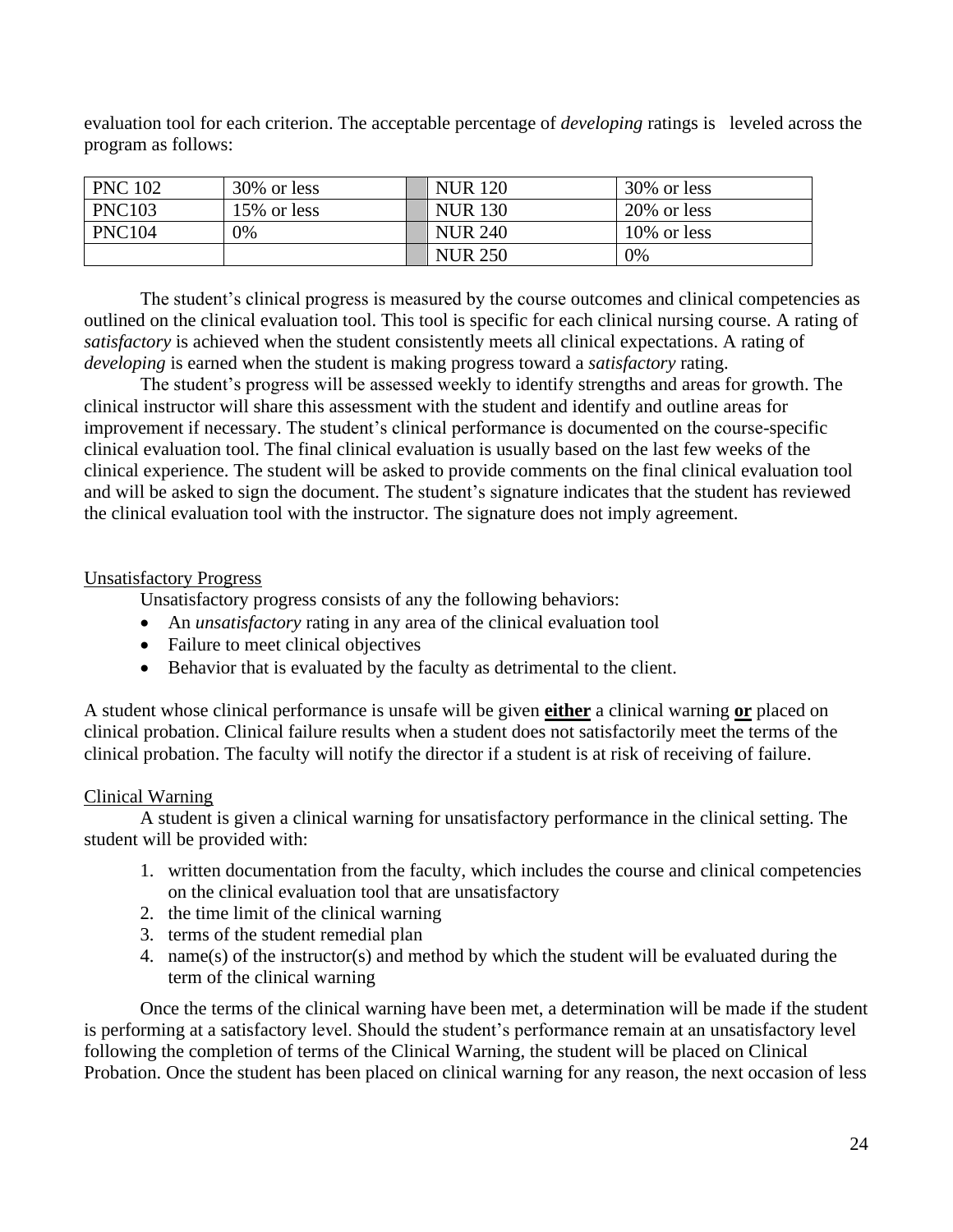than satisfactory performance in the clinical setting will advance the student to clinical probation or clinical failure depending on the occurrence.

#### Clinical Probation

A student is placed on clinical probation for:

- Failure to remediate performance according to the terms of the Clinical Warning.
- Ongoing inconsistencies in meeting course outcomes and clinical competencies.
- Behavior which is evaluated by the faculty as detrimental to the client.

A student placed on clinical probation is provided with

- 1. written documentation identifying the competencies on the clinical evaluation tool which are unsafe
- 2. terms of the remedial plan
- 3. the time limit of the clinical probation
- 4. name(s) of the instructor(s) and method by which the student will be evaluated during the term of the clinical probation

Once the terms of the clinical probation have been met, a determination will be made if the student is performing at a satisfactory level. Should the student's performance remain at an unsatisfactory level following the completion of terms of the clinical probation, the student will receive a clinical failure.

#### Clinical Failure

A student receives a clinical failure when evaluated as demonstrating either of the following:

- A pattern of unsatisfactory attainment of the clinical objectives
- Grievous incident: A grievous incident is defined as any action or inaction on the part of the student which threatens another person's physical and/or emotional well-being. This includes incidents where faculty have intervened to prevent the error from occurring.

Performance records such as the clinical warning and the clinical probation will be maintained in the student's file. When a student receives a clinical failure, the student will fail the course, regardless of the current classroom grade, and may be dismissed from the nursing program.

### <span id="page-24-0"></span>**Student Clinical Policies**

### <span id="page-24-1"></span>**Medical Clearance**

When a student has a condition that may limit their ability to participate in school activities, the student will be required to obtain and provide medical clearance to participate in clinical. Examples of conditions may include but are not limited to **the need to recover from surgery, pregnancy, injury and communicable diseases.** If the medical provider determines that the student is restricted from activities that are a part of the clinical experience, and the clinical absence must be made up at a time designated by the College's faculty, and usually are done at the end of the semester. A fee will be charged for each clinical make-up and must be paid to the college business office before the student can attend the clinical make-up. Prior to returning to the learning experience, the student will be required to submit to the Program Director or Director of Clinical Experiences a medical clearance from a health care provider indicating that the student can safely perform all required student activities in the clinical environment. This clearance must clearly state that there are no restrictions in the student's ability to perform these activities and must be submitted to the Program Director or the Director of Clinical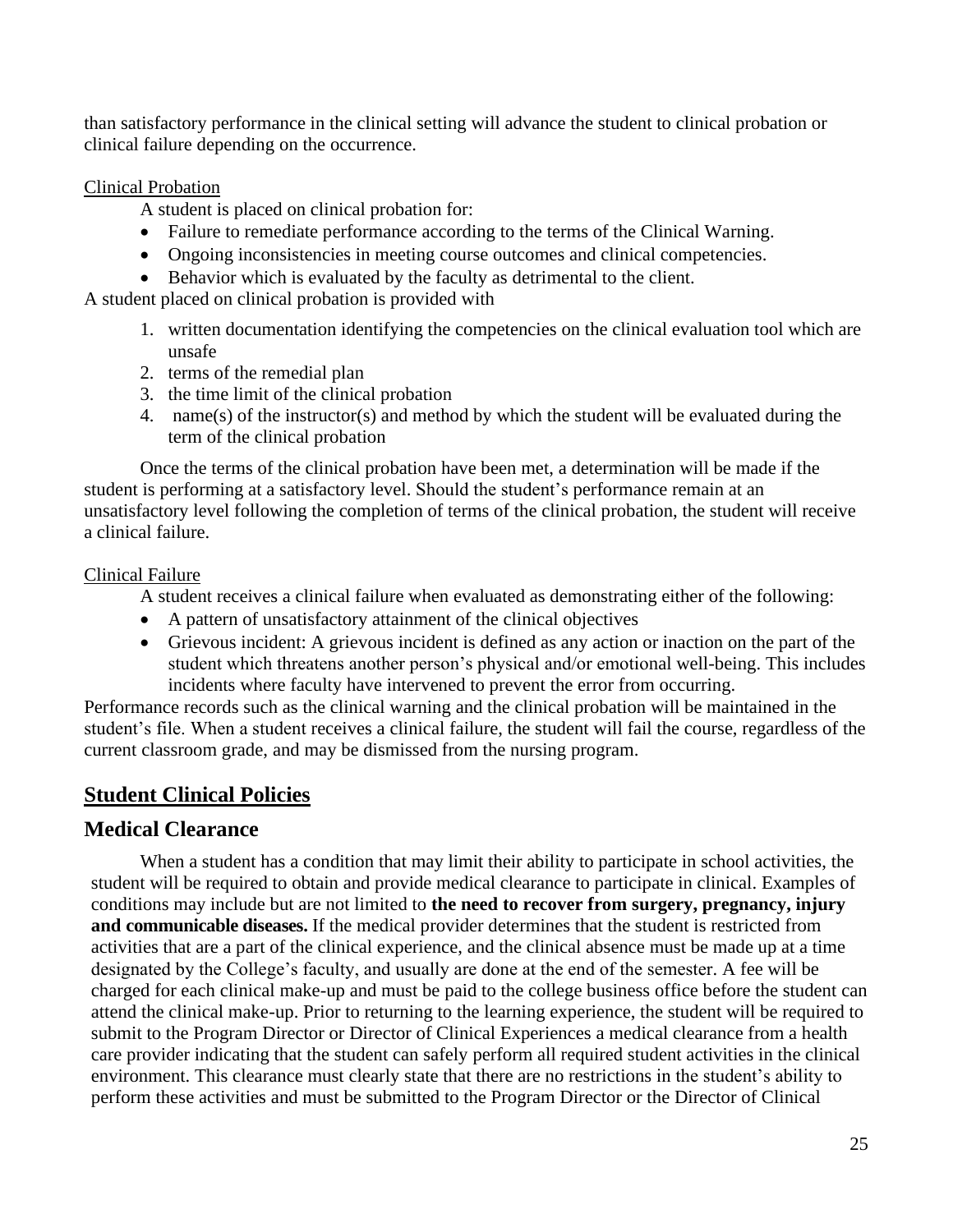Experiences for review and approval before the student attends the next clinical learning experience. Students are required to adhere to the Communicable Disease Policy stated in the [Maria College](https://mariacollege.edu/wp-content/uploads/2020/08/8.25.20-Student-Handbook2020_2.pdf)  [Student Handbook.](https://mariacollege.edu/wp-content/uploads/2020/08/8.25.20-Student-Handbook2020_2.pdf) Additional reportable communicable diseases include, but are not limited to meningococcal disease, C-difficile, methicillin-resistant staphylococcus aureus (MRSA), and COVID-19. Nursing students are additionally required to report illnesses to the Director of Clinical Experiences.

#### <span id="page-25-0"></span>**School Closure**

The School Closure policy is found in the [Maria College Student Handbook.](https://mariacollege.edu/wp-content/uploads/2020/08/8.25.20-Student-Handbook2020_2.pdf) If classes are cancelled clinical, testing and lab will be cancelled. Make-up times for lab and clinical will be rescheduled by the faculty. If a student does not attend one of these make-ups for clinical and/or lab, it will count as an absence and the student will be subject to a make-up and the make-up fee. Faculty will communicate with the students how class content will be covered. Testing will be rescheduled to Friday of the same week.

#### <span id="page-25-1"></span>**Transportation**

Transportation to and from scheduled clinical agency sites is the responsibility of the student. Faculty cannot transport or arrange transportation for students.

### <span id="page-25-2"></span>**Cell Phone Policy**

Cell phones and smart watches should be turned off and stored with personal belongings while students are in clinical setting, classroom, laboratories and testing rooms. A violation of this policy and may result in the student being asked to leave the setting, resulting in an absence or a forfeited grade.

### <span id="page-25-3"></span>**Critical Incident Form**

This is completed by the student and faculty when an incident or injury occurs in which a mistake has occurred, or a client /student has been placed at risk or injured in a clinical facility or the labs on campus. If an incident report is completed in a clinical facility, a Maria College incident form will also be completed. The Maria College incident form is placed in the student's file.

### <span id="page-25-4"></span>**Clinical Preceptorship Policy**

During PNC 104 or NUR 260 the student may be eligible to participate in a preceptorship with a registered professional nurse in a healthcare setting. Eligibility is based on academic and clinical performance, professionalism and availability. Students must submit an application for a preceptorship experience by the established deadline. The experience will be assigned by the faculty and Director of Clinical Experiences. The preceptor functions in a role which enhances the student's learning experiences and is not a substitute or replacement for nursing faculty. The nursing faculty maintains the ultimate responsibility and accountability for the student's achievement of the course goals and evaluation of the student.

#### <span id="page-25-5"></span>**Experiential Learning in the Associate Degree Nursing Program**

Experiential learning supports the NUR 260 curriculum and allows students to prepare for transition to nursing practice. Students will utilize both hard and soft skills acquired over the course of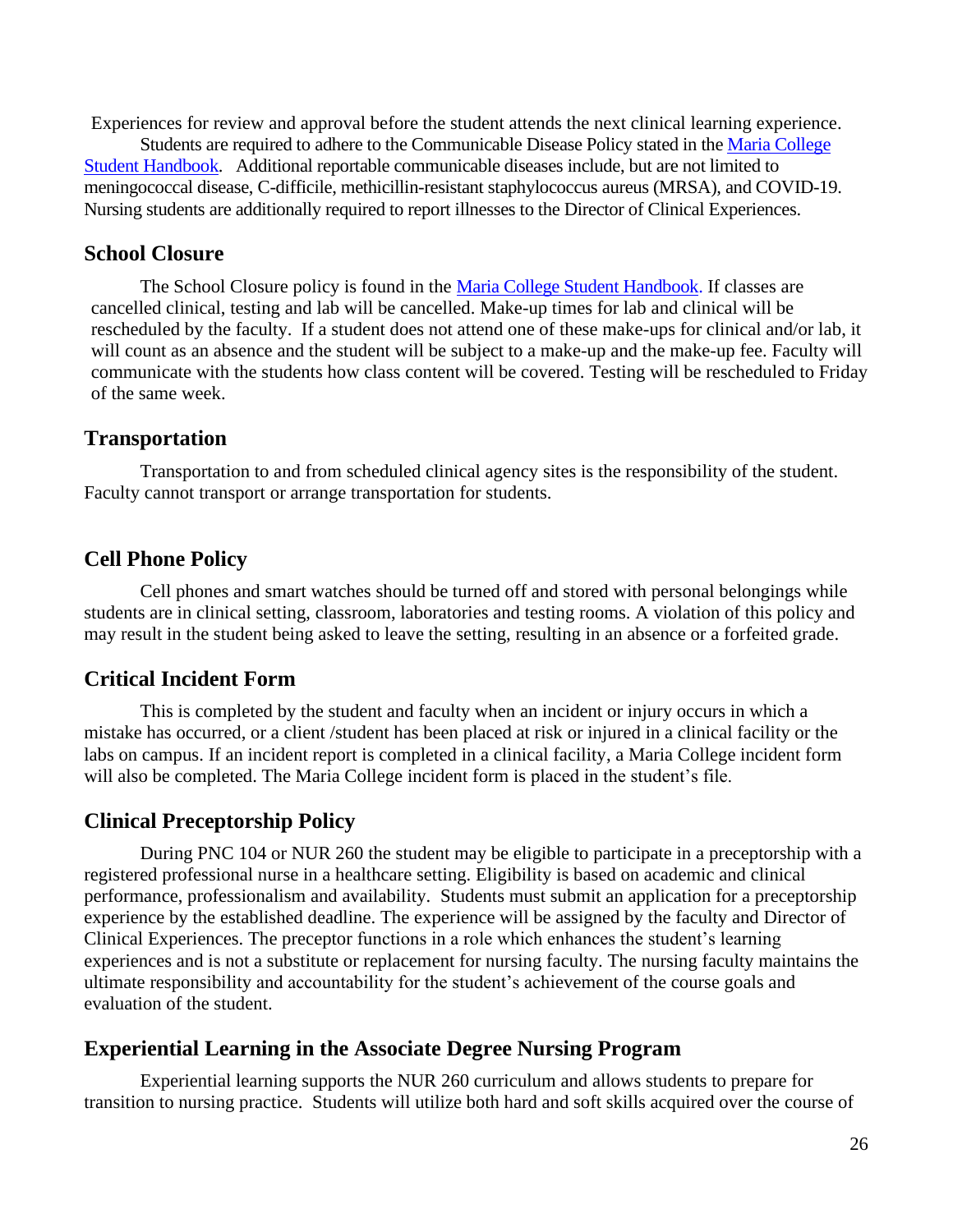the nursing program and will advance their leadership and management skills, legal and ethical responsibility to the profession, critical thinking, social skills, teamwork and professional image. Students will be able to identify the needs of specific client populations. Experiential learning will count toward clinical hours.

#### **Expectations:**

- The student is entitled to a meaningful practical learning experience that builds on prior experience and coursework.
- The host agency is entitled to a responsible adult learner with a serious commitment to the agency's goals and to delivering a service or product of value to the agency.
- The academic department is entitled to reasonable evidence that both sides of these commitments have been fulfilled before it gives the student a passing grade.

### **Key Concepts for NUR 260 Experiential Learning**

As a student, you will be given the opportunity for a unique and valuable experience. To undertake in this assignment as a representative of Maria College you must agree to the following:

- Fulfill your agreement as to your duties, hours and responsibilities to the best of your ability.
- Be professional -- punctual, polite, and respectful of agencies' policies, rules and regulations.
- Respect the confidentiality of clients of the agency.
- Give notification in advance if you must miss or be late for an agency appointment.
- You must complete required hours. This will count as clinical time.
- Complete all assigned coursework and required forms including time sheets, evaluations, presentations, projects, etc. as designated by faculty.
- Achieve expected student learning outcomes posted for NUR 260.

All sites will need the approval from both the Instructor and Director of Clinical Experiences. Students will be responsible to obtain any necessary medical/personnel requirements prior to beginning. This may include a background check and/or drug screen per facility regulations. Orientation may also be required from sites prior to starting. Certain sites may require a contract prior to students starting their hours. Contracts may take several weeks to obtain and must go through the Director of Clinical Experiences.

### <span id="page-26-0"></span>**Nursing Laboratories**

### <span id="page-26-1"></span>**Clinical Lab/Lab Class**

Learners are expected to come to lab classes prepared and ready to participate. Learners are expected to review the lab objectives and completing the assignments prior to the scheduled lab. Students are expected to wear a clean uniform and name badge to lab class and bring the following supplies:

- Stethoscope
- Watch with a second hand
- Lab bag with supplies

Because of the equipment in the lab, and the volume of students that will be utilizing the lab, it is necessary to adhere to the following general guidelines while in the lab. It is essential to maintain realism; therefore, the manikins will be treated like "a real person".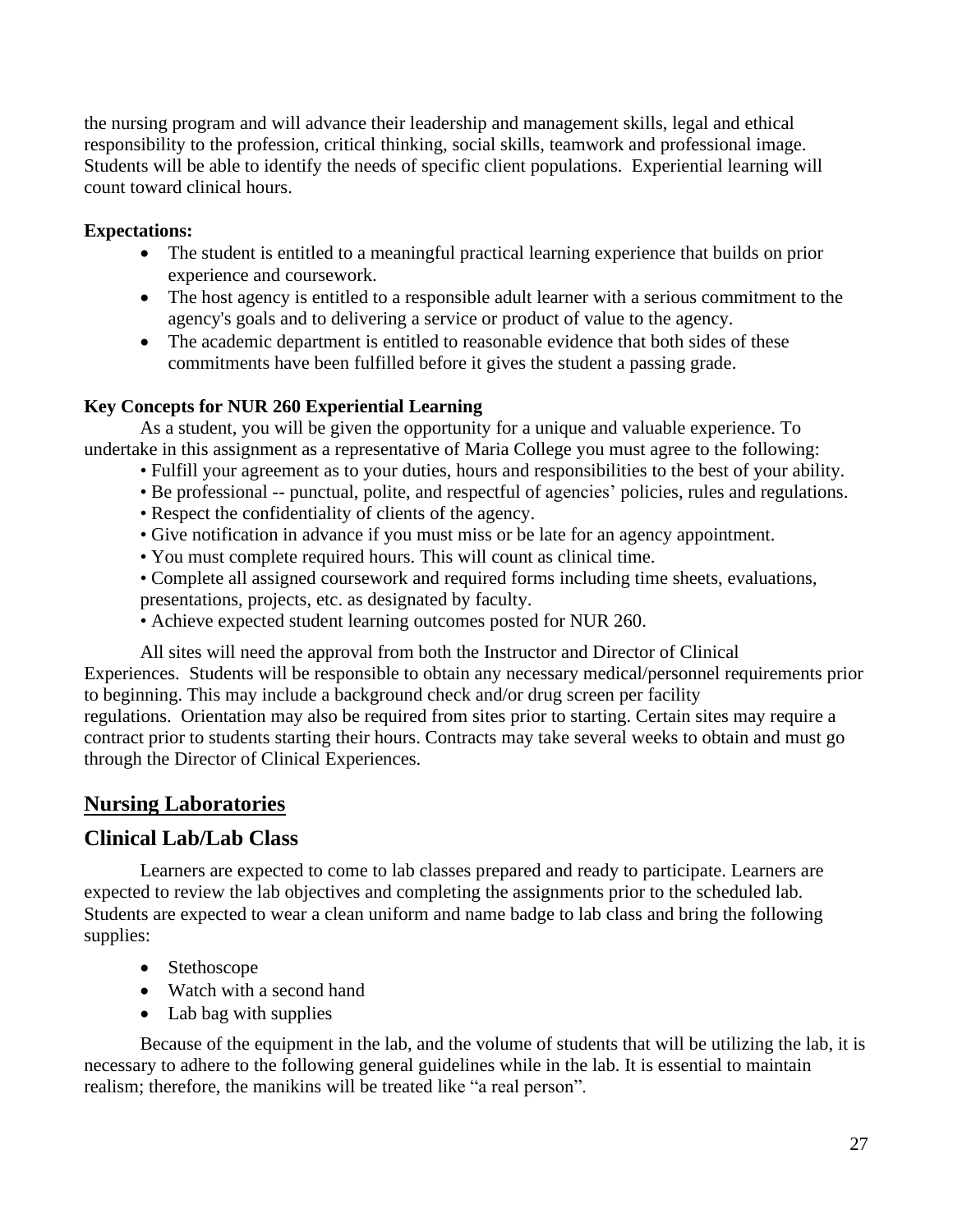### <span id="page-27-0"></span>**General Laboratory Guidelines**

- Universal precautions will be implemented at all times.
- HIPAA rules apply, learners should not share details and activities with learners who have not yet participated in their own lab experience.
- Food or drink is not permitted in the nursing laboratory areas.
- Please do not use ink pens directly on the manikins, they will stain the manikins.
- Manikins are considered "real" clients and are to be treated with respect.
- Students should report any non-functioning equipment to the lab faculty immediately.
- Do not manipulate, remove, or bend any tubes from the manikins unless instructed to do so by lab staff. Prior to inserting anything into the manikins, check with the lab faculty.
- Each student is responsible for cleaning up after their lab, which includes picking up any scraps of papers, returning all non-disposable supplies, discarding garbage in their appropriate receptacles and properly disposing of needles.
- No equipment or supplies should leave the lab unless it is appropriately checked out by the lab coordinator.
- To maximize the learning experience, conversation and discussion will be limited to the lab experience, during class.
- Students will engage in and participate in the scenarios as a professional and treat lab as a realistic client care experience.
- Only Maria College students, faculty and staff are permitted in the labs and control room. Children are not allowed in lab at any time.
- Students are to store personal items in the open lockers provided.

### **Absences Clinical Lab PNC 101**

Clinical lab time in PNC 101 is on campus for the entirety of the semester. Attendance at clinical lab is equivalent to attendance in clinical; therefore, more than two absences will result in failure of clinical lab and failure of PNC 101. Students who have an absence in clinical lab while on campus will be required to make up the content within that same week in open lab.

### <span id="page-27-1"></span>**Absences Clinical Lab NUR 120**

Clinical lab time in NUR 120 begins on campus for the first two weeks. Once students successfully demonstrate basic skills, they continue clinical practice in a healthcare facility. Attendance at clinical lab is required. Students who have an absence in clinical lab on campus will be required to make up the content within that same week at the faculty's discretion and may be subject to a make-up fee. Students who have an absence in the healthcare facility will be required to attend a clinical make-up at the end of the semester and will be charged a make-up fee. More than two clinical absences will result in failure of NUR 120.

### <span id="page-27-2"></span>**Absences – Lab**

Laboratory class is a required component of the nursing program and attendance is an expectation for all lab classes. Students are required to be present and engaged for the entire duration of lab class. Students who are tardy or who leave early will be marked absent. Students who are absent for lab class are required to make up the content at the faculty's discretion and will be subject to a make-up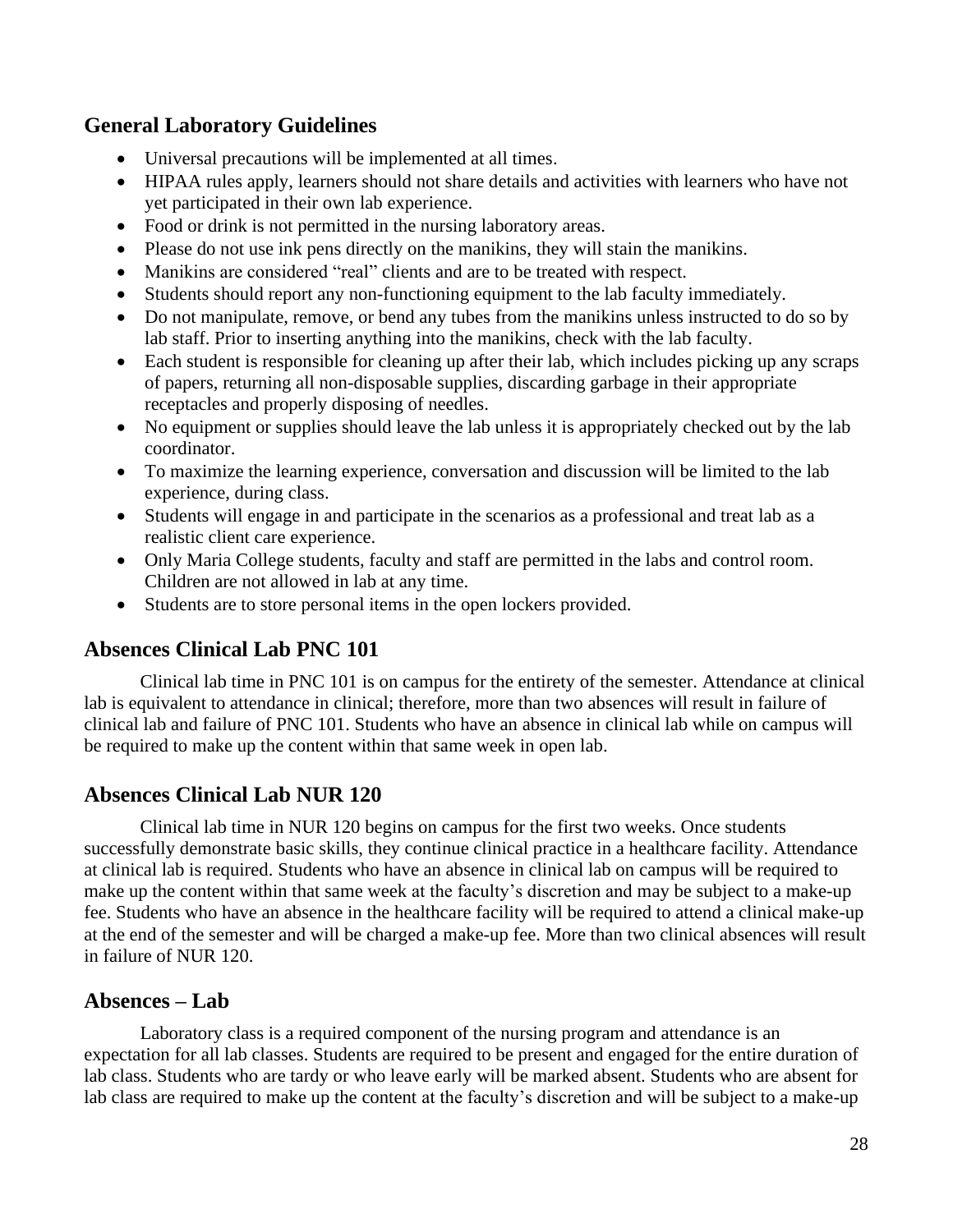fee. In addition, lab absences will result in the following:

#### **PNC 102, 103, 104 & NUR 120, 130, 240, 250:**

- **1.** An absence during the semester will result in a written warning.
- **2.** A 2nd absence in the same semester may result in a failure of lab class and a failure of the clinical course associated with it.

Students are expected to attend their assigned lab class. If the class is cancelled because of unexpected school closure or altered for testing a make-up class will be assigned. At that time, a makeup schedule may be developed by faculty.

### <span id="page-28-0"></span>**Video Recording in the Laboratory**

Sessions in the lab may be video and audio recorded by faculty. Video recordings are used for debriefing purposes with members within that lab group. The sessions are reviewed only with members of Maria college faculty for review and teaching purposes.

### <span id="page-28-1"></span>**Open Lab**

Laboratory faculty are available in the open lab during scheduled hours. Open laboratory hours are posted in the lab and on Blackboard. These are times when students can come in and practice skills with lab faculty available for assistance.

**Please Note: Our labs and some manikin parts contain latex.** Latex-free gloves are provided.

### <span id="page-28-2"></span>**Lab Bags**

Students will receive a lab bag upon initial entrance in the nursing program. Maria College is not responsible for damage to equipment or loss of the bag and/or its contents. Student's lab bags cannot be replaced. It is the responsibility of the student to maintain the integrity of their lab bag. The contents of the lab bag are for educational purposes only.

### <span id="page-28-3"></span>**Simulation-Based Education**

Simulation provides a clinical learning environment using high-fidelity manikins and equipment. Students are introduced to a "scenario" that portrays a real client health problem. Students should respond using their best clinical judgment. After the scenario is over, students and faculty will debrief, reflecting on their experiences during the scenario and will evaluate their knowledge, skills and abilities. The debriefing is always guided by a faculty member in a controlled environment immediately after the experience.

Simulation enhances the experience of caring for clients in a real healthcare setting. Simulation provides the student with an opportunity to apply nursing knowledge to clinical practice in a controlled environment. This engages students in critical thinking and allows them to practice clinical reasoning skills.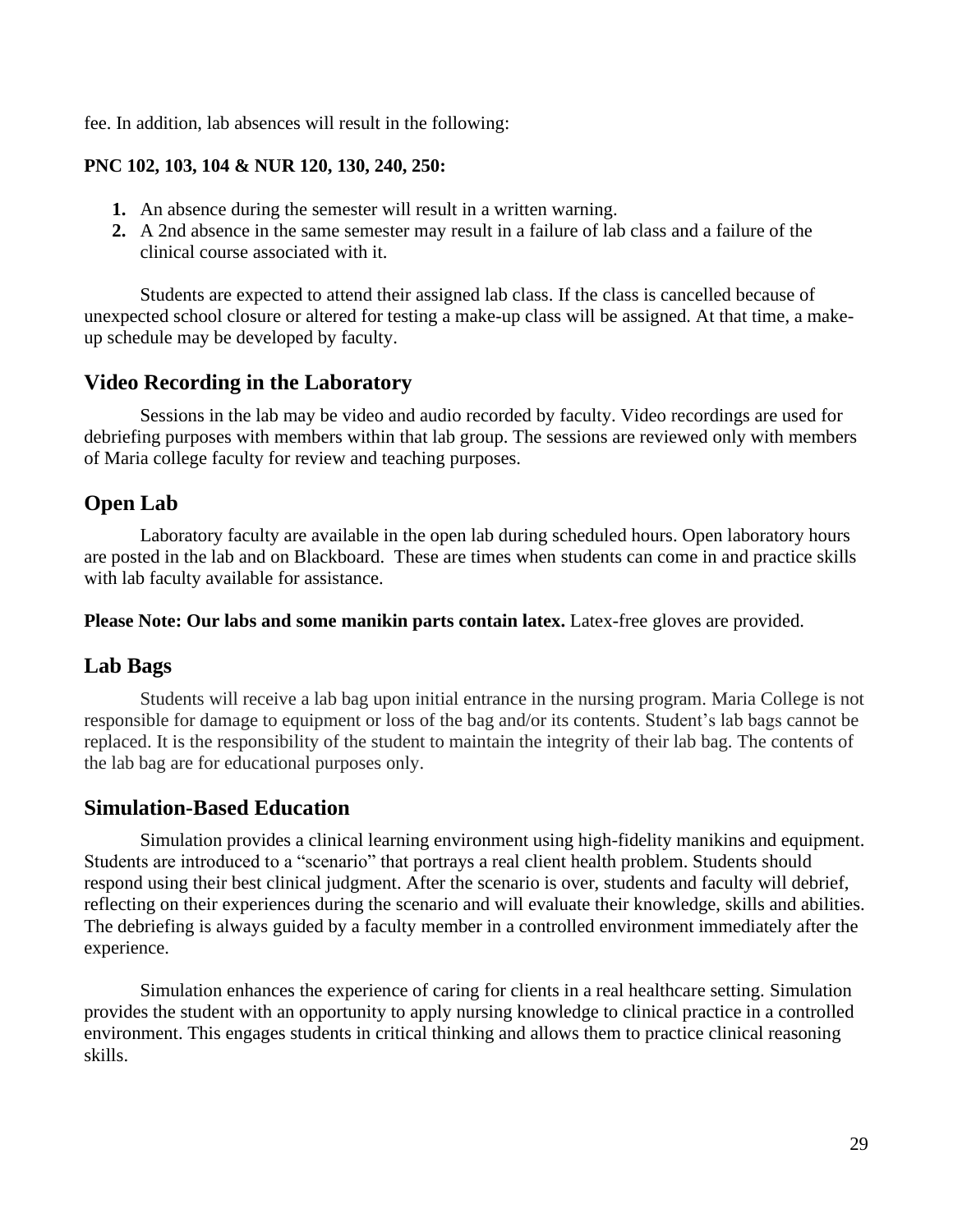#### <span id="page-29-0"></span>**Student Resources**

#### <span id="page-29-1"></span>**Individual Assistance**

Students are urged to make appointments for clarification of course work, advisement, clinical performance appraisals or individual concerns. The student may contact the faculty by email or phone. Contact information for faculty is given in [Appendix G](#page-42-0).

#### <span id="page-29-2"></span>**Advisor Support**

Each student will be assigned a nursing faculty advisor. Students are encouraged to meet with their advisors routinely for support. Every member of the nursing faculty has office hours available to students and is also willing to meet by appointment if the office hours are inconvenient. Advisors may also assist students to find other supports on campus that may be appropriate to the student's needs such as counseling services, the Student Support Center, and/or Peer Tutoring.

#### <span id="page-29-3"></span>**Remedial Work**

When a student demonstrates an inability to meet expected behaviors in clinical lab or in the clinical setting, the faculty will issue a remedial assignment form indicating areas of deficiency. The focus of remediation is for the student to have one-on-one time with faculty who can help the student master needed skills. The student is required to correct these deficiencies by the date indicated on the sheet. Students should view remediation assignments not as a negative experience, but as an opportunity to become a better nurse. The remedial lab form is to be signed by the laboratory faculty and returned by the student to the clinical faculty who issued the original sheet. The laboratory faculty will have a copy of the form placed in the student file. The clinical instructor will attach the remedial lab form to the student's clinical evaluation. Failure to complete remedial work during the designated time period will prevent attendance at the next clinical experience and count as a clinical absence.

Remedial work may be assigned at any point during the nursing program. At the end of each semester the faculty will review student clinical evaluation forms and determine if a student needs to complete remediation over the vacation period. If a student is assigned remediation during vacation time, it is expected the remedial work will be completed in the time frame established by the faculty.

#### <span id="page-29-4"></span>**Opportunities for Leadership/Student Representatives**

Students who are interested in a leadership opportunity are encouraged to volunteer to serve as student representative for their class at Nursing Student-Faculty meetings. Each semester student representatives and faculty will determine meeting dates and times. Nursing Student-Faculty meetings provide students with the opportunity to share issues of concern and provide suggestions for resolution. The commitment of a student representative is at least a one-year period (or longer if the student is still interested and available in the following year). It involves attendance at all meetings, participation in minute-taking, a willingness to be available to your nursing student peers (in person or by email), and a collaborative spirit for seeking resolution. Elections will occur at the beginning of the school year. A maximum of four representatives will be elected for each course. Faculty will seek volunteers for this role at the beginning of the fall semester.

#### <span id="page-29-5"></span>**Grievance Procedure**

The grievance procedure is outlined in the [Maria College Student Handbook.](https://mariacollege.edu/wp-content/uploads/2020/08/8.25.20-Student-Handbook2020_2.pdf)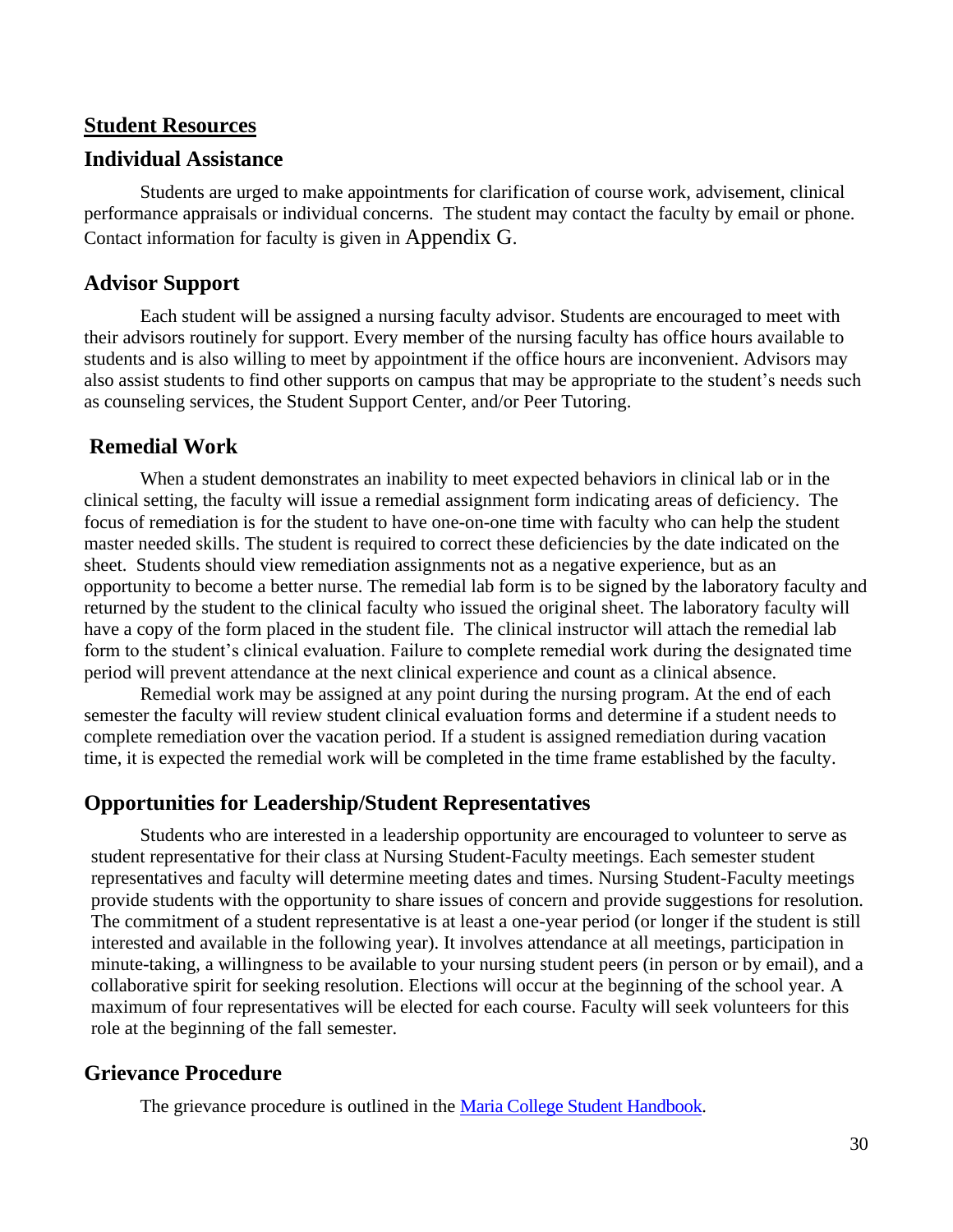### <span id="page-30-0"></span>**Program Status Change**

### <span id="page-30-1"></span>**Progression in the Practical Nurse and Associate Degree Programs**

To progress, nursing students are required to:

- Earn a minimum of a C+ in nursing courses. Students may only repeat one nursing course.
- Earn a minimum of a C in required science and English composition courses.
- Earn a minimum passing grade in all other pre- and co-requisite courses.
- Participate in skills competency in the laboratory.
- Complete any remediation as assigned.
- Earn 100% on the dosage calculation competency each semester by the date designated in the course syllabus.
- Have no more than two (2) clinical or lab absences each semester.
- Successfully achieve clinical outcomes each semester. A grievous incident may result in a clinical failure or dismissal from the program.
- Adhere to nursing department and college policies.
- Demonstrate the Core Performance Standards of nursing program.
- Comply with the ANA Code of Ethics. Failure to do so may result in dismissal from the program.

### <span id="page-30-2"></span>**Readmission to Nursing Programs**

Students who request readmission to a nursing program must submit a letter requesting readmission to the Program Director. This letter should include information as to what the candidate has accomplished during the time, he/she left the program (i.e., courses taken, work experience). If the student is returning to repeat a course due to failure this letter should also reflect a plan for success. Nursing courses may only be repeated once. A student who has failed two nursing courses will not be readmitted to that program. When a nursing course is repeated, the student is required to participate in all course activities including lecture, clinical, lab, dosage calculation and skills competencies.

**Readmission is at the discretion of the Program Director** and is contingent upon the following requirements:

- The student has been out of the program for less than two years
- **The student has a G.P.A. of 2.5 (AAS)/2.0 (PNC) or greater**
- There is space availability in the desired course

Requests for a summer or fall readmission should be submitted by **February 15**  Requests for a spring readmission should be submitted by **September 15** 

Additional requirements, for readmission to **PNC 102, PNC 103, PNC 104, NUR 240, and NUR 250** are as follows:

- Successful completion of the designated ATI assessment at a level 2 or greater. **This assessment may only be taken once.**
- Successful demonstration of designated skills from the last nursing course passed
- A score of 100 on the dosage calculation competency exam from the last nursing course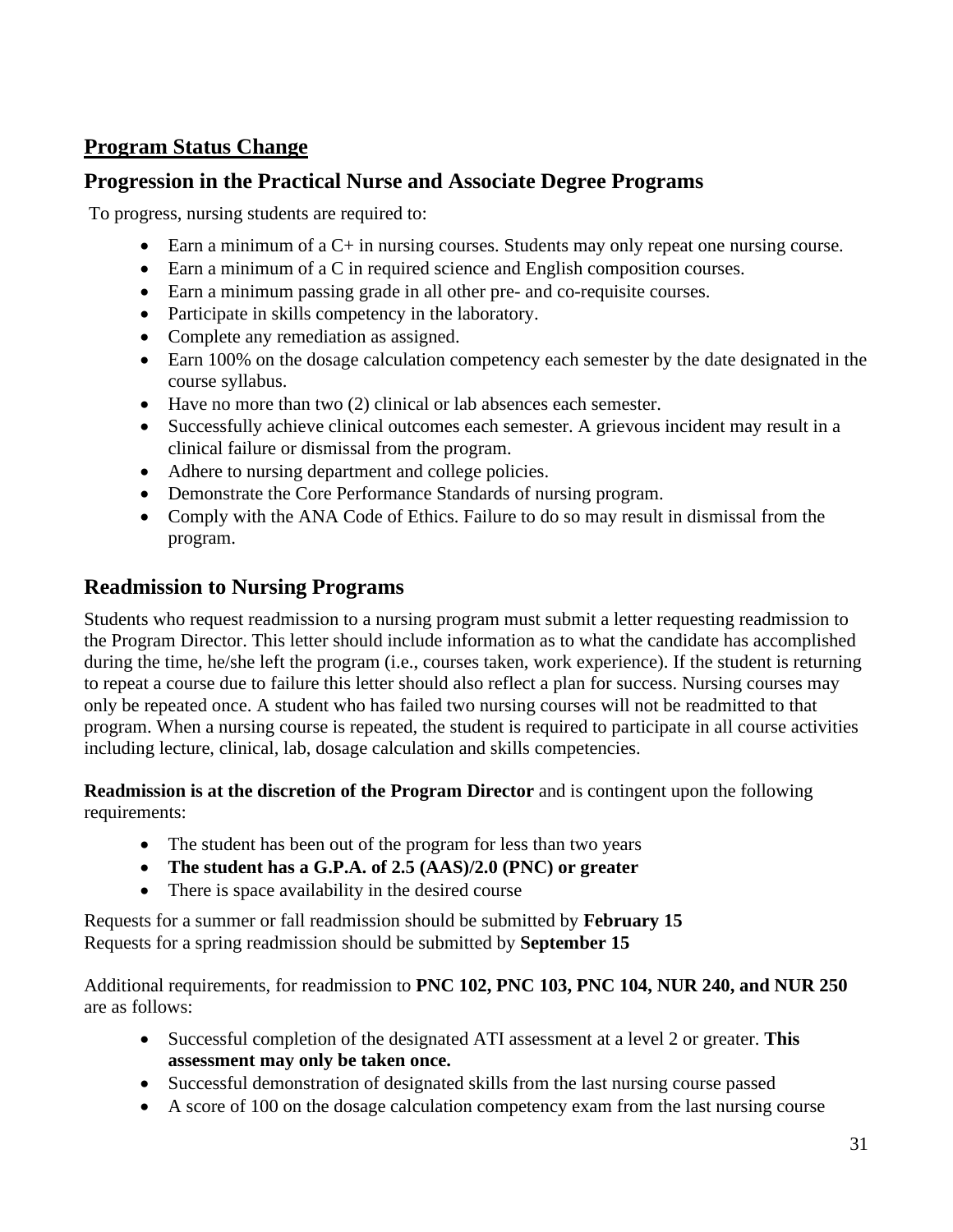#### passed

Refer to [Appendix F](#page-41-0) for course specific testing requirements.

A student who has failed two Associate degree clinical courses and then successfully completes a practical nursing program may be considered **at the discretion of the Program Director,** as a new admission to the Associate Degree Nursing Program.

If a student is unsuccessful in an advance placement course, the student may apply to enter the Associate degree program as a generic student. This is based on space availability **and is at the discretion of the Program Director.**

#### **Readmission for students who do not successfully complete NUR 120 or NUR 130 on the first attempt**

If a student does not successfully complete NUR 120 during the fall semester, they will be given the opportunity to repeat the course in the following spring semester. This will be the only opportunity to repeat NUR 120. If the student successfully completes NUR 120 in the spring semester, they will move forward to NUR 130 in the summer semester. If they successfully complete NUR 130 in the summer semester, they will move forward joining their original cohort in the fall semester of the second year.

If a student does not successfully complete NUR 130 during the spring semester and it is their first failure of a clinical nursing course, they will be given the opportunity to repeat the course in the following summer semester. This will be the only opportunity to repeat NUR 130. If they successfully complete NUR 130 in the summer semester, they will move forward joining their original cohort in the fall semester of the second year.

Readmission is at the discretion of the Program Director and the opportunity to repeat NUR 120 or NUR 130 is also dependent on the following:

- Satisfactory attendance.
- Compliance with and participation in all assigned remedial work including remedial exam reviews.
- A positive attitude, a professional presence, and adherence to all college policies.
- The absence of conduct issues.
- The student has not been previously unsuccessful with a clinical nursing course.

Students must complete all components of the course including both the lab and clinical experiences. **Class, lab and clinical sections will be assigned, there will not be a choice of sections.**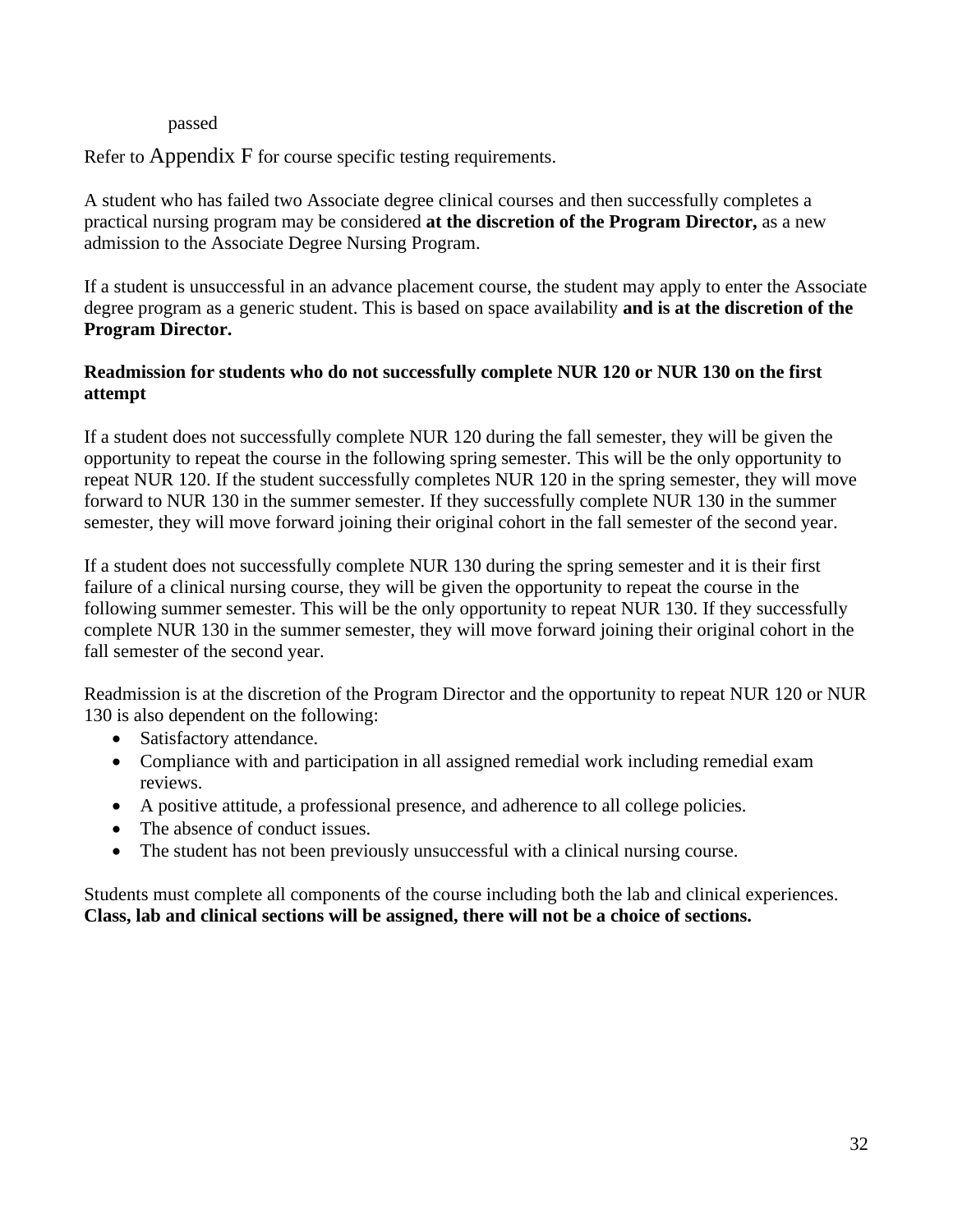### **Appendix A - GLOSSARY**

<span id="page-32-0"></span>**Accountability:** Individual responsibility- encompasses actions and judgments regardingpatient care, as well as professional and individual conduct.

**Advocacy:** A relationship with the individual that facilitates, supports, and represents the needs of the individual.

**Assessment:** The collection, analysis, and synthesis of relevant data for the purpose of appraising the client's health status. It involves the orderly collection of information from multiple sources; establishes a foundation for provision of nursing care; identifies available resources to meet client needs; and provides a baseline for future comparisons of individualized client care.

**Caring**: A pattern of behaviors, beliefs, and consciousness that demonstrates presence, empathy, spirituality, recognition, the dignity of each person and promotion of worth for others and self, from life -death.

**Caring Behaviors:** Conduct that is nurturing, protective, compassionate and client centered that creates an environment of hope and trust. Client choices related to cultural values, beliefs and lifestyle are respected.

**Caring Interventions**: Those nursing behaviors and actions that assist clients in meeting their needs based on knowledge and understanding of the natural/behavior sciences, nursing theory/research and past nursing experiences.

**Client:** An individual who has health care needs impacted by the external and internal environment.

**Clinical Nursing Course:** Nursing course in which contains all the following four components — Lecture, Clinical, Nursing Skills and Dosage Competency. These include PNC102, 103, 104 and NUR120, 130, 240, 250.

**Clinically Competent**: Performance in a manner within the legal scope of defined practice, utilizing nursing principles that satisfy the demands of the situations.

**Clinical Decision Making**: An analytical process that requires the application of theoretical knowledge, thinking, skills, and intuition in determining appropriate alternatives for effective client outcomes.

**Collaboration**: Shared planning, decision-making, problem solving, goal setting and the assumption of responsibility/accountability by those who work together cooperatively with open professional communication across healthcare settings to achieve quality patient care.

**Communication**: An interactive process with an exchange of information that occurs verbally, nonverbally, and/or in writing or through information technology.

**Critical Thinking**: The deliberative process of collecting, interpreting, analyzing, drawing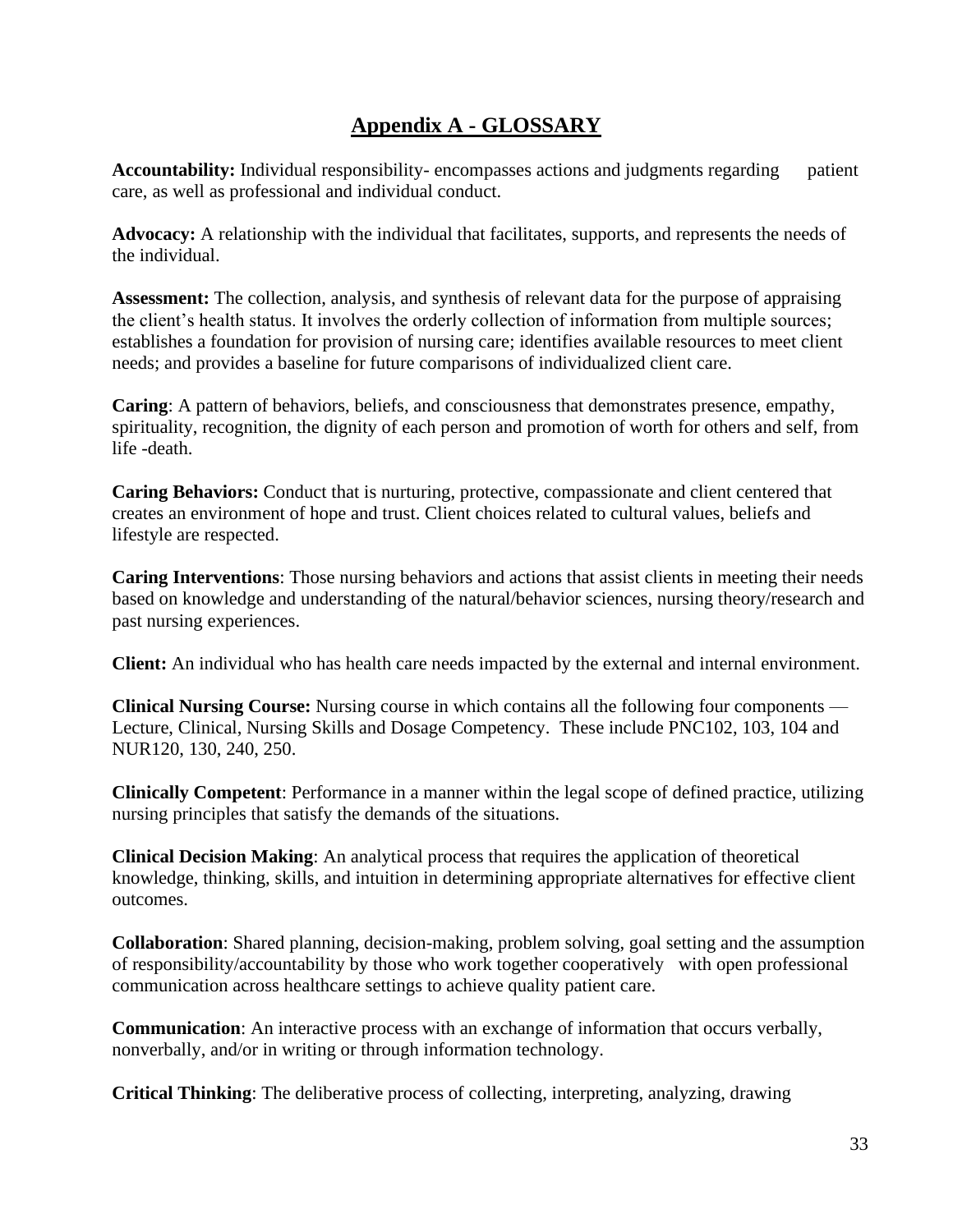conclusions about, presenting and evaluating information that is both factually and belief based. Components of critical thinking include clinical judgments based on ethical, diagnostic and therapeutic dimensions.

**Cultural Awareness**: The conscious, informed recognition of and respect for individual differences and similarities between cultural groups.

**Delegation:** Transferring to a competent individual the authority to perform a selected nursing task in a selected situation. The nurse retains the accountability for the delegation. It involves the five rights: right task, right circumstance, right person, right direction/communication and right supervision/evaluation.

**Environment:** All the conditions, internal and external, surrounding and affecting the human condition.

**Illness:** A state of disequilibrium resulting in an imbalance between internal and external environments.

**Individual**: A holistic, thinking, feeling, organized being, possessing integrity, free will and potential for learning. Individuals are at the same time similar and unique. The individual is in constant interaction with their environment, adapting to a variety of stimuli.

**Health:** A homeostatic process which integrates bio-psycho-social-spiritual needs and is influenced by the internal and external environment.

**Human Flourishing:** A lifelong journey which encompasses uniqueness, diversity, freedom, happiness, and the holistic well-being of individuals within a larger family, community or population (NLN, 2010).

**Human needs**: Internal and external environmental factors that impact on the health and illness. These needs are categorized as biological, psychological, social, and spiritual.

**Management:** The process of planning, organizing and directing activity in collaboration with the team to reach positive outcomes.

**Managing Care**: The efficient, effective use of human, financial and technological resources to meet client needs in a cost-effective manner and support the organizational outcomes.

**Nursing**: A systematic, caring profession grounded in concepts from the liberal arts and biologic, psychologic, and social sciences. Nursing is an art and science, constantly dynamic and evolving.

**Nursing Judgment:** Encompasses three processes; critical thinking, clinical judgment, and integration of best evidence into practice (NLN, 2010).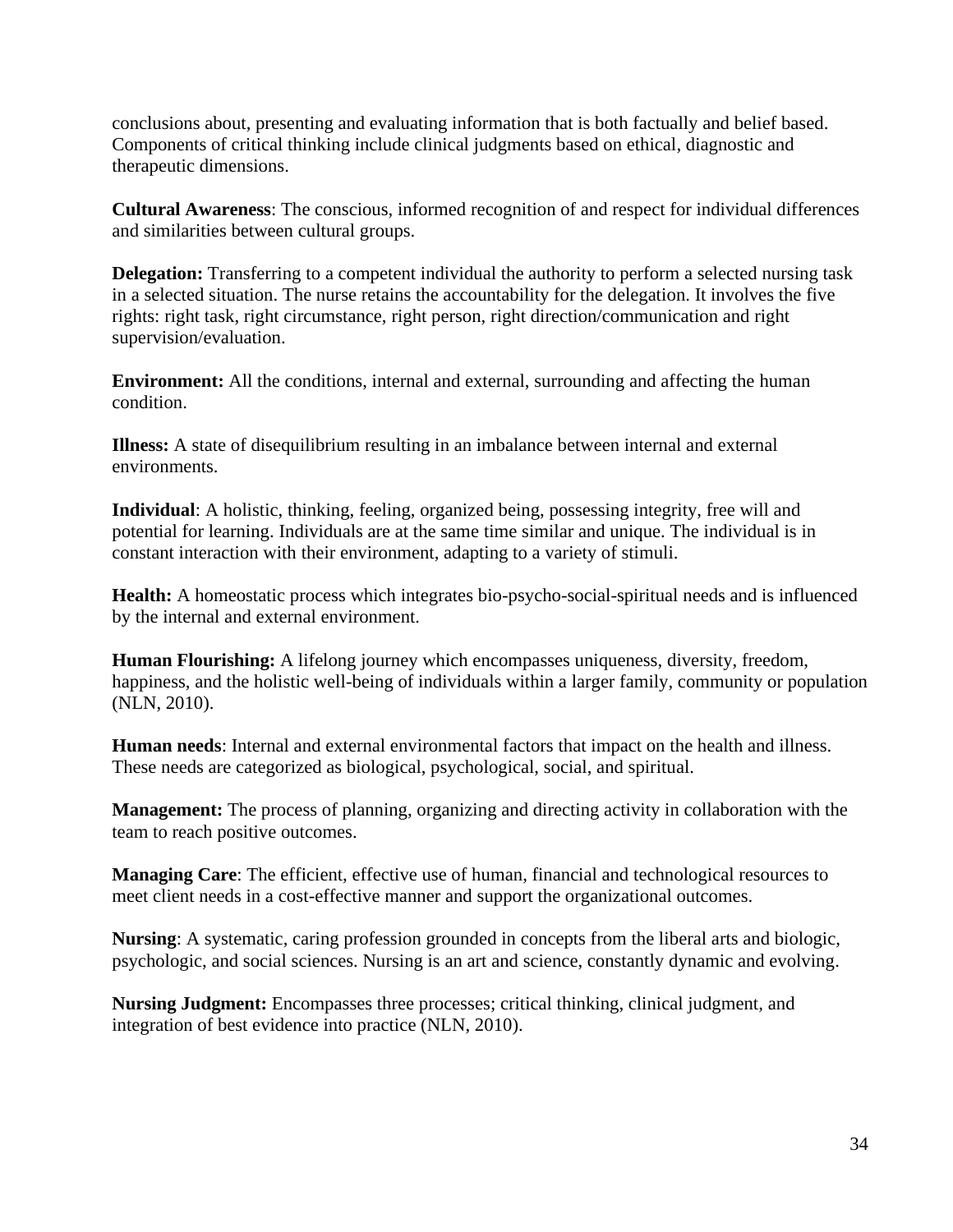**Nursing Process**: Process used for decision-making within the professional framework of nursing. It is defined as those actions which nurses implement as they deliver nursing care to their client(s). These actions include assessment, diagnosis, outcomes, planning, implementation, and evaluation.

**Profession**: An occupation or vocation requiring education in the liberal arts, sciences, and advanced study in a specialized field.

**Professional Behavior**: Demonstrates adherence to standards of professional practice, accountability for actions and behaviors, and the practice of nursing within legal, ethical and regulatory framework while caring and valuing the profession.

**Professional Identity:** Involves the internalization of core values and perspectives recognized as integral to the art and science of nursing. Professional identity is evident in the lived experience of the nurse, in his or her ways of being, knowing and doing (NLN, 2010).

**Reflection**: an analytical process in which individuals explore their experience in order to clarify meaning that leads to new understandings.

**Safety**: minimize risk of harm to patients and providers through both system effectiveness and individual performance

**Spirit of Inquiry:** A persistent sense of curiosity that informs both learning and practice (NLN, 2010).

**Teaching-Learning**: Processes used to promote and maintain health and reduce risk and are implemented in collaboration with the client, significant support person and other members of the healthcare team.

**Therapeutic Communication**: An interactive verbal and nonverbal process that assists the client to cope with change, develop more satisfying interpersonal relationships and integrate new knowledge and skills.

**Wellness**: A dynamic state in which an individual achieves or maintains an optimal balance between internal and external environment.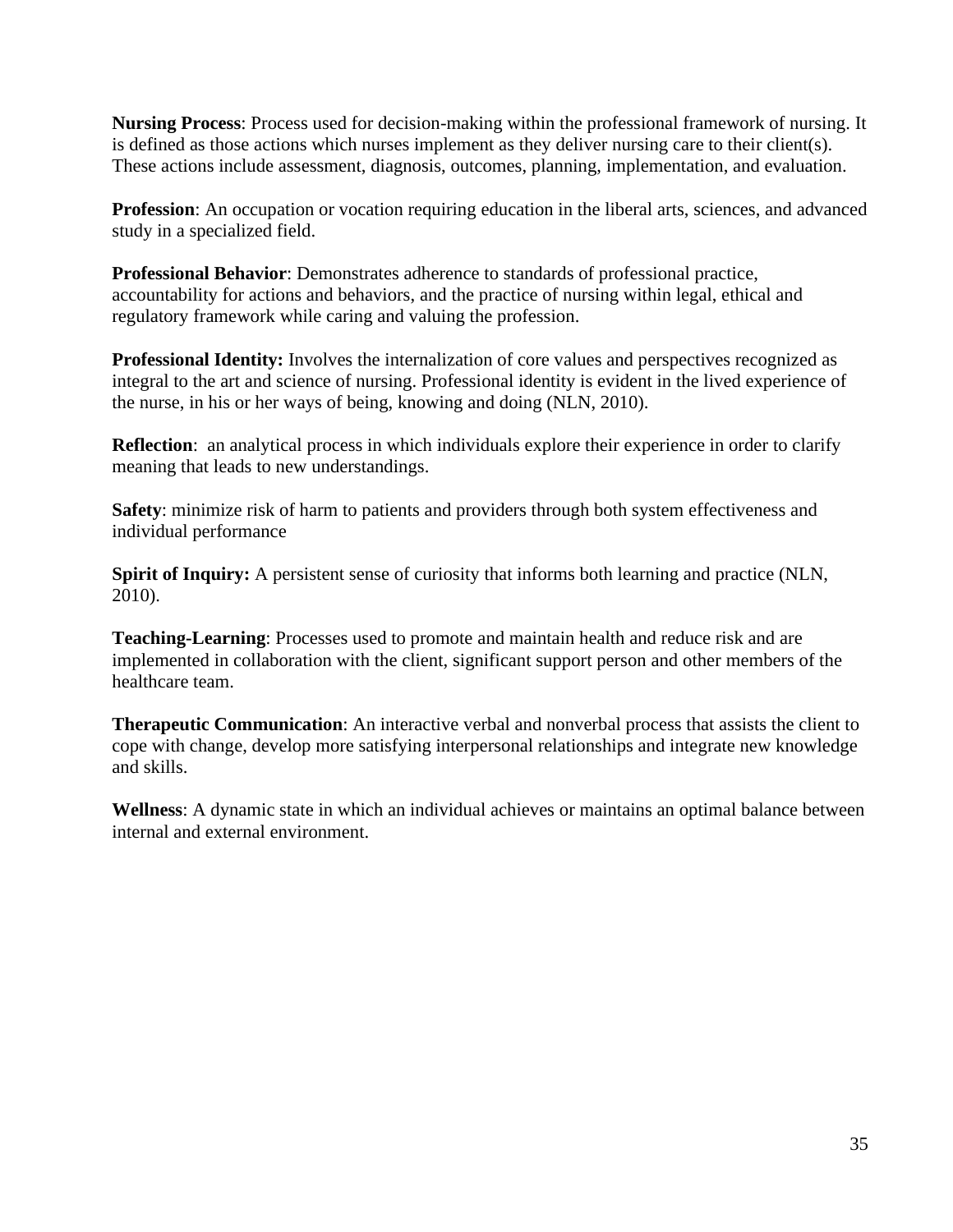### **Appendix B Curriculum Strands**

#### <span id="page-35-1"></span><span id="page-35-0"></span>**Vertical strands**

Human needs form the vertical strands of the nursing curriculum. Organized as the biological needs and the psycho-social-spiritual needs, these concepts provide the organization and framework for content taught in progression throughout the curriculum.

# **Human Needs**

*Biological* **Oxygenation** Circulation Fluid/Electrolyte Balance/Hydration **Nutrition** Elimination Rest and Sleep Regulation and Sensation Skin Integrity/Hygiene Activity Safety/Protection from Infection Comfort *Psycho-Social-Spiritual* Developmental Stages Mental Health Sexuality Social, Cultural, Ethnic Identity Spirituality

### **Horizontal Strands**

The horizontal strands are process oriented, focus on the use of the content, and are in place throughout the curriculum. The application of content is achieved through the horizontal strands of the curriculum. *Human Flourishing*

Nursing Process Assessment/Data Gathering, Analysis (Diagnosis), Planning, Implementation, Evaluation Managing care\* Communication Collaboration Teaching-learning\* *Professional Identity* Professional Behavior *Nursing Judgment*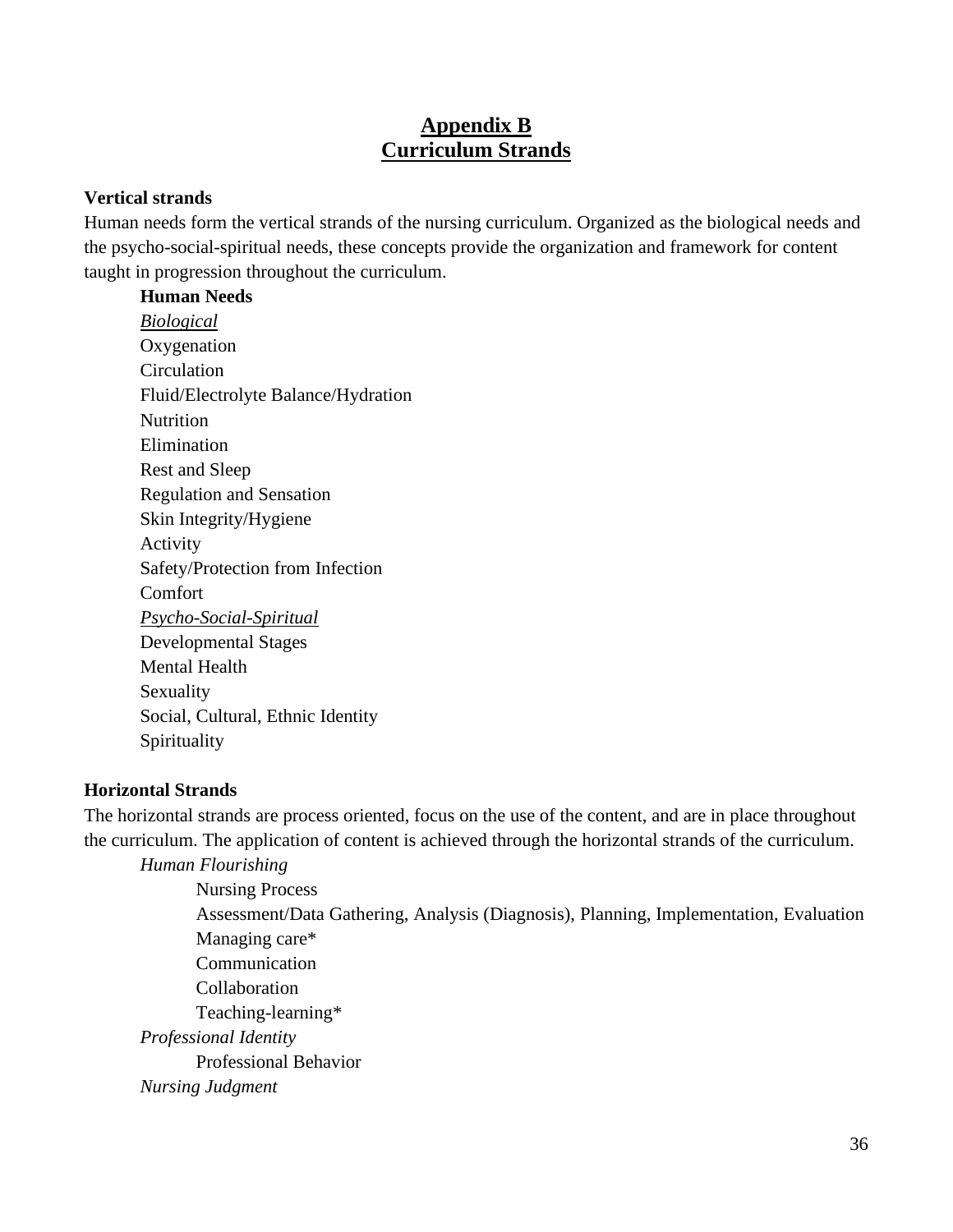Clinical competency Critical Thinking *Spirit of Inquiry Caring*

*Environment*

\*PNC students will participate in the nursing process/teaching-learning collaboratively with the RN with respect to their scope of practice.

### **Definitions**

**Biological** 

- 1. Oxygenation The exchange of gases between an organism and its environment.
- 2. Circulation Production, distribution, and destruction of blood and blood components through the body system.
- 3. Fluid/Electrolyte Balance/Hydration Equilibrium/distribution of body water and its solutes.
- 4. Nutrition The sum of the processes involved in taking in nutrients, assimilating and utilizing them.
- 5. Elimination Excretion of body wastes.
- 6. Rest and Sleep Periods of diminished activity, both mental and physical.
- 7. Regulation and Sensation Neuro-endocrine influences which govern body processes.
- 8. Skin Integrity/Hygiene Continuity of the integument.
- 9. Activity Any movement of the body or its parts.
- 10. Safety/Protection from Infection Protection from all environmental hazards.
- 11. Comfort A condition of well-being. Removal of sources of pain or distress.

### Psycho-Social-Spiritual

- 1. Developmental Stages Chronological stages with well-defined tasks.
- 2. Mental Health A relative state of mind in which a person is able to cope with and adjust to the recurrent stressors of everyday living.
- 3. Sexuality The sum of the physical, functional, and psychological attributes that are expressed by one's gender identity and sexual behavior.
- 4. Social, Cultural, Ethnic Identity Those characteristics which identify a person to self and others.
- <span id="page-36-0"></span>5. Spirituality - An intrinsic frame of reference providing strength, hope and meaning to life.

### <span id="page-36-1"></span>**Appendix C American Nurses' Association (ANA) Code of Ethics\*** (\*1950, revised 2015)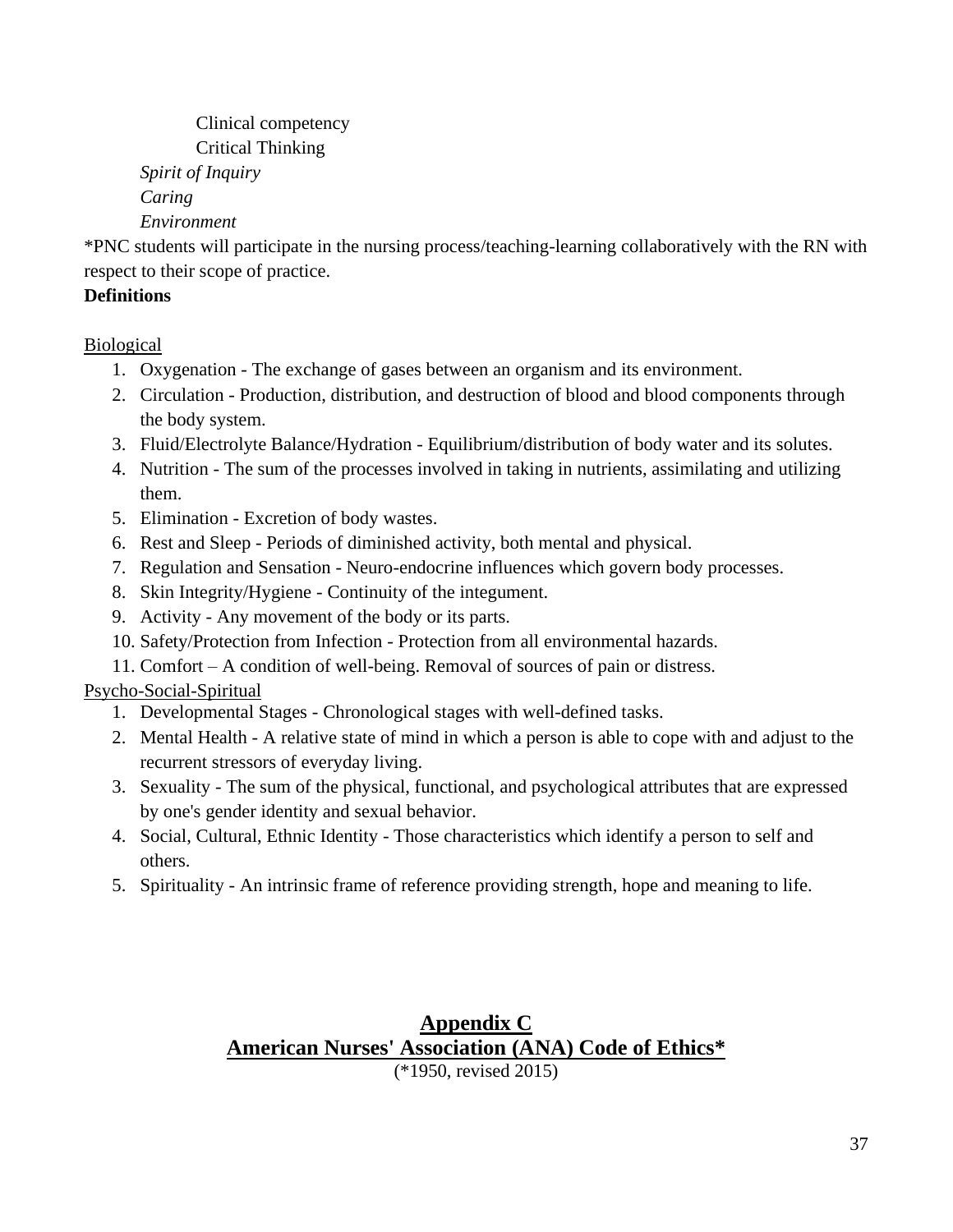The Code of Ethics of the American Nurses Association is used as the standard for ethical practice and is used to assure that patients will be protected in accordance with the New York State's Nurse Practice Act.

The Code of Ethics is based on a body of moral and ethical principles. These principles have been translated into statements of standards which will guide the nursing students' integrity and their conduct while engaged in learning within the nursing program and later as a nurse in practice.

Conduct violating these statements may constitute reason for departmental warning, probation or dismissal from the nursing program.

- 1. The nurse practices with compassion and respect for the inherent dignity, worth and unique attributes of every person.
- 2. The nurse's primary commitment is to the patient, whether an individual, family, group, community or population.
- 3. The nurse promotes, advocates for, and protects the rights, health and safety of the patient.
- 4. The nurse has authority, accountability, and responsibility for nursing practice; makes decisions; and takes actions consistent with the obligation to promote health and to provide optimal care.
- 5. The nurse owes the same duties to self as to others, including the responsibility to promote health and safety, preserve wholeness of character and integrity, maintain competence, and continue personal and professional growth.
- 6. The nurse through individual and collective effort, establishes, maintains, and improves the ethical environment of the work setting and conditions of employment that are conducive to safe, quality health care.
- 7. The nurse, in all roles and settings, advances the profession through research and scholarly inquiry, professional standards development, and the generation of both nursing and health policy.
- 8. The nurse collaborates with other health professionals and the public to protect human rights, promote health diplomacy, and reduce health disparities.
- 9. The profession of nursing, collectively through its professional organizations, must articulate nursing values, maintain the integrity of the profession, and integrate principles of social justice into nursing and health policy.

American Nurses Association, *Code of Ethics for Nurses with Interpretive Statements*, © 2015 By American Nurses Association. Reprinted with Permission. All rights reserved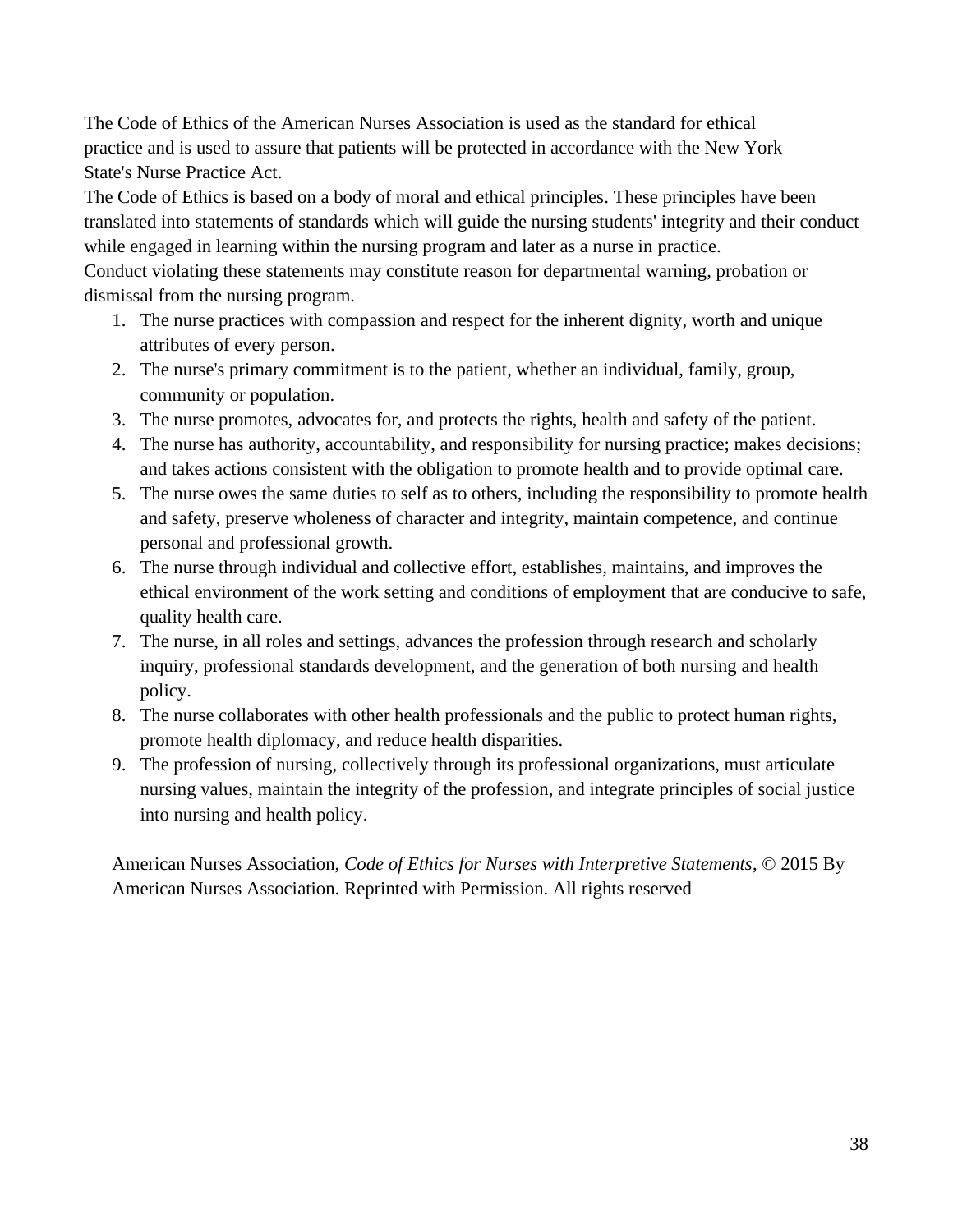### **Appendix D ATI Grids**

|                          | <b>PNC101</b>       | <b>PNC102</b>      | <b>PNC103</b>        | <b>PNC104</b>                      |  |
|--------------------------|---------------------|--------------------|----------------------|------------------------------------|--|
| <b>Test Administered</b> | <b>Fundamentals</b> | Maternal/          | <b>Mental Health</b> | <b>Medical-Surgical</b>            |  |
|                          |                     | <b>Newborn</b>     |                      | Leadership                         |  |
|                          |                     |                    |                      | <b>Comprehensive Predictor</b>     |  |
| Grading                  | 10% of final grade  | 10% of final grade | 10% of final grade   | 5% of final grade Medical-Surgical |  |
| <b>Adaptation</b>        |                     |                    |                      | 5% of final grade Leadership       |  |
|                          |                     |                    |                      |                                    |  |

<span id="page-38-1"></span><span id="page-38-0"></span>

| AD Course                 | <b>NUR 110</b> | <b>NUR120</b> | <b>NUR130</b>       | <b>NUR240</b>        | <b>NUR250</b>           | <b>NUR260</b> |
|---------------------------|----------------|---------------|---------------------|----------------------|-------------------------|---------------|
| <b>Test Administered</b>  |                |               | <b>Fundamentals</b> | <b>Mental Health</b> | <b>Medical-Surgical</b> | Leadership    |
|                           |                |               |                     |                      | Comprehensive           |               |
|                           |                |               |                     |                      | <b>Predictor</b>        |               |
| <b>Grading Adaptation</b> |                |               | 10% of final grade  | 10% of final grade   | Medical-Surgical:       | 10% of final  |
|                           |                |               |                     |                      | 10% of final grade      | grade         |
|                           |                |               |                     |                      | Comprehensive           |               |
|                           |                |               |                     |                      | Predictor: - Refer to   |               |
|                           |                |               |                     |                      | course syllabus         |               |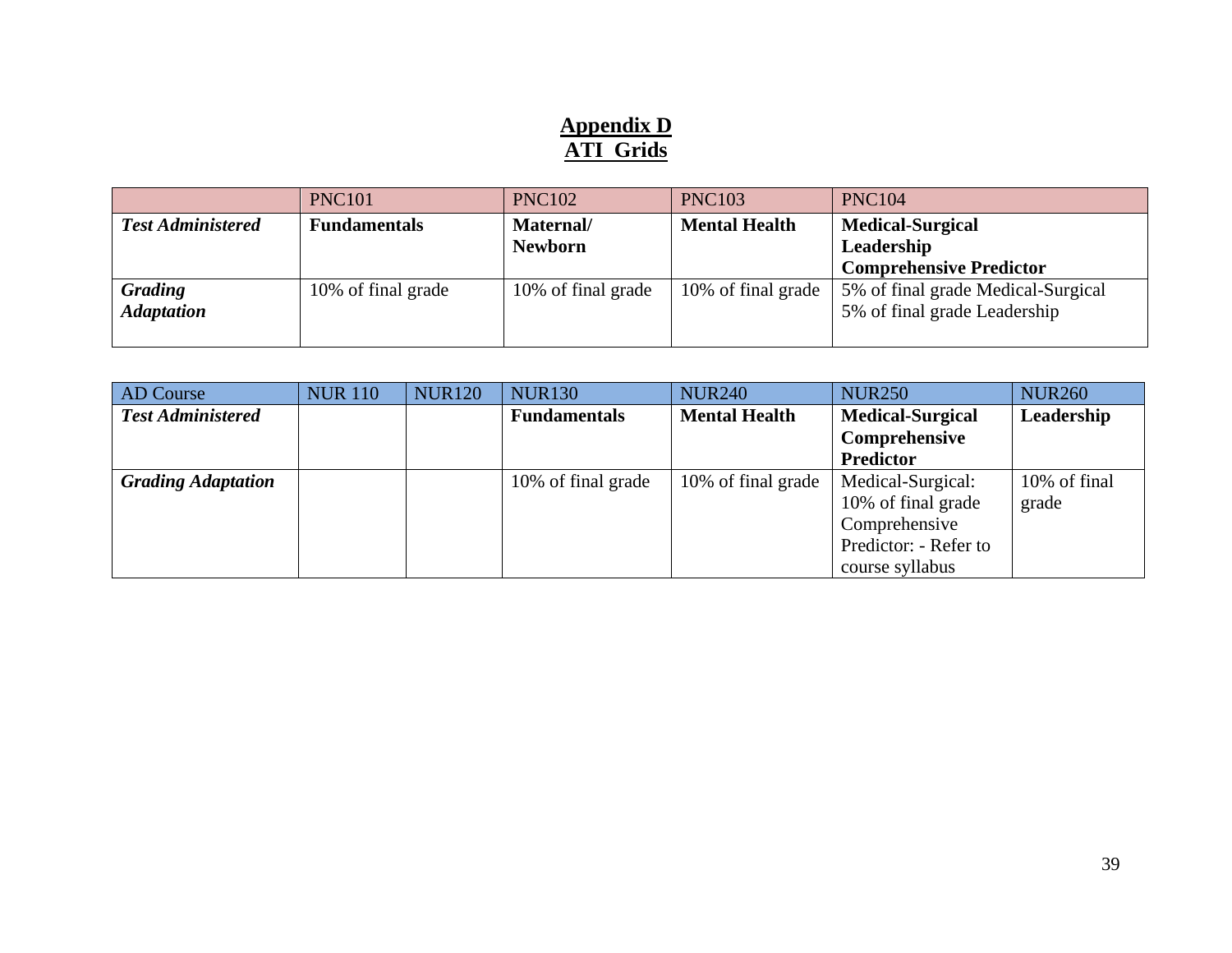### **Appendix E Maria College Nursing Program Core Performance Standards**

<span id="page-39-1"></span><span id="page-39-0"></span>

| <b>Requirements</b>        | <b>Standards</b>                           | <b>Examples</b>                            |
|----------------------------|--------------------------------------------|--------------------------------------------|
| Critical thinking          | Critical thinking ability for effective    | Apply scientific principles while planning |
|                            | clinical reasoning and clinical judgment   | and performing client care.                |
|                            |                                            | Evaluate the effectiveness of nursing      |
|                            |                                            | interventions.                             |
|                            |                                            | Modify the environment to enhance          |
|                            |                                            | health/wellness promotion.                 |
| Professional Relationships | Interpersonal skills sufficient for        | Demonstrate legal/ethical professional     |
|                            | professional interactions with a diverse   | behaviors.                                 |
|                            | population of individuals, families, and   | Participates and collaborates with all     |
|                            | groups                                     | members of the health care team, clients,  |
|                            |                                            | & support systems to further health        |
|                            |                                            | promotion/ address illness.                |
| Communication              | Communication adeptness sufficient for     | Documents plan of care and evaluation of   |
|                            | verbal and written professional            | interventions                              |
|                            | interactions                               | Provides verbal reports of client data to  |
|                            |                                            | members of the health care team            |
|                            |                                            | Comprehends verbal, nonverbal and          |
|                            |                                            | written communication                      |
|                            |                                            | Initiates, evaluates and documents client  |
|                            |                                            | teaching plan                              |
| Mobility                   | Physical abilities sufficient for movement | Move around patient rooms, work areas      |
|                            | to provide safe and effective nursing care | and treatment areas.                       |
|                            |                                            | Provide life saving measures (i.e. CPR)    |
| Motor skills               | Gross and fine motor abilities sufficient  | Manipulate and safely use equipment (i.e.  |
|                            | for providing safe, effective nursing care | keyboards, dials, switches, syringes,      |
|                            |                                            | needles)                                   |
|                            |                                            | Therapeutic positioning of clients         |
|                            |                                            | (moving, lifting, transfers)               |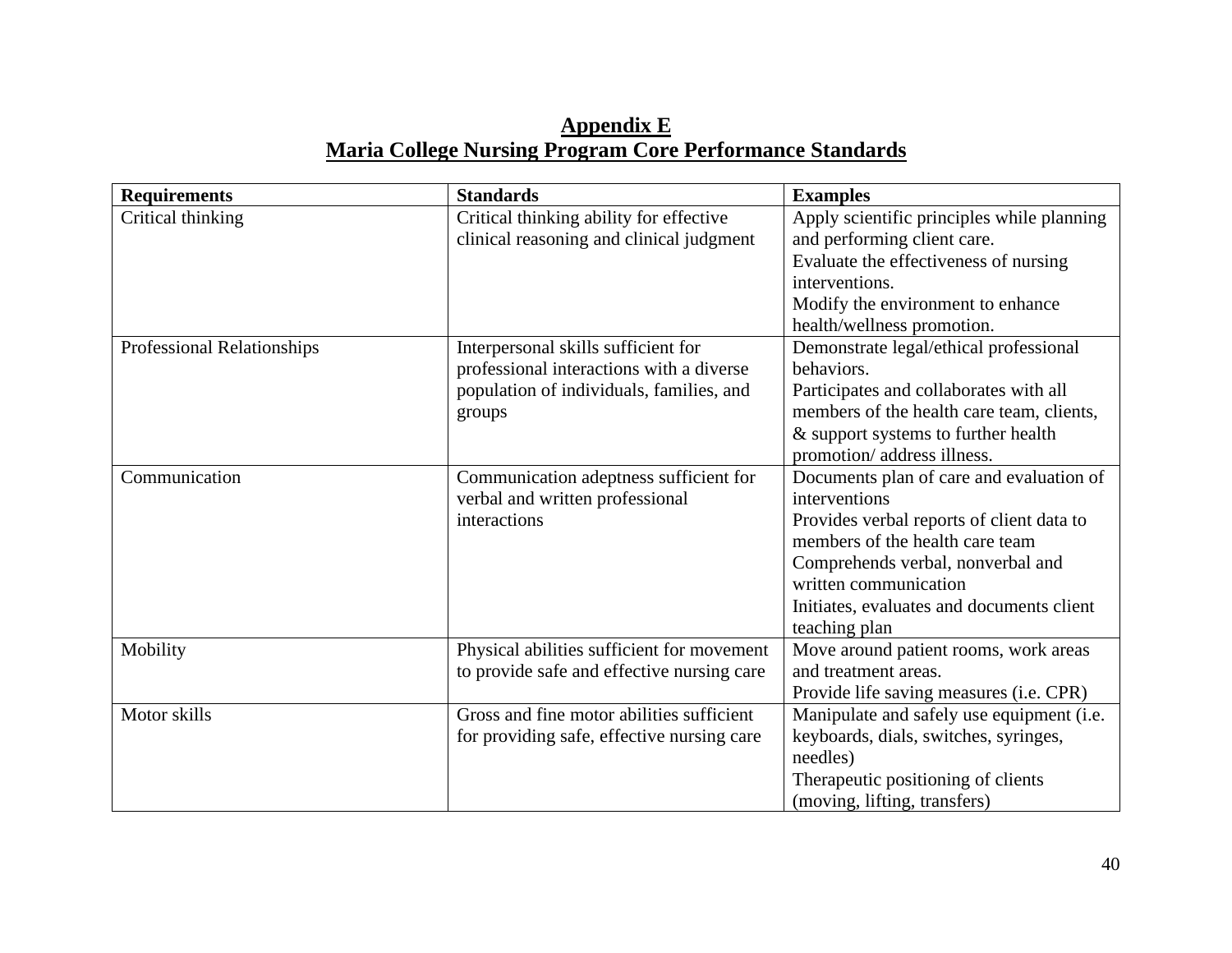|                      |                                            | Properly demonstrate clinical procedures          |
|----------------------|--------------------------------------------|---------------------------------------------------|
|                      |                                            | (i.e. sterile technique, use of protective        |
|                      |                                            | devices)                                          |
| Hearing              | Auditory ability sufficient for monitoring | Hears monitors, emergency warning                 |
|                      | and assessing health needs and maintain a  | sounds, auscultatory sounds and cries for         |
|                      | safe environment                           | help.                                             |
| Visual               | Visual ability sufficient for observation  | Observe client's condition and response to        |
|                      | and assessment necessary in-patient care   | treatment                                         |
|                      | and maintain a safe environment            | Read fine print (i.e. syringe calibration)        |
| <b>Tactile Sense</b> | Tactile ability sufficient for physical    | Performs palpations, functions of physical        |
|                      | assessment and therapeutic interventions   | examination and those activities related to       |
|                      |                                            | therapeutic interventions ( <i>i.e.</i> inserting |
|                      |                                            | and maintaining client catheters and              |
|                      |                                            | tubes)                                            |

Adapted from the Southern Regional Education Board. (2008). Americans with Disabilities Act: Implications for Nursing Education. Retrieved July 21, 2011, from [http://www.sreb.org/page/1390/the\\_americans\\_with\\_disabilities\\_act.html](http://www.sreb.org/page/1390/the_americans_with_disabilities_act.html)

8/2021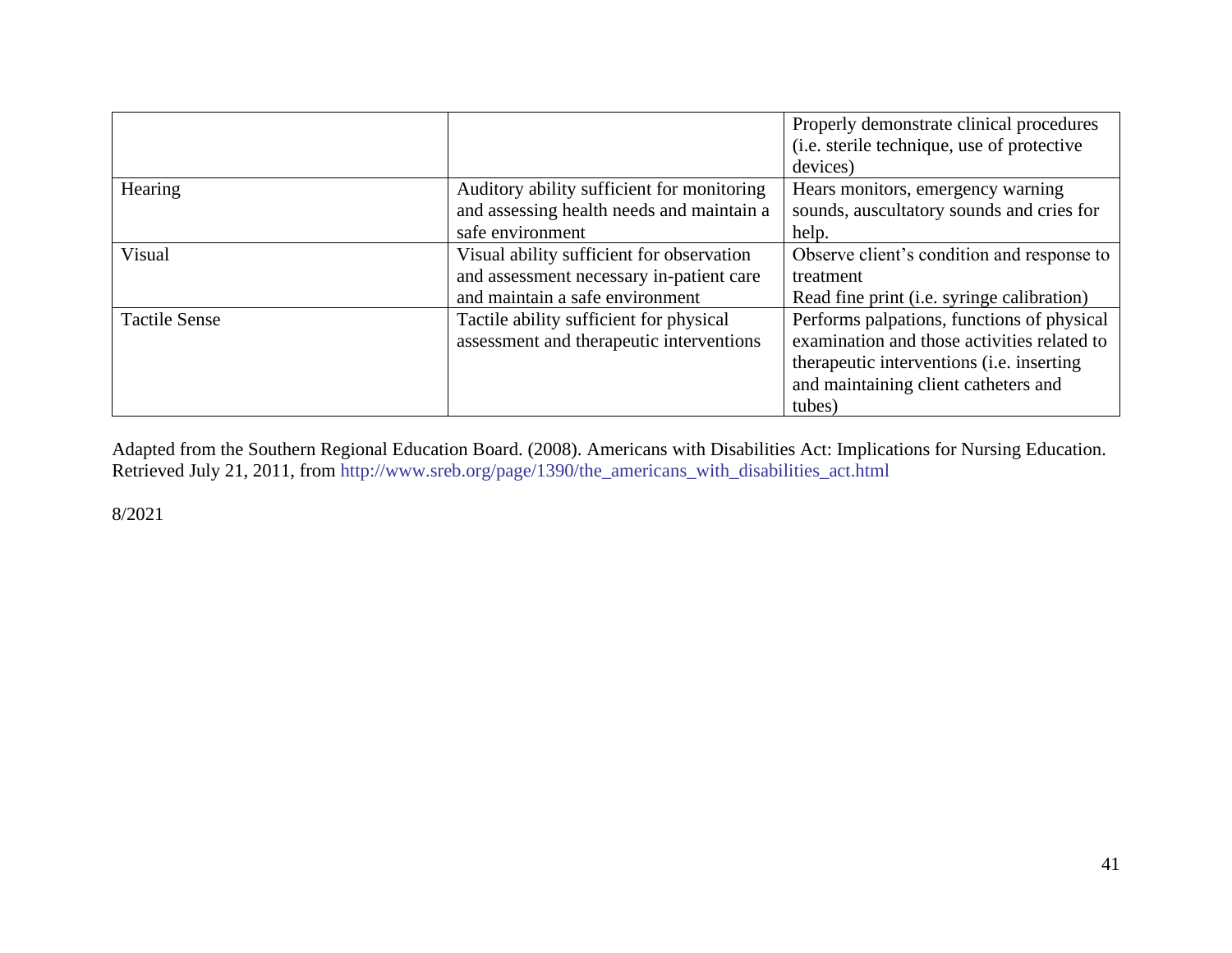### **Appendix F Readmission Requirements to Repeat a Course**

#### <span id="page-41-1"></span><span id="page-41-0"></span>**PNC 102**

- Fundamentals ATI Assessment\*
- PNC 101 Dosage Exam
- PNC 101 Basic Skills Measurement

### **PNC 103**

- Fundamentals ATI Assessment\*
- Maternal-Child ATI Assessment\*
- PNC 102 Dosage Exam
- PNC 102 Skills Competency

### **PNC 104**

- Fundamentals ATI Assessment\*
- Maternal-Child ATI Assessment\*
- Mental Health ATI Assessment\*
- PNC 103 Dosage Exam
- PNC 103 Skills Competency

 **NUR 240**

- Fundamentals ATI Assessment\*
- NUR 130 Dosage Calculation Competency
- NUR 130 Skills Competency

### **NUR 250**

- Fundamentals ATI Assessment\*
- NUR 240 Dosage Calculation Competency
- NUR 240 Skills Competency

\*ATI Assessments are subject to a fee defined by ATI and is payable by credit card only at the time of testing.